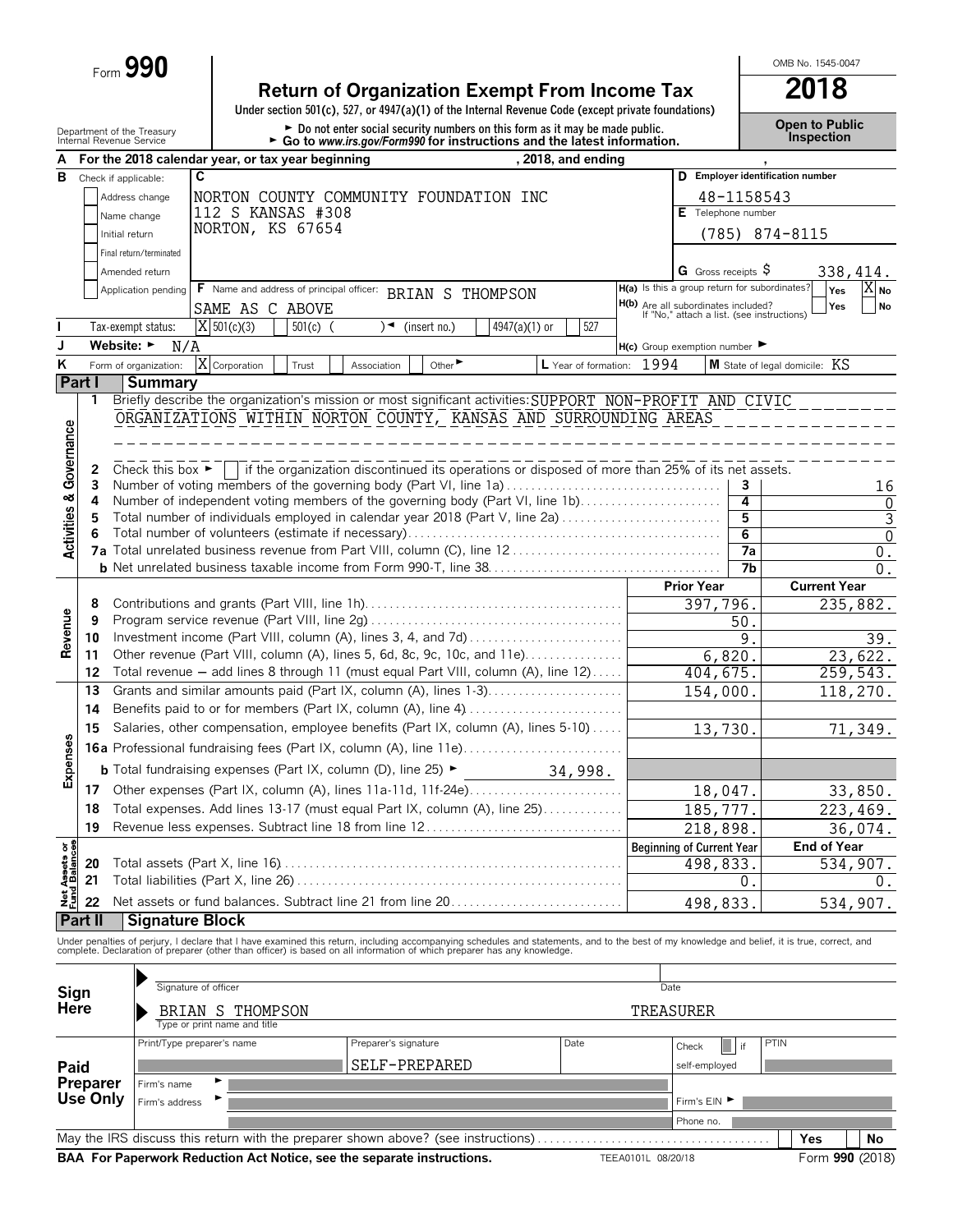|            |                                                                                                                                                                                                                                                                                                                                                                                                                                                                                                                                                                                                                                                                                                                                                                                                                                                                                                                                                                                                                                                                                                                                                                                                                                                                                                                                                                                          |                                   |                                | 48-1158543              | Page 2          |
|------------|------------------------------------------------------------------------------------------------------------------------------------------------------------------------------------------------------------------------------------------------------------------------------------------------------------------------------------------------------------------------------------------------------------------------------------------------------------------------------------------------------------------------------------------------------------------------------------------------------------------------------------------------------------------------------------------------------------------------------------------------------------------------------------------------------------------------------------------------------------------------------------------------------------------------------------------------------------------------------------------------------------------------------------------------------------------------------------------------------------------------------------------------------------------------------------------------------------------------------------------------------------------------------------------------------------------------------------------------------------------------------------------|-----------------------------------|--------------------------------|-------------------------|-----------------|
|            |                                                                                                                                                                                                                                                                                                                                                                                                                                                                                                                                                                                                                                                                                                                                                                                                                                                                                                                                                                                                                                                                                                                                                                                                                                                                                                                                                                                          |                                   |                                |                         |                 |
| 1.         |                                                                                                                                                                                                                                                                                                                                                                                                                                                                                                                                                                                                                                                                                                                                                                                                                                                                                                                                                                                                                                                                                                                                                                                                                                                                                                                                                                                          |                                   |                                |                         |                 |
|            | Form 990 (2018)<br>NORTON COUNTY COMMUNITY FOUNDATION INC<br><b>Part III</b><br><b>Statement of Program Service Accomplishments</b><br>Briefly describe the organization's mission:<br>SUPPORT NON-PROFIT AND CIVIC ORGANIZATIONS WITHIN NORTON COUNTY, KANSAS AND<br>SURROUNDING AREAS<br>2 Did the organization undertake any significant program services during the year which were not listed on the prior<br>If "Yes," describe these new services on Schedule O.<br>Did the organization cease conducting, or make significant changes in how it conducts, any program services?<br>If "Yes," describe these changes on Schedule O.<br>Describe the organization's program service accomplishments for each of its three largest program services, as measured by expenses.<br>Section 501(c)(3) and 501(c)(4) organizations are required to report the amount of grants and allocations to others, the total expenses,<br>and revenue, if any, for each program service reported.<br>) (Expenses \$<br>157, 738. including grants of \$<br>$4a$ (Code:<br>PROVIDE SUPPORT TO LOCAL NON PROFITS AND CIVIC ORGANIZATIONS<br>including grants of $\ddot{S}$<br>) (Expenses \$<br>$4b$ (Code:<br>including grants of $\beta$<br>4c (Code:<br>) (Expenses \$<br>4d Other program services (Describe in Schedule O.)<br>\$<br>including grants of<br>) (Revenue \$<br>(Expenses<br>- Ş |                                   |                                |                         |                 |
|            |                                                                                                                                                                                                                                                                                                                                                                                                                                                                                                                                                                                                                                                                                                                                                                                                                                                                                                                                                                                                                                                                                                                                                                                                                                                                                                                                                                                          |                                   |                                |                         | Yes<br>ΙX<br>No |
| 3.         |                                                                                                                                                                                                                                                                                                                                                                                                                                                                                                                                                                                                                                                                                                                                                                                                                                                                                                                                                                                                                                                                                                                                                                                                                                                                                                                                                                                          |                                   |                                |                         | Yes<br>No<br>IX |
| 4          |                                                                                                                                                                                                                                                                                                                                                                                                                                                                                                                                                                                                                                                                                                                                                                                                                                                                                                                                                                                                                                                                                                                                                                                                                                                                                                                                                                                          |                                   |                                |                         |                 |
|            |                                                                                                                                                                                                                                                                                                                                                                                                                                                                                                                                                                                                                                                                                                                                                                                                                                                                                                                                                                                                                                                                                                                                                                                                                                                                                                                                                                                          |                                   |                                | $118, 270.$ (Revenue \$ |                 |
|            |                                                                                                                                                                                                                                                                                                                                                                                                                                                                                                                                                                                                                                                                                                                                                                                                                                                                                                                                                                                                                                                                                                                                                                                                                                                                                                                                                                                          |                                   |                                |                         |                 |
|            |                                                                                                                                                                                                                                                                                                                                                                                                                                                                                                                                                                                                                                                                                                                                                                                                                                                                                                                                                                                                                                                                                                                                                                                                                                                                                                                                                                                          |                                   |                                |                         |                 |
|            |                                                                                                                                                                                                                                                                                                                                                                                                                                                                                                                                                                                                                                                                                                                                                                                                                                                                                                                                                                                                                                                                                                                                                                                                                                                                                                                                                                                          |                                   |                                |                         |                 |
|            |                                                                                                                                                                                                                                                                                                                                                                                                                                                                                                                                                                                                                                                                                                                                                                                                                                                                                                                                                                                                                                                                                                                                                                                                                                                                                                                                                                                          |                                   |                                |                         |                 |
|            |                                                                                                                                                                                                                                                                                                                                                                                                                                                                                                                                                                                                                                                                                                                                                                                                                                                                                                                                                                                                                                                                                                                                                                                                                                                                                                                                                                                          |                                   |                                | ) (Revenue) \$          |                 |
|            |                                                                                                                                                                                                                                                                                                                                                                                                                                                                                                                                                                                                                                                                                                                                                                                                                                                                                                                                                                                                                                                                                                                                                                                                                                                                                                                                                                                          |                                   |                                |                         |                 |
|            |                                                                                                                                                                                                                                                                                                                                                                                                                                                                                                                                                                                                                                                                                                                                                                                                                                                                                                                                                                                                                                                                                                                                                                                                                                                                                                                                                                                          |                                   |                                |                         |                 |
|            |                                                                                                                                                                                                                                                                                                                                                                                                                                                                                                                                                                                                                                                                                                                                                                                                                                                                                                                                                                                                                                                                                                                                                                                                                                                                                                                                                                                          |                                   |                                |                         |                 |
|            |                                                                                                                                                                                                                                                                                                                                                                                                                                                                                                                                                                                                                                                                                                                                                                                                                                                                                                                                                                                                                                                                                                                                                                                                                                                                                                                                                                                          |                                   |                                |                         |                 |
|            |                                                                                                                                                                                                                                                                                                                                                                                                                                                                                                                                                                                                                                                                                                                                                                                                                                                                                                                                                                                                                                                                                                                                                                                                                                                                                                                                                                                          |                                   |                                | ) (Revenue \$           |                 |
|            |                                                                                                                                                                                                                                                                                                                                                                                                                                                                                                                                                                                                                                                                                                                                                                                                                                                                                                                                                                                                                                                                                                                                                                                                                                                                                                                                                                                          |                                   |                                |                         |                 |
|            |                                                                                                                                                                                                                                                                                                                                                                                                                                                                                                                                                                                                                                                                                                                                                                                                                                                                                                                                                                                                                                                                                                                                                                                                                                                                                                                                                                                          |                                   |                                |                         |                 |
|            |                                                                                                                                                                                                                                                                                                                                                                                                                                                                                                                                                                                                                                                                                                                                                                                                                                                                                                                                                                                                                                                                                                                                                                                                                                                                                                                                                                                          |                                   |                                |                         |                 |
|            |                                                                                                                                                                                                                                                                                                                                                                                                                                                                                                                                                                                                                                                                                                                                                                                                                                                                                                                                                                                                                                                                                                                                                                                                                                                                                                                                                                                          |                                   |                                |                         |                 |
|            |                                                                                                                                                                                                                                                                                                                                                                                                                                                                                                                                                                                                                                                                                                                                                                                                                                                                                                                                                                                                                                                                                                                                                                                                                                                                                                                                                                                          |                                   |                                |                         |                 |
| <b>BAA</b> |                                                                                                                                                                                                                                                                                                                                                                                                                                                                                                                                                                                                                                                                                                                                                                                                                                                                                                                                                                                                                                                                                                                                                                                                                                                                                                                                                                                          | 4e Total program service expenses | 157,738.<br>TEEA0102L 08/03/18 |                         | Form 990 (2018) |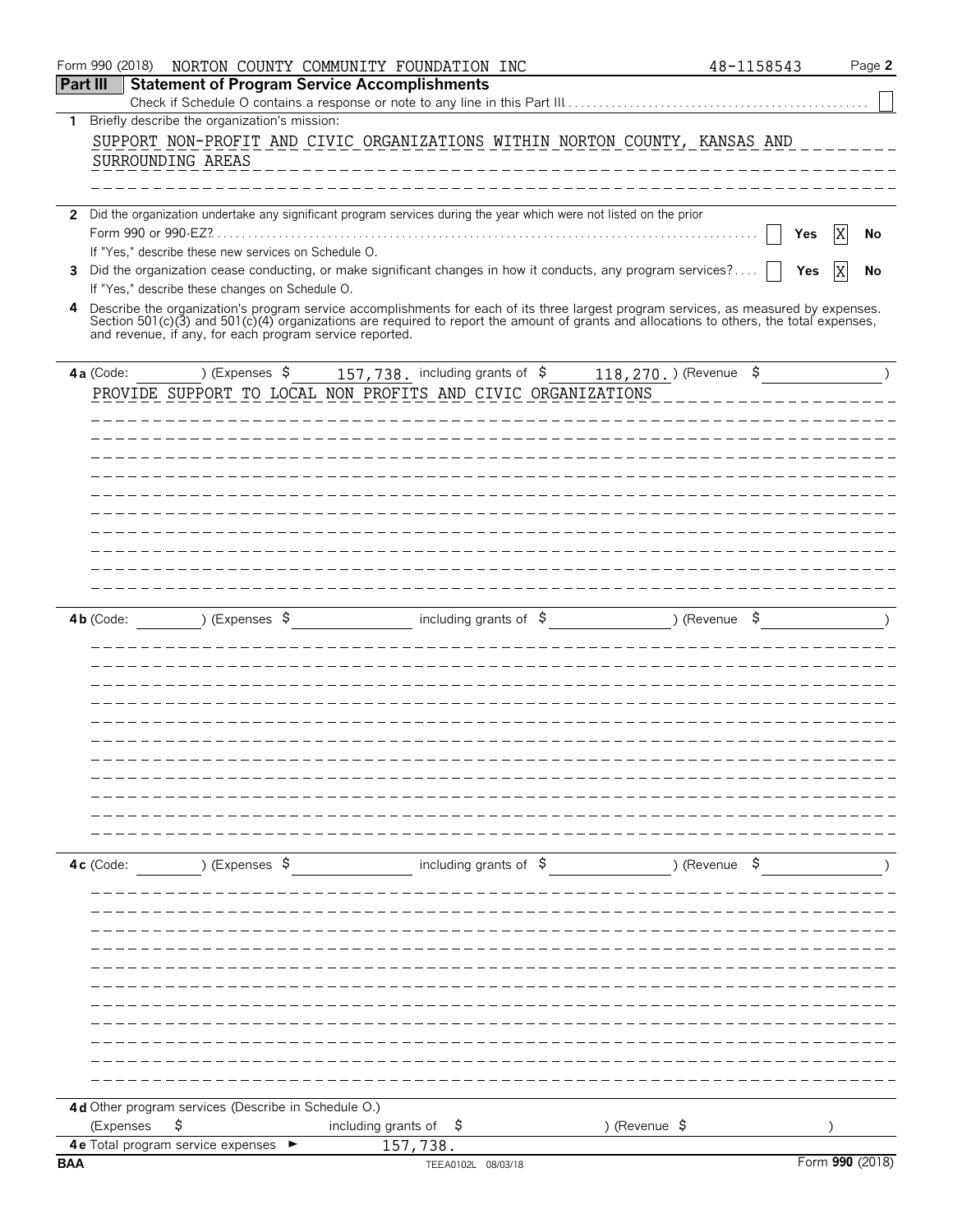Form 990 (2018) Page **3** NORTON COUNTY COMMUNITY FOUNDATION INC 48-1158543

|     | <b>Checklist of Required Schedules</b><br><b>Part IV</b>                                                                                                                                                                                            |                         |            |             |
|-----|-----------------------------------------------------------------------------------------------------------------------------------------------------------------------------------------------------------------------------------------------------|-------------------------|------------|-------------|
|     |                                                                                                                                                                                                                                                     |                         | <b>Yes</b> | No          |
|     | Is the organization described in section 501(c)(3) or 4947(a)(1) (other than a private foundation)? If 'Yes,' complete                                                                                                                              | 1                       | X          |             |
|     |                                                                                                                                                                                                                                                     | $\overline{\mathbf{c}}$ | X          |             |
| 3   | Did the organization engage in direct or indirect political campaign activities on behalf of or in opposition to candidates                                                                                                                         | 3                       |            | Χ           |
| 4   | Section 501(c)(3) organizations. Did the organization engage in lobbying activities, or have a section 501(h) election<br>in effect during the tax year? If 'Yes,' complete Schedule C, Part II                                                     | 4                       |            | Χ           |
| 5   | Is the organization a section 501(c)(4), 501(c)(5), or 501(c)(6) organization that receives membership dues,<br>assessments, or similar amounts as defined in Revenue Procedure 98-19? If 'Yes,' complete Schedule C, Part III.                     | 5                       |            | Χ           |
|     | Did the organization maintain any donor advised funds or any similar funds or accounts for which donors have the right<br>to provide advice on the distribution or investment of amounts in such funds or accounts? If 'Yes,' complete Schedule D,  | 6                       |            | X           |
| 7   | Did the organization receive or hold a conservation easement, including easements to preserve open space, the                                                                                                                                       | $\overline{7}$          |            | Χ           |
| 8   | Did the organization maintain collections of works of art, historical treasures, or other similar assets? If 'Yes,'                                                                                                                                 | 8                       |            | X           |
| 9   | Did the organization report an amount in Part X, line 21, for escrow or custodial account liability, serve as a custodian<br>for amounts not listed in Part X; or provide credit counseling, debt management, credit repair, or debt negotiation    | 9                       |            | X           |
| 10  | Did the organization, directly or through a related organization, hold assets in temporarily restricted endowments,<br>permanent endowments, or quasi-endowments? If 'Yes,' complete Schedule D, Part V                                             | 10                      |            | Χ           |
|     | 11 If the organization's answer to any of the following questions is 'Yes', then complete Schedule D, Parts VI, VII, VIII, IX,<br>or X as applicable.                                                                                               |                         |            |             |
|     | a Did the organization report an amount for land, buildings, and equipment in Part X, line 10? If 'Yes,' complete Schedule                                                                                                                          | 11a                     | X          |             |
|     | <b>b</b> Did the organization report an amount for investments - other securities in Part X, line 12 that is 5% or more of its total                                                                                                                | 11 <sub>b</sub>         |            | X           |
|     | c Did the organization report an amount for investments - program related in Part X, line 13 that is 5% or more of its total                                                                                                                        | 11c                     |            | Χ           |
|     | d Did the organization report an amount for other assets in Part X, line 15 that is 5% or more of its total assets reported                                                                                                                         | 11 <sub>d</sub>         |            | Χ           |
|     | e Did the organization report an amount for other liabilities in Part X, line 25? If 'Yes,' complete Schedule D, Part X                                                                                                                             | 11 e                    |            | X           |
|     | f Did the organization's separate or consolidated financial statements for the tax year include a footnote that addresses<br>the organization's liability for uncertain tax positions under FIN 48 (ASC 740)? If 'Yes,' complete Schedule D, Part X | 11f                     |            | X           |
|     | 12a Did the organization obtain separate, independent audited financial statements for the tax year? If 'Yes,' complete                                                                                                                             | 12a                     |            | X           |
|     | <b>b</b> Was the organization included in consolidated, independent audited financial statements for the tax year? If 'Yes,' and<br>if the organization answered 'No' to line 12a, then completing Schedule D, Parts XI and XII is optional         | 12 <sub>b</sub>         |            | X           |
|     |                                                                                                                                                                                                                                                     | 13                      |            | X           |
|     | <b>14a</b> Did the organization maintain an office, employees, or agents outside of the United States?                                                                                                                                              | 14a                     |            | $\mathbf X$ |
|     | <b>b</b> Did the organization have aggregate revenues or expenses of more than \$10,000 from grantmaking, fundraising,<br>business, investment, and program service activities outside the United States, or aggregate foreign investments valued   | 14b                     |            | Χ           |
| 15. | Did the organization report on Part IX, column (A), line 3, more than \$5,000 of grants or other assistance to or for any                                                                                                                           | 15                      |            | Χ           |
|     | 16 Did the organization report on Part IX, column (A), line 3, more than \$5,000 of aggregate grants or other assistance to<br>or for foreign individuals? If 'Yes,' complete Schedule F, Parts III and IV                                          | 16                      |            | X           |
| 17. | Did the organization report a total of more than \$15,000 of expenses for professional fundraising services on Part IX, column (A), lines 6 and 11e? If 'Yes,' complete Schedule G, Part I (see instructions)                                       | 17                      |            | Χ           |
| 18. | Did the organization report more than \$15,000 total of fundraising event gross income and contributions on Part VIII,                                                                                                                              | 18                      |            | X           |
| 19  | Did the organization report more than \$15,000 of gross income from gaming activities on Part VIII, line 9a? If 'Yes,'                                                                                                                              | 19                      |            | Χ           |

**20a** Did the organization operate one or more hospital facilities? *If 'Yes,' complete Schedule H*. . . . . . . . . . . . . . . . . . . . . . . . . . . . **20a b** If 'Yes' to line 20a, did the organization attach a copy of its audited financial statements to this return? . . . . . . . . . . . . . . . . **20b 21** Did the organization report more than \$5,000 of grants or other assistance to any domestic organization or X X

domestic government on Part IX, column (A), line 1? *If 'Yes,' complete Schedule I, Parts I and II*. . . . . . . . . . . . . . . . . . . . . . **21**

**BAAA TEEA0103L 08/03/18** Form **990** (2018)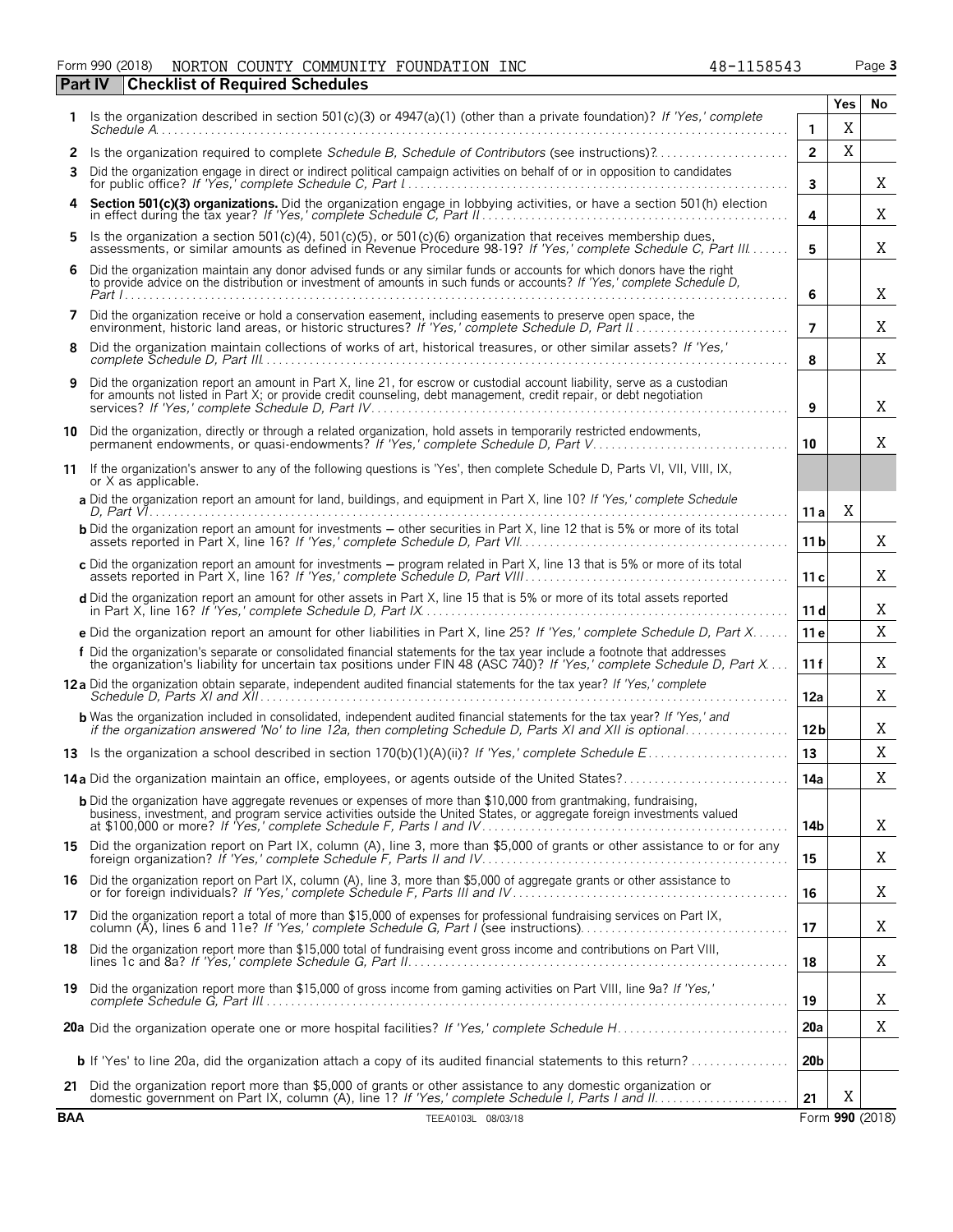Form 990 (2018) NORTON COUNTY COMMUNITY FOUNDATION INC 48-1158543 Page **4** NORTON COUNTY COMMUNITY FOUNDATION INC 48-1158543

**Part IV Checklist of Required Schedules** *(continued)*

|            |                                                                                                                                                                                                                                                       |                 | Yes             | No |
|------------|-------------------------------------------------------------------------------------------------------------------------------------------------------------------------------------------------------------------------------------------------------|-----------------|-----------------|----|
|            | 22 Did the organization report more than \$5,000 of grants or other assistance to or for domestic individuals on Part IX,                                                                                                                             | 22              |                 | Χ  |
|            | 23 Did the organization answer 'Yes' to Part VII, Section A, line 3, 4, or 5 about compensation of the organization's current<br>and former officers, directors, trustees, key employees, and highest compensated employees? If 'Yes,' complete       | 23              |                 | X  |
|            | 24 a Did the organization have a tax-exempt bond issue with an outstanding principal amount of more than \$100,000 as of the last day of the year, that was issued after December 31, 2002? If 'Yes,' answer lines 24b through                        | 24a             |                 | X  |
|            | <b>b</b> Did the organization invest any proceeds of tax-exempt bonds beyond a temporary period exception?                                                                                                                                            | 24 <sub>b</sub> |                 |    |
|            | c Did the organization maintain an escrow account other than a refunding escrow at any time during the year to defease                                                                                                                                | 24c             |                 |    |
|            | d Did the organization act as an 'on behalf of' issuer for bonds outstanding at any time during the year?                                                                                                                                             | 24d             |                 |    |
|            | 25 a Section 501(c)(3), 501(c)(4), and 501(c)(29) organizations. Did the organization engage in an excess benefit                                                                                                                                     | 25a             |                 | X  |
|            | b Is the organization aware that it engaged in an excess benefit transaction with a disqualified person in a prior year, and<br>that the transaction has not been reported on any of the organization's prior Forms 990 or 990-EZ? If 'Yes,' complete | 25 <sub>b</sub> |                 | X  |
|            | 26 Did the organization report any amount on Part X, line 5, 6, or 22 for receivables from or payables to any current or former officers, directors, trustees, key employees, highest compensated employees, or disqualified p                        | 26              |                 | X  |
|            | 27 Did the organization provide a grant or other assistance to an officer, director, trustee, key employee, substantial<br>contributor or employee thereof, a grant selection committee member, or to a 35% controlled entity or family member        | 27              |                 | Χ  |
|            | 28 Was the organization a party to a business transaction with one of the following parties (see Schedule L, Part IV<br>instructions for applicable filing thresholds, conditions, and exceptions):                                                   |                 |                 |    |
|            | a A current or former officer, director, trustee, or key employee? If 'Yes,' complete Schedule L, Part IV                                                                                                                                             | 28a             |                 | Χ  |
|            | <b>b</b> A family member of a current or former officer, director, trustee, or key employee? If 'Yes,' complete                                                                                                                                       | 28 <sub>b</sub> |                 | Χ  |
|            | c An entity of which a current or former officer, director, trustee, or key employee (or a family member thereof) was an<br>officer, director, trustee, or direct or indirect owner? If 'Yes,' complete Schedule L, Part IV.                          | 28 <sub>c</sub> |                 | Χ  |
|            | 29 Did the organization receive more than \$25,000 in non-cash contributions? If 'Yes,' complete Schedule M                                                                                                                                           | 29              |                 | X  |
| 30         | Did the organization receive contributions of art, historical treasures, or other similar assets, or qualified conservation                                                                                                                           | 30              |                 | Χ  |
| 31         | Did the organization liquidate, terminate, or dissolve and cease operations? If 'Yes,' complete Schedule N, Part I                                                                                                                                    | 31              |                 | X  |
|            | 32 Did the organization sell, exchange, dispose of, or transfer more than 25% of its net assets? If 'Yes,' complete                                                                                                                                   | 32              |                 | Χ  |
|            | 33 Did the organization own 100% of an entity disregarded as separate from the organization under Regulations sections                                                                                                                                | 33              |                 | Χ  |
|            | 34 Was the organization related to any tax-exempt or taxable entity? If 'Yes,' complete Schedule R, Part II, III, or IV,                                                                                                                              | 34              |                 | Χ  |
|            |                                                                                                                                                                                                                                                       | 35a             |                 | Χ  |
|            | <b>b</b> If 'Yes' to line 35a, did the organization receive any payment from or engage in any transaction with a controlled                                                                                                                           | 35 <sub>b</sub> |                 |    |
| 36         | Section 501(c)(3) organizations. Did the organization make any transfers to an exempt non-charitable related                                                                                                                                          | 36              |                 | Χ  |
| 37         | Did the organization conduct more than 5% of its activities through an entity that is not a related organization and that is                                                                                                                          | 37              |                 | Χ  |
| 38         | Did the organization complete Schedule O and provide explanations in Schedule O for Part VI, lines 11b and 19?                                                                                                                                        | 38              |                 | Χ  |
|            | Part V Statements Regarding Other IRS Filings and Tax Compliance                                                                                                                                                                                      |                 |                 |    |
|            |                                                                                                                                                                                                                                                       |                 | <b>Yes</b>      | No |
|            | <b>1a</b> Enter the number reported in Box 3 of Form 1096. Enter -0- if not applicable<br>1 a<br>9                                                                                                                                                    |                 |                 |    |
|            | <b>b</b> Enter the number of Forms W-2G included in line 1a. Enter -0- if not applicable<br>1 <sub>b</sub><br>$\overline{0}$                                                                                                                          |                 |                 |    |
|            | c Did the organization comply with backup withholding rules for reportable payments to vendors and reportable gaming                                                                                                                                  |                 |                 |    |
|            |                                                                                                                                                                                                                                                       | 1 с             |                 |    |
| <b>BAA</b> | TEEA0104L 08/03/18                                                                                                                                                                                                                                    |                 | Form 990 (2018) |    |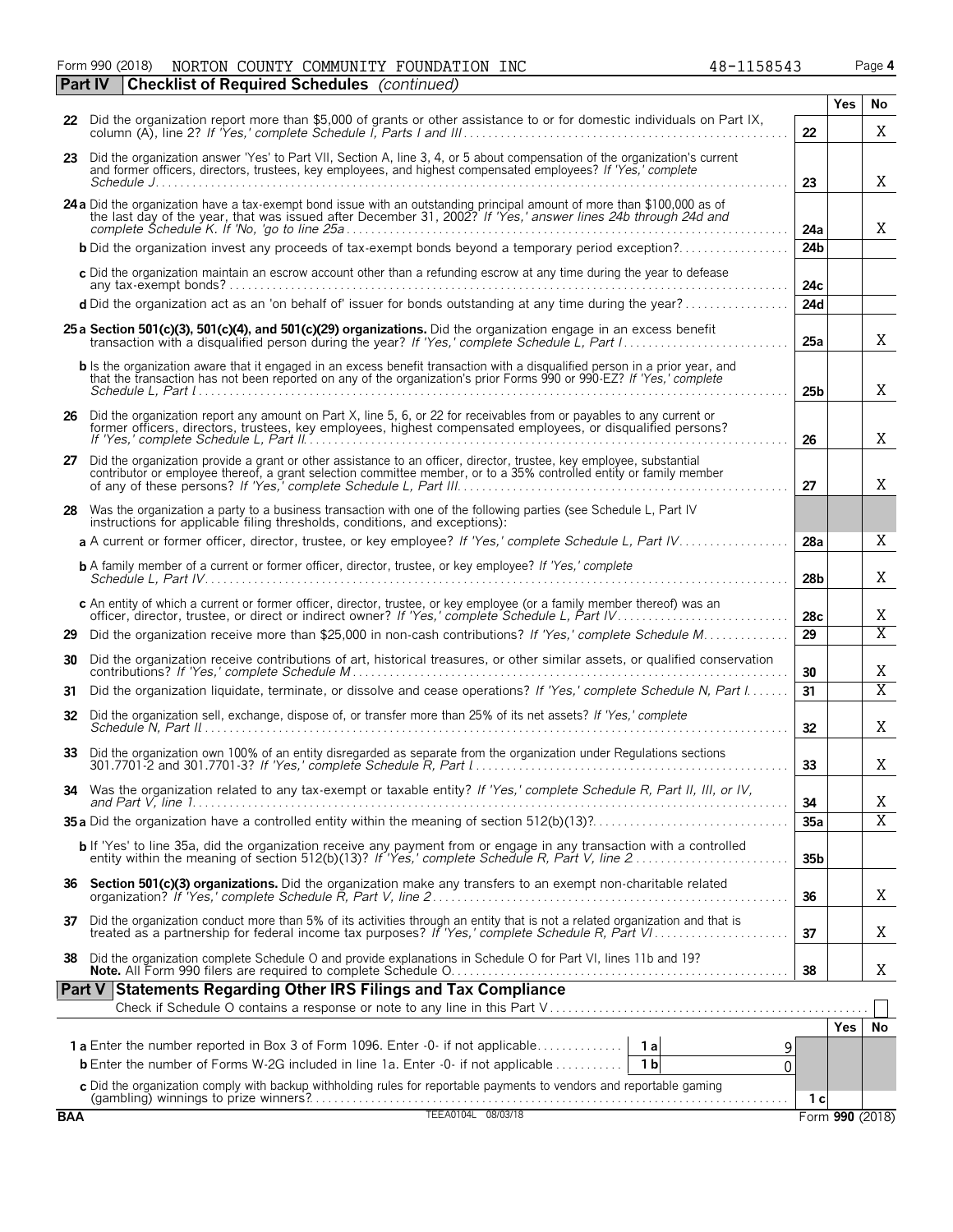|               | Form 990 (2018)<br>NORTON COUNTY COMMUNITY FOUNDATION INC<br>48-1158543                                                                                                                                                                          |                 |     | Page 5          |
|---------------|--------------------------------------------------------------------------------------------------------------------------------------------------------------------------------------------------------------------------------------------------|-----------------|-----|-----------------|
| <b>Part V</b> | Statements Regarding Other IRS Filings and Tax Compliance (continued)                                                                                                                                                                            |                 |     |                 |
|               |                                                                                                                                                                                                                                                  |                 | Yes | No.             |
|               | 2a Enter the number of employees reported on Form W-3, Transmittal of Wage and Tax State-<br>ments, filed for the calendar year ending with or within the year covered by this return<br>2a<br>3                                                 |                 |     |                 |
|               | <b>b</b> If at least one is reported on line 2a, did the organization file all required federal employment tax returns?                                                                                                                          | 2 <sub>b</sub>  | Χ   |                 |
|               | Note. If the sum of lines 1a and 2a is greater than 250, you may be required to e-file (see instructions)                                                                                                                                        |                 |     |                 |
|               | 3a Did the organization have unrelated business gross income of \$1,000 or more during the year?                                                                                                                                                 | За              |     | X               |
|               |                                                                                                                                                                                                                                                  | 3 <sub>b</sub>  |     |                 |
|               | 4a At any time during the calendar year, did the organization have an interest in, or a signature or other authority over, a<br>financial account in a foreign country (such as a bank account, securities account, or other financial account)? | 4a              |     | X               |
|               | <b>b</b> If 'Yes,' enter the name of the foreign country: ►                                                                                                                                                                                      |                 |     |                 |
|               | See instructions for filing requirements for FinCEN Form 114, Report of Foreign Bank and Financial Accounts (FBAR).                                                                                                                              |                 |     |                 |
|               | <b>5a</b> Was the organization a party to a prohibited tax shelter transaction at any time during the tax year?                                                                                                                                  | 5а              |     | Χ<br>X          |
|               | <b>b</b> Did any taxable party notify the organization that it was or is a party to a prohibited tax shelter transaction?                                                                                                                        | 5b              |     |                 |
|               |                                                                                                                                                                                                                                                  | 5 c             |     |                 |
|               | 6 a Does the organization have annual gross receipts that are normally greater than \$100,000, and did the organization solicit any contributions that were not tax deductible as charitable contributions?                                      | 6a              |     | X               |
|               | b If 'Yes,' did the organization include with every solicitation an express statement that such contributions or gifts were                                                                                                                      | 6b              |     |                 |
|               | 7 Organizations that may receive deductible contributions under section 170(c).                                                                                                                                                                  |                 |     |                 |
|               | a Did the organization receive a payment in excess of \$75 made partly as a contribution and partly for goods and                                                                                                                                | 7а              |     | Χ               |
|               |                                                                                                                                                                                                                                                  | 7 <sub>b</sub>  |     |                 |
|               | c Did the organization sell, exchange, or otherwise dispose of tangible personal property for which it was required to file                                                                                                                      | 7 с             |     | X               |
|               |                                                                                                                                                                                                                                                  |                 |     |                 |
|               | e Did the organization receive any funds, directly or indirectly, to pay premiums on a personal benefit contract?                                                                                                                                | 7е              |     | Χ               |
|               | f Did the organization, during the year, pay premiums, directly or indirectly, on a personal benefit contract?                                                                                                                                   | 7f              |     | Χ               |
|               | g If the organization received a contribution of qualified intellectual property, did the organization file Form 8899                                                                                                                            | 7 g             |     |                 |
|               | h If the organization received a contribution of cars, boats, airplanes, or other vehicles, did the organization file a                                                                                                                          | 7 h             |     |                 |
| 8             | Sponsoring organizations maintaining donor advised funds. Did a donor advised fund maintained by the sponsoring                                                                                                                                  |                 |     |                 |
|               |                                                                                                                                                                                                                                                  | 8               |     |                 |
| 9             | Sponsoring organizations maintaining donor advised funds.                                                                                                                                                                                        |                 |     |                 |
|               |                                                                                                                                                                                                                                                  | 9a              |     |                 |
|               | <b>b</b> Did the sponsoring organization make a distribution to a donor, donor advisor, or related person?                                                                                                                                       | 9 <sub>b</sub>  |     |                 |
|               | 10 Section 501(c)(7) organizations. Enter:                                                                                                                                                                                                       |                 |     |                 |
|               | a Initiation fees and capital contributions included on Part VIII, line 12<br>10 a                                                                                                                                                               |                 |     |                 |
|               | <b>b</b> Gross receipts, included on Form 990, Part VIII, line 12, for public use of club facilities<br>10 <sub>b</sub>                                                                                                                          |                 |     |                 |
|               | 11 Section 501(c)(12) organizations. Enter:                                                                                                                                                                                                      |                 |     |                 |
|               | 11a                                                                                                                                                                                                                                              |                 |     |                 |
|               | <b>b</b> Gross income from other sources (Do not net amounts due or paid to other sources<br>11 b                                                                                                                                                |                 |     |                 |
|               | 12a Section 4947(a)(1) non-exempt charitable trusts. Is the organization filing Form 990 in lieu of Form 1041?                                                                                                                                   | 12a             |     |                 |
|               | 12 <sub>b</sub><br><b>b</b> If 'Yes,' enter the amount of tax-exempt interest received or accrued during the year                                                                                                                                |                 |     |                 |
|               | 13 Section 501(c)(29) qualified nonprofit health insurance issuers.                                                                                                                                                                              |                 |     |                 |
|               |                                                                                                                                                                                                                                                  | 13 a            |     |                 |
|               | <b>Note.</b> See the instructions for additional information the organization must report on Schedule O.                                                                                                                                         |                 |     |                 |
|               | <b>b</b> Enter the amount of reserves the organization is required to maintain by the states in<br>which the organization is licensed to issue qualified health plans<br>13 <sub>b</sub>                                                         |                 |     |                 |
|               | 13c                                                                                                                                                                                                                                              |                 |     |                 |
|               |                                                                                                                                                                                                                                                  | 14 a            |     | Χ               |
|               | <b>b</b> If 'Yes,' has it filed a Form 720 to report these payments? If 'No,' provide an explanation in Schedule O                                                                                                                               | 14 <sub>b</sub> |     |                 |
|               | 15 Is the organization subject to the section 4960 tax on payment(s) of more than \$1,000,000 in remuneration or                                                                                                                                 | 15              |     | Χ               |
|               | If 'Yes,' see instructions and file Form 4720, Schedule N.                                                                                                                                                                                       |                 |     |                 |
|               | 16 Is the organization an educational institution subject to the section 4968 excise tax on net investment income?<br>If 'Yes,' complete Form 4720, Schedule O.                                                                                  | 16              |     | Χ               |
| <b>BAA</b>    | TEEA0105L 12/31/18                                                                                                                                                                                                                               |                 |     | Form 990 (2018) |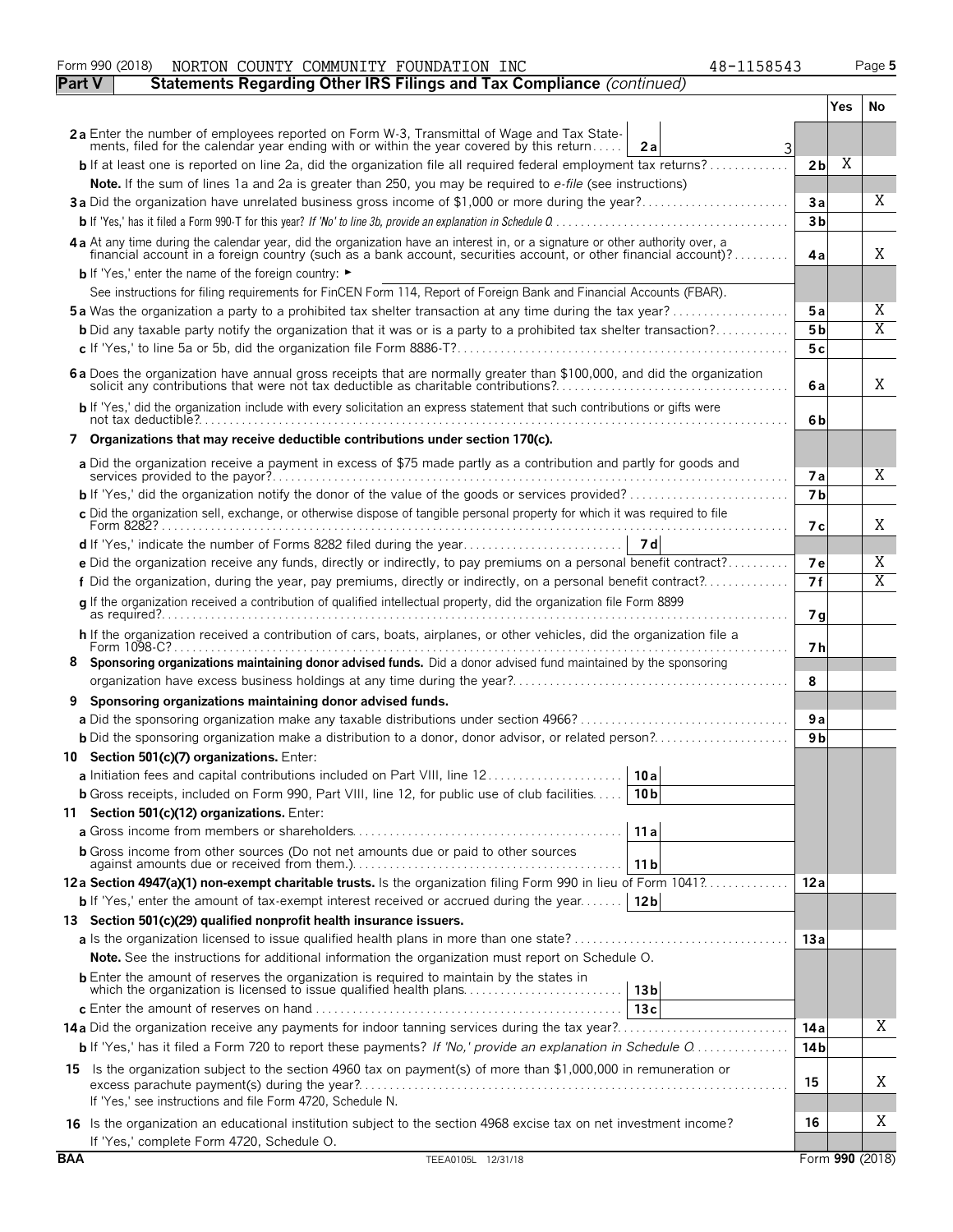**Part VI Governance, Management, and Disclosure** *For each 'Yes' response to lines 2 through 7b below, and for a 'No' response to line 8a, 8b, or 10b below, describe the circumstances, processes, or changes in Schedule O. See instructions.*

| Check if Schedule O contains a response or note to any line in this Part VI |  |  |  |
|-----------------------------------------------------------------------------|--|--|--|
|                                                                             |  |  |  |

|    | Section A. Governing Body and Management                                                                                                                                                                                                                                                                                                 |                 |                |                         |  |  |  |  |  |  |
|----|------------------------------------------------------------------------------------------------------------------------------------------------------------------------------------------------------------------------------------------------------------------------------------------------------------------------------------------|-----------------|----------------|-------------------------|--|--|--|--|--|--|
|    |                                                                                                                                                                                                                                                                                                                                          |                 | <b>Yes</b>     | No                      |  |  |  |  |  |  |
|    | <b>1a</b> Enter the number of voting members of the governing body at the end of the tax year <b>1a</b><br>16<br>If there are material differences in voting rights among members<br>of the governing body, or if the governing body delegated broad<br>authority to an executive committee or similar committee, explain in Schedule O. |                 |                |                         |  |  |  |  |  |  |
|    | <b>b</b> Enter the number of voting members included in line 1a, above, who are independent    1b                                                                                                                                                                                                                                        |                 |                |                         |  |  |  |  |  |  |
|    | 2 Did any officer, director, trustee, or key employee have a family relationship or a business relationship with any other                                                                                                                                                                                                               |                 |                |                         |  |  |  |  |  |  |
|    |                                                                                                                                                                                                                                                                                                                                          | $\overline{2}$  |                | X                       |  |  |  |  |  |  |
| 3  | Did the organization delegate control over management duties customarily performed by or under the direct supervision<br>of officers, directors, or trustees, or key employees to a management company or other person?                                                                                                                  | 3               |                | Χ                       |  |  |  |  |  |  |
| 4  | Did the organization make any significant changes to its governing documents                                                                                                                                                                                                                                                             | 4               |                | Χ                       |  |  |  |  |  |  |
|    | Did the organization become aware during the year of a significant diversion of the organization's assets?                                                                                                                                                                                                                               | 5               |                | $\overline{X}$          |  |  |  |  |  |  |
| 6  |                                                                                                                                                                                                                                                                                                                                          | 6               |                | $\overline{X}$          |  |  |  |  |  |  |
|    | 7a Did the organization have members, stockholders, or other persons who had the power to elect or appoint one or more                                                                                                                                                                                                                   | 7 a             |                | X                       |  |  |  |  |  |  |
|    | <b>b</b> Are any governance decisions of the organization reserved to (or subject to approval by) members,                                                                                                                                                                                                                               | 7 <sub>b</sub>  |                | Χ                       |  |  |  |  |  |  |
| 8  | Did the organization contemporaneously document the meetings held or written actions undertaken during the year by<br>the following:                                                                                                                                                                                                     |                 |                |                         |  |  |  |  |  |  |
|    |                                                                                                                                                                                                                                                                                                                                          | 8a              | Χ              |                         |  |  |  |  |  |  |
|    |                                                                                                                                                                                                                                                                                                                                          | 8 <sub>b</sub>  | $\overline{X}$ |                         |  |  |  |  |  |  |
| 9  | Is there any officer, director, trustee, or key employee listed in Part VII, Section A, who cannot be reached at the                                                                                                                                                                                                                     |                 |                |                         |  |  |  |  |  |  |
|    | Section B. Policies (This Section B requests information about policies not required by the Internal Revenue Code.)                                                                                                                                                                                                                      |                 |                |                         |  |  |  |  |  |  |
|    |                                                                                                                                                                                                                                                                                                                                          |                 | <b>Yes</b>     | No.                     |  |  |  |  |  |  |
|    |                                                                                                                                                                                                                                                                                                                                          | 10a             |                | Χ                       |  |  |  |  |  |  |
|    | b If 'Yes,' did the organization have written policies and procedures governing the activities of such chapters, affiliates, and branches to ensure their                                                                                                                                                                                | 10 <sub>b</sub> |                |                         |  |  |  |  |  |  |
|    |                                                                                                                                                                                                                                                                                                                                          | 11a             | $\overline{X}$ |                         |  |  |  |  |  |  |
|    | <b>b</b> Describe in Schedule O the process, if any, used by the organization to review this Form 990. SEE SCHEDULE O                                                                                                                                                                                                                    |                 |                |                         |  |  |  |  |  |  |
|    |                                                                                                                                                                                                                                                                                                                                          | 12a             |                | Χ                       |  |  |  |  |  |  |
|    | <b>b</b> Were officers, directors, or trustees, and key employees required to disclose annually interests that could give rise                                                                                                                                                                                                           | 12 <sub>b</sub> |                |                         |  |  |  |  |  |  |
|    | c Did the organization regularly and consistently monitor and enforce compliance with the policy? If 'Yes,' describe in                                                                                                                                                                                                                  | 12c             |                |                         |  |  |  |  |  |  |
|    |                                                                                                                                                                                                                                                                                                                                          | 13              |                | Χ                       |  |  |  |  |  |  |
|    |                                                                                                                                                                                                                                                                                                                                          | 14              |                | $\overline{\text{X}}$   |  |  |  |  |  |  |
| 15 | Did the process for determining compensation of the following persons include a review and approval by independent<br>persons, comparability data, and contemporaneous substantiation of the deliberation and decision?                                                                                                                  |                 |                |                         |  |  |  |  |  |  |
|    |                                                                                                                                                                                                                                                                                                                                          | 15 a            |                | Χ                       |  |  |  |  |  |  |
|    |                                                                                                                                                                                                                                                                                                                                          | 15 b            |                | $\overline{\mathrm{X}}$ |  |  |  |  |  |  |
|    | If 'Yes' to line 15a or 15b, describe the process in Schedule O (see instructions).                                                                                                                                                                                                                                                      |                 |                |                         |  |  |  |  |  |  |
|    | 16 a Did the organization invest in, contribute assets to, or participate in a joint venture or similar arrangement with a                                                                                                                                                                                                               | 16 a            |                | Χ                       |  |  |  |  |  |  |
|    | b If 'Yes,' did the organization follow a written policy or procedure requiring the organization to evaluate its<br>participation in joint venture arrangements under applicable federal tax law, and take steps to safeguard the                                                                                                        | 16 b            |                |                         |  |  |  |  |  |  |
|    | <b>Section C. Disclosure</b>                                                                                                                                                                                                                                                                                                             |                 |                |                         |  |  |  |  |  |  |
| 17 | List the states with which a copy of this Form 990 is required to be filed ►<br>NONE                                                                                                                                                                                                                                                     |                 |                |                         |  |  |  |  |  |  |
| 18 | Section 6104 requires an organization to make its Forms 1023 (1024 or 1024-A if applicable), 990, and 990-T (Section 501(c)(3)s only)<br>available for public inspection. Indicate how you made these available. Check all that apply.                                                                                                   |                 |                |                         |  |  |  |  |  |  |
|    | Another's website<br>Own website<br>Upon request<br>Other (explain in Schedule O)                                                                                                                                                                                                                                                        |                 |                |                         |  |  |  |  |  |  |
| 19 | Describe in Schedule O whether (and if so, how) the organization made its governing documents, conflict of interest policy, and financial statements available to<br>the public during the tax year.<br>SEE SCHEDULE O                                                                                                                   |                 |                |                         |  |  |  |  |  |  |
| 20 | State the name, address, and telephone number of the person who possesses the organization's books and records                                                                                                                                                                                                                           |                 |                |                         |  |  |  |  |  |  |

X

|  | ., | ×<br>۰. | ∸◡◡<br>., | M. |  |
|--|----|---------|-----------|----|--|
|  |    |         |           |    |  |

Check if Schedule O contains a response or note to any line in this Part VI. . . . . . . . . . . . . . . . . . . . . . . . . . . . . . . . . . . . . . . . . . . . . . . . . .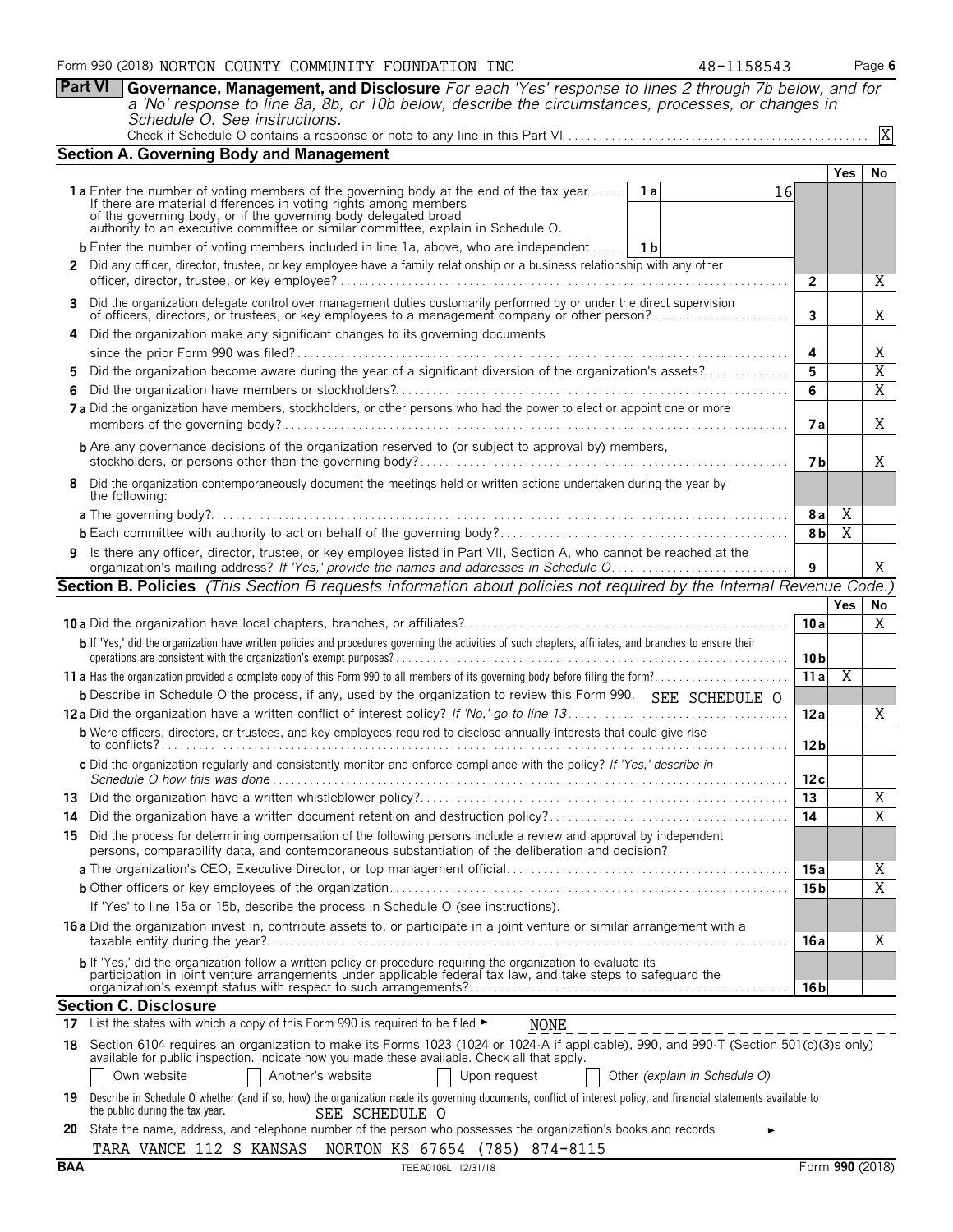| Form 990 (2018)<br>NORTON COUNTY COMMUNITY FOUNDATION INC                                                                                                                                                                                                                                                                                                                                                                        | 48-1158543 | Page 7 |
|----------------------------------------------------------------------------------------------------------------------------------------------------------------------------------------------------------------------------------------------------------------------------------------------------------------------------------------------------------------------------------------------------------------------------------|------------|--------|
| Part VII   Compensation of Officers, Directors, Trustees, Key Employees, Highest Compensated Employees, and<br><b>Independent Contractors</b>                                                                                                                                                                                                                                                                                    |            |        |
|                                                                                                                                                                                                                                                                                                                                                                                                                                  |            |        |
| Section A. Officers, Directors, Trustees, Key Employees, and Highest Compensated Employees                                                                                                                                                                                                                                                                                                                                       |            |        |
| 1 a Complete this table for all persons required to be listed. Report compensation for the calendar year ending with or within the<br>organization's tax year.<br>• List all of the organization's <b>current</b> officers, directors, trustees (whether individuals or organizations), regardless of amount of<br>compensation. Enter -0- in columns (D), $(E)$ , and $(F)$ if no compensation was paid.                        |            |        |
| • List all of the organization's current key employees, if any. See instructions for definition of 'key employee.'<br>• List the organization's five current highest compensated employees (other than an officer, director, trustee, or key employee)<br>who received reportable compensation (Box 5 of Form W-2 and/or Box 7 of Form 1099-MISC) of more than \$100,000 from the<br>organization and any related organizations. |            |        |

? List all of the organization's **former** officers, key employees, and highest compensated employees who received more than \$100,000 of reportable compensation from the organization and any related organizations.

? List all of the organization's **former directors or trustees** that received, in the capacity as a former director or trustee of the

organization, more than \$10,000 of reportable compensation from the organization and any related organizations.

List persons in the following order: individual trustees or directors; institutional trustees; officers; key employees; highest compensated employees; and former such persons.

Check this box if neither the organization nor any related organization compensated any current officer, director, or trustee.

|            |                        |                                                                                            | (C)                              |                       |         |                   |                                                                                        |        |                                                            |                                          |                                                          |
|------------|------------------------|--------------------------------------------------------------------------------------------|----------------------------------|-----------------------|---------|-------------------|----------------------------------------------------------------------------------------|--------|------------------------------------------------------------|------------------------------------------|----------------------------------------------------------|
|            | (A)<br>Name and Title  | (B)<br>Average<br>hours<br>per                                                             |                                  |                       |         | director/trustee) | Position (do not check more<br>than one box, unless person<br>is both an officer and a |        | (D)<br>Reportable<br>compensation from<br>the organization | (E)<br>Reportable<br>compensation from   | (F)<br>Estimated<br>amount of other<br>compensation      |
|            |                        | week<br>(list any<br>hours for<br>related<br>organiza<br>tions<br>below<br>dotted<br>line) | əətsut laubivibni<br>direct<br>হ | Institutional trustee | Officer | Key employee      | Highest compensated<br>employee                                                        | Former | (W-2/1099-MISC)                                            | related organizations<br>(W-2/1099-MISC) | from the<br>organization<br>and related<br>organizations |
|            | (1) BRIAN S THOMPSON   | $\pmb{0}$                                                                                  |                                  |                       |         |                   |                                                                                        |        |                                                            |                                          |                                                          |
|            | TREASURER              | $\Omega$                                                                                   | X                                |                       |         |                   |                                                                                        |        | 0                                                          | $\mathbf 0$                              | 0.                                                       |
|            | (2) TARA VANCE         | 40                                                                                         |                                  |                       |         |                   |                                                                                        |        |                                                            |                                          |                                                          |
|            | EXECUTIVE DIR          | $\Omega$                                                                                   | X                                |                       |         |                   |                                                                                        |        | 54,470                                                     | 0                                        | 0.                                                       |
| (3)        | <b>COLLETTE MILLER</b> | $\overline{0}$                                                                             |                                  |                       |         |                   |                                                                                        |        |                                                            |                                          |                                                          |
|            | PRESIDENT              | $\Omega$                                                                                   | $\rm X$                          |                       |         |                   |                                                                                        |        | 0                                                          | 0                                        | 0.                                                       |
|            | (4) SCOTT SPROUL       | $\overline{0}$                                                                             |                                  |                       |         |                   |                                                                                        |        |                                                            |                                          |                                                          |
|            | <b>SECRETARY</b>       | $\Omega$                                                                                   | $\mathbf X$                      |                       |         |                   |                                                                                        |        | 0                                                          | 0                                        | $\boldsymbol{0}$ .                                       |
|            | (5) SHAD CHANDLER      | $\overline{0}$                                                                             |                                  |                       |         |                   |                                                                                        |        |                                                            |                                          |                                                          |
|            | <b>DIRECTOR</b>        | $\Omega$                                                                                   | X                                |                       |         |                   |                                                                                        |        | 0                                                          | 0                                        | 0.                                                       |
|            | (6) CAROLYN APPLEGATE  | $\overline{0}$                                                                             |                                  |                       |         |                   |                                                                                        |        |                                                            |                                          |                                                          |
|            | <b>DIRECTOR</b>        | $\mathbf{0}$                                                                               | X                                |                       |         |                   |                                                                                        |        | 0                                                          | 0                                        | 0.                                                       |
|            | (7) JOHN MCCLYMONT     | $\overline{0}$                                                                             |                                  |                       |         |                   |                                                                                        |        |                                                            |                                          |                                                          |
|            | <b>DIRECTOR</b>        | 0                                                                                          | Χ                                |                       |         |                   |                                                                                        |        | 0                                                          | $\mathbf 0$                              | $\boldsymbol{0}$ .                                       |
|            | (8) JOHN ENGELBERT     | $\mathbf 0$                                                                                |                                  |                       |         |                   |                                                                                        |        |                                                            |                                          |                                                          |
|            | <b>DIRECTOR</b>        | $\Omega$                                                                                   | X                                |                       |         |                   |                                                                                        |        | 0                                                          | 0                                        | 0.                                                       |
|            | (9) NANCY KENT         | $\overline{0}$                                                                             |                                  |                       |         |                   |                                                                                        |        |                                                            |                                          |                                                          |
|            | <b>DIRECTOR</b>        | $\Omega$                                                                                   | $\rm X$                          |                       |         |                   |                                                                                        |        | 0                                                          | $\mathbf 0$                              | $\boldsymbol{0}$ .                                       |
|            | (10) WARREN BULLOCK    | $\overline{0}$                                                                             |                                  |                       |         |                   |                                                                                        |        |                                                            |                                          |                                                          |
|            | <b>DIRECTOR</b>        | 0                                                                                          | X                                |                       |         |                   |                                                                                        |        | 0                                                          | 0                                        | 0.                                                       |
|            | (11) BROCK MILLER      | $\overline{0}$                                                                             |                                  |                       |         |                   |                                                                                        |        |                                                            |                                          |                                                          |
|            | <b>DIRECTOR</b>        | $\Omega$                                                                                   | X                                |                       |         |                   |                                                                                        |        | 0                                                          | 0.                                       | $0$ .                                                    |
|            | (12) CHRISTINE WAYLAND | $\overline{0}$                                                                             |                                  |                       |         |                   |                                                                                        |        |                                                            |                                          |                                                          |
|            | <b>DIRECTOR</b>        | $\mathbf 0$                                                                                | X                                |                       |         |                   |                                                                                        |        | 0                                                          | $\mathbf 0$                              | $\boldsymbol{0}$ .                                       |
|            | (13) DOUG SEBELIUS     | $\overline{0}$                                                                             |                                  |                       |         |                   |                                                                                        |        |                                                            |                                          |                                                          |
|            | <b>DIRECTOR</b>        | $\Omega$                                                                                   | X                                |                       |         |                   |                                                                                        |        | 0                                                          | 0                                        | 0.                                                       |
|            | (14) GAIL BOLLER       | 0                                                                                          |                                  |                       |         |                   |                                                                                        |        |                                                            |                                          |                                                          |
|            | <b>DIRECTOR</b>        | $\Omega$                                                                                   | X                                |                       |         |                   |                                                                                        |        | 0                                                          | $\mathbf 0$                              | 0.                                                       |
| <b>BAA</b> |                        | TEEA0107L 08/03/18                                                                         |                                  |                       |         |                   |                                                                                        |        |                                                            |                                          | Form 990 (2018)                                          |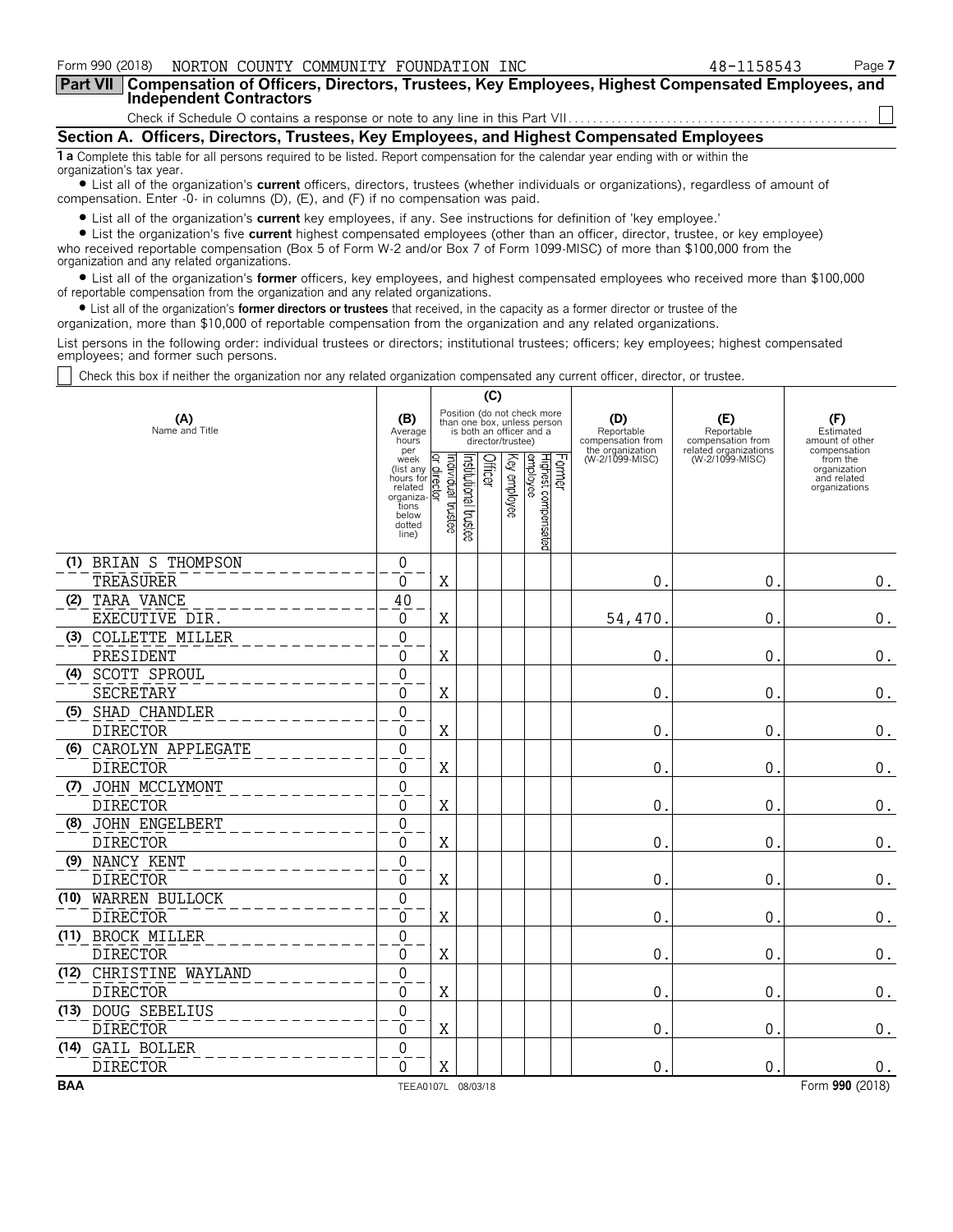| Part VII Section A. Officers, Directors, Trustees, Key Employees, and Highest Compensated Employees (continued)                                                                                                                                        |                                 |                                  |                      |         |              |                                                                                                 |                                        |                                          |              |                                          |                                      |
|--------------------------------------------------------------------------------------------------------------------------------------------------------------------------------------------------------------------------------------------------------|---------------------------------|----------------------------------|----------------------|---------|--------------|-------------------------------------------------------------------------------------------------|----------------------------------------|------------------------------------------|--------------|------------------------------------------|--------------------------------------|
|                                                                                                                                                                                                                                                        | (B)                             |                                  |                      | (C)     |              |                                                                                                 |                                        |                                          |              |                                          |                                      |
| (A)<br>Name and title                                                                                                                                                                                                                                  | Average<br>hours<br>per<br>week |                                  |                      |         | Position     | (do not check more than one<br>box, unless person is both an<br>officer and a director/trustee) | (D)<br>Reportable<br>compensation from | (E)<br>Reportable<br>compensation from   |              | (F)<br>Estimated<br>amount of other      |                                      |
|                                                                                                                                                                                                                                                        | (list any<br>hours              |                                  |                      | Officer |              | Former<br>Highest compensated<br>employee                                                       | the organization<br>(W-2/1099-MISC)    | related organizations<br>(W-2/1099-MISC) |              | compensation<br>from the<br>organization |                                      |
|                                                                                                                                                                                                                                                        | for<br>related<br>organiza      | Individual trustee<br>c director | nstitutional trustee |         | Key employee |                                                                                                 |                                        |                                          |              | and related<br>organizations             |                                      |
|                                                                                                                                                                                                                                                        | - tions<br>below<br>dotted      |                                  |                      |         |              |                                                                                                 |                                        |                                          |              |                                          |                                      |
|                                                                                                                                                                                                                                                        | line)                           |                                  |                      |         |              |                                                                                                 |                                        |                                          |              |                                          |                                      |
| (15) JULIA NELSON                                                                                                                                                                                                                                      | $\mathbf 0$                     |                                  |                      |         |              |                                                                                                 |                                        |                                          |              |                                          |                                      |
| <b>DIRECTOR</b><br>(16) CHASE RICE                                                                                                                                                                                                                     | 0<br>$\overline{0}$             | Χ                                |                      |         |              |                                                                                                 | 0.                                     | $0$ .                                    |              |                                          | 0.                                   |
| <b>DIRECTOR</b>                                                                                                                                                                                                                                        | 0                               | Χ                                |                      |         |              |                                                                                                 | 0.                                     | 0.                                       |              |                                          | $0$ .                                |
| (17)                                                                                                                                                                                                                                                   |                                 |                                  |                      |         |              |                                                                                                 |                                        |                                          |              |                                          |                                      |
| (18)                                                                                                                                                                                                                                                   |                                 |                                  |                      |         |              |                                                                                                 |                                        |                                          |              |                                          |                                      |
| (19)                                                                                                                                                                                                                                                   |                                 |                                  |                      |         |              |                                                                                                 |                                        |                                          |              |                                          |                                      |
| (20)                                                                                                                                                                                                                                                   |                                 |                                  |                      |         |              |                                                                                                 |                                        |                                          |              |                                          |                                      |
|                                                                                                                                                                                                                                                        |                                 |                                  |                      |         |              |                                                                                                 |                                        |                                          |              |                                          |                                      |
| (21)                                                                                                                                                                                                                                                   |                                 |                                  |                      |         |              |                                                                                                 |                                        |                                          |              |                                          |                                      |
| (22)                                                                                                                                                                                                                                                   |                                 |                                  |                      |         |              |                                                                                                 |                                        |                                          |              |                                          |                                      |
| (23)                                                                                                                                                                                                                                                   |                                 |                                  |                      |         |              |                                                                                                 |                                        |                                          |              |                                          |                                      |
| (24)                                                                                                                                                                                                                                                   |                                 |                                  |                      |         |              |                                                                                                 |                                        |                                          |              |                                          |                                      |
| (25)                                                                                                                                                                                                                                                   |                                 |                                  |                      |         |              |                                                                                                 |                                        |                                          |              |                                          |                                      |
|                                                                                                                                                                                                                                                        |                                 |                                  |                      |         |              |                                                                                                 |                                        |                                          |              |                                          |                                      |
|                                                                                                                                                                                                                                                        |                                 |                                  |                      |         |              |                                                                                                 | 54,470.                                | 0.                                       |              |                                          | $0$ .                                |
|                                                                                                                                                                                                                                                        |                                 |                                  |                      |         |              |                                                                                                 | 0.<br>54,470.                          | 0.<br>$\overline{0}$ .                   |              |                                          | $\overline{0}$ .<br>$\overline{0}$ . |
| 2 Total number of individuals (including but not limited to those listed above) who received more than \$100,000 of reportable compensation                                                                                                            |                                 |                                  |                      |         |              |                                                                                                 |                                        |                                          |              |                                          |                                      |
| from the organization $\blacktriangleright$<br>$\overline{0}$                                                                                                                                                                                          |                                 |                                  |                      |         |              |                                                                                                 |                                        |                                          |              | Yes                                      | No                                   |
| Did the organization list any former officer, director, or trustee, key employee, or highest compensated employee<br>3                                                                                                                                 |                                 |                                  |                      |         |              |                                                                                                 |                                        |                                          |              |                                          |                                      |
| For any individual listed on line 1a, is the sum of reportable compensation and other compensation from<br>4                                                                                                                                           |                                 |                                  |                      |         |              |                                                                                                 |                                        |                                          | 3            |                                          | X                                    |
| the organization and related organizations greater than \$150,000? If 'Yes,' complete Schedule J for                                                                                                                                                   |                                 |                                  |                      |         |              |                                                                                                 |                                        |                                          | 4            |                                          | Χ                                    |
| Did any person listed on line 1a receive or accrue compensation from any unrelated organization or individual<br>5.                                                                                                                                    |                                 |                                  |                      |         |              |                                                                                                 |                                        |                                          |              |                                          |                                      |
| <b>Section B. Independent Contractors</b>                                                                                                                                                                                                              |                                 |                                  |                      |         |              |                                                                                                 |                                        |                                          | 5            |                                          | Χ                                    |
| Complete this table for your five highest compensated independent contractors that received more than \$100,000 of<br>compensation from the organization. Report compensation for the calendar year ending with or within the organization's tax year. |                                 |                                  |                      |         |              |                                                                                                 |                                        |                                          |              |                                          |                                      |
| (A)<br>Name and business address                                                                                                                                                                                                                       |                                 |                                  |                      |         |              |                                                                                                 | (B)<br>Description of services         |                                          | Compensation | (C)                                      |                                      |
|                                                                                                                                                                                                                                                        |                                 |                                  |                      |         |              |                                                                                                 |                                        |                                          |              |                                          |                                      |
|                                                                                                                                                                                                                                                        |                                 |                                  |                      |         |              |                                                                                                 |                                        |                                          |              |                                          |                                      |
|                                                                                                                                                                                                                                                        |                                 |                                  |                      |         |              |                                                                                                 |                                        |                                          |              |                                          |                                      |
|                                                                                                                                                                                                                                                        |                                 |                                  |                      |         |              |                                                                                                 |                                        |                                          |              |                                          |                                      |
| 2 Total number of independent contractors (including but not limited to those listed above) who received more than<br>\$100,000 of compensation from the organization $\blacktriangleright$ 0                                                          |                                 |                                  |                      |         |              |                                                                                                 |                                        |                                          |              |                                          |                                      |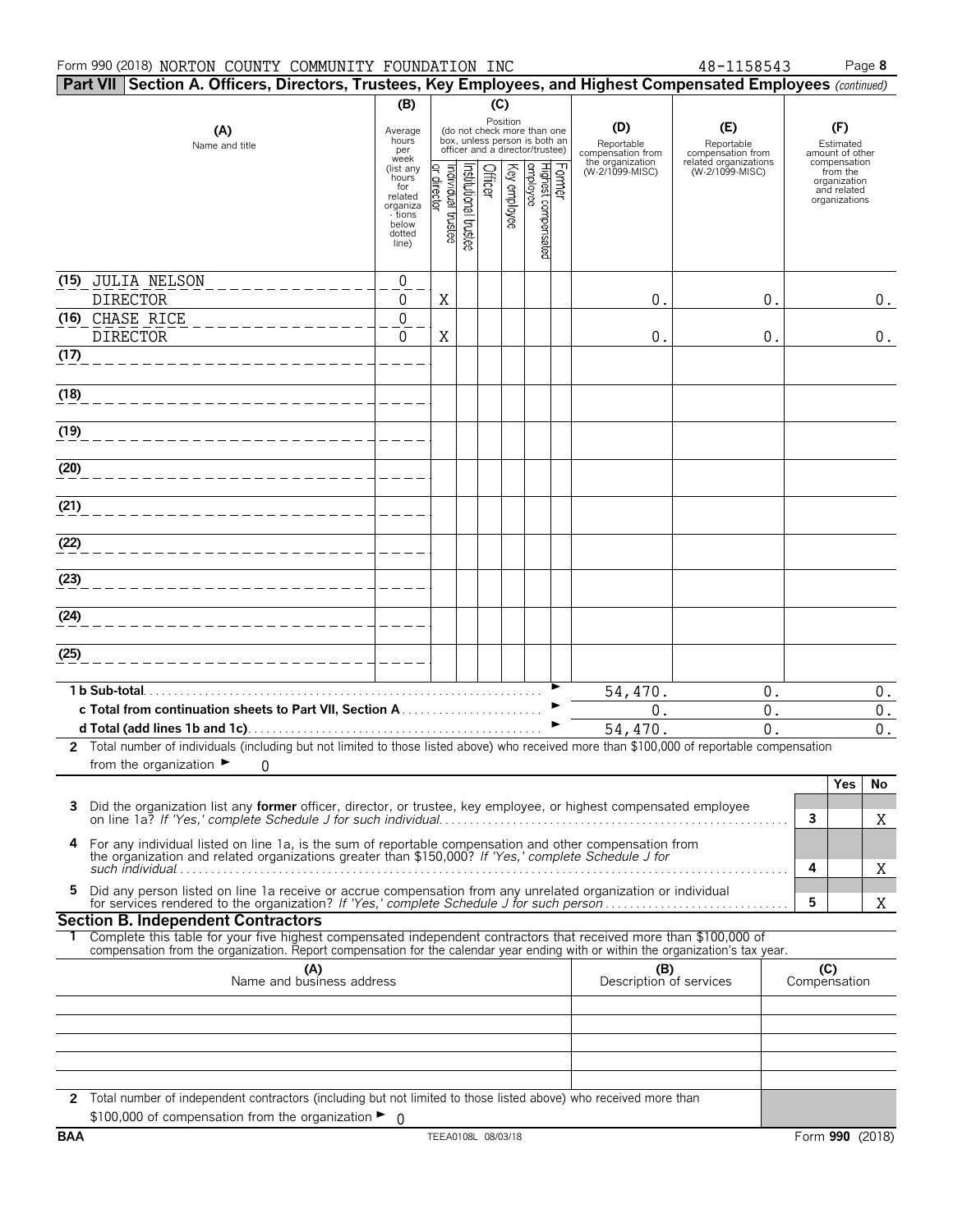#### **Part VIII Statement of Revenue**

Check if Schedule O contains a response or note to any line in this Part VIII. . . . . . . . . . . . . . . . . . . . . . . . . . . . . . . . . . . . . . . . . . . . . . . . .

|                                                           |                                                                                                        | (A)<br>Total revenue | (B)<br>Related or<br>exempt<br>function<br>revenue | (C)<br>Unrelated<br>business<br>revenue | (D)<br>Revenue<br>excluded from tax<br>under sections<br>512-514 |
|-----------------------------------------------------------|--------------------------------------------------------------------------------------------------------|----------------------|----------------------------------------------------|-----------------------------------------|------------------------------------------------------------------|
|                                                           | <b>1a</b> Federated campaigns<br>1 a                                                                   |                      |                                                    |                                         |                                                                  |
|                                                           | 1 <sub>b</sub>                                                                                         |                      |                                                    |                                         |                                                                  |
|                                                           | <b>b</b> Membership dues                                                                               |                      |                                                    |                                         |                                                                  |
|                                                           | c Fundraising events<br>1 <sub>c</sub>                                                                 |                      |                                                    |                                         |                                                                  |
|                                                           | 1 <sub>d</sub><br>d Related organizations                                                              |                      |                                                    |                                         |                                                                  |
|                                                           | e Government grants (contributions)<br>1 e<br>50,000.                                                  |                      |                                                    |                                         |                                                                  |
| Contributions, Gifts, Grants<br>and Other Similar Amounts | f All other contributions, gifts, grants, and<br>similar amounts not included above<br>1 f<br>185,882. |                      |                                                    |                                         |                                                                  |
|                                                           | g Noncash contributions included in lines 1a-1f: \$                                                    |                      |                                                    |                                         |                                                                  |
|                                                           |                                                                                                        | 235,882.             |                                                    |                                         |                                                                  |
|                                                           | <b>Business Code</b>                                                                                   |                      |                                                    |                                         |                                                                  |
|                                                           | 2a ADMINISTRATION FEES ___                                                                             |                      |                                                    |                                         |                                                                  |
|                                                           | b                                                                                                      |                      |                                                    |                                         |                                                                  |
|                                                           |                                                                                                        |                      |                                                    |                                         |                                                                  |
|                                                           | d                                                                                                      |                      |                                                    |                                         |                                                                  |
|                                                           |                                                                                                        |                      |                                                    |                                         |                                                                  |
|                                                           | $\overline{A}$ II other program service revenue                                                        |                      |                                                    |                                         |                                                                  |
| Program Service Revenue                                   |                                                                                                        |                      |                                                    |                                         |                                                                  |
|                                                           |                                                                                                        |                      |                                                    |                                         |                                                                  |
|                                                           | 3                                                                                                      | 39.                  | 39.                                                |                                         |                                                                  |
|                                                           | Income from investment of tax-exempt bond proceeds<br>4                                                |                      |                                                    |                                         |                                                                  |
|                                                           | 5                                                                                                      |                      |                                                    |                                         |                                                                  |
|                                                           | (i) Real<br>(ii) Personal                                                                              |                      |                                                    |                                         |                                                                  |
|                                                           | 6a Gross rents                                                                                         |                      |                                                    |                                         |                                                                  |
|                                                           | 102,493.                                                                                               |                      |                                                    |                                         |                                                                  |
|                                                           | <b>b</b> Less: rental expenses<br>78,871.                                                              |                      |                                                    |                                         |                                                                  |
|                                                           | <b>c</b> Rental income or (loss) $\ldots$<br>23,622.                                                   |                      |                                                    |                                         |                                                                  |
|                                                           | $\blacktriangleright$                                                                                  | 23,622.              | 23,622.                                            |                                         |                                                                  |
|                                                           | (i) Securities<br>(ii) Other<br>7 a Gross amount from sales of                                         |                      |                                                    |                                         |                                                                  |
|                                                           | assets other than inventory                                                                            |                      |                                                    |                                         |                                                                  |
|                                                           | <b>b</b> Less: cost or other basis<br>and sales expenses                                               |                      |                                                    |                                         |                                                                  |
|                                                           | <b>c</b> Gain or (loss). $\ldots$                                                                      |                      |                                                    |                                         |                                                                  |
|                                                           |                                                                                                        |                      |                                                    |                                         |                                                                  |
| <b>Other Revenue</b>                                      | 8a Gross income from fundraising events<br>(not including \$                                           |                      |                                                    |                                         |                                                                  |
|                                                           | (not including $\frac{1}{5}$ of contributions reported on line 1c).                                    |                      |                                                    |                                         |                                                                  |
|                                                           | See Part IV, line 18. a                                                                                |                      |                                                    |                                         |                                                                  |
|                                                           | <b>b</b> Less: direct expenses <b>b</b>                                                                |                      |                                                    |                                         |                                                                  |
|                                                           | c Net income or (loss) from fundraising events                                                         |                      |                                                    |                                         |                                                                  |
|                                                           |                                                                                                        |                      |                                                    |                                         |                                                                  |
|                                                           | <b>b</b> Less: direct expenses <b>b</b>                                                                |                      |                                                    |                                         |                                                                  |
|                                                           | c Net income or (loss) from gaming activities                                                          |                      |                                                    |                                         |                                                                  |
|                                                           |                                                                                                        |                      |                                                    |                                         |                                                                  |
|                                                           | 10a Gross sales of inventory, less returns                                                             |                      |                                                    |                                         |                                                                  |
|                                                           | <b>b</b> Less: cost of goods sold <b>b</b>                                                             |                      |                                                    |                                         |                                                                  |
|                                                           | c Net income or (loss) from sales of inventory                                                         |                      |                                                    |                                         |                                                                  |
|                                                           | Miscellaneous Revenue<br><b>Business Code</b>                                                          |                      |                                                    |                                         |                                                                  |
|                                                           | 11 a                                                                                                   |                      |                                                    |                                         |                                                                  |
|                                                           | b                                                                                                      |                      |                                                    |                                         |                                                                  |
|                                                           |                                                                                                        |                      |                                                    |                                         |                                                                  |
|                                                           | d All other revenue                                                                                    |                      |                                                    |                                         |                                                                  |
|                                                           |                                                                                                        |                      |                                                    |                                         |                                                                  |
|                                                           |                                                                                                        | 259,543.             | 23,661.                                            | 0                                       | 0.                                                               |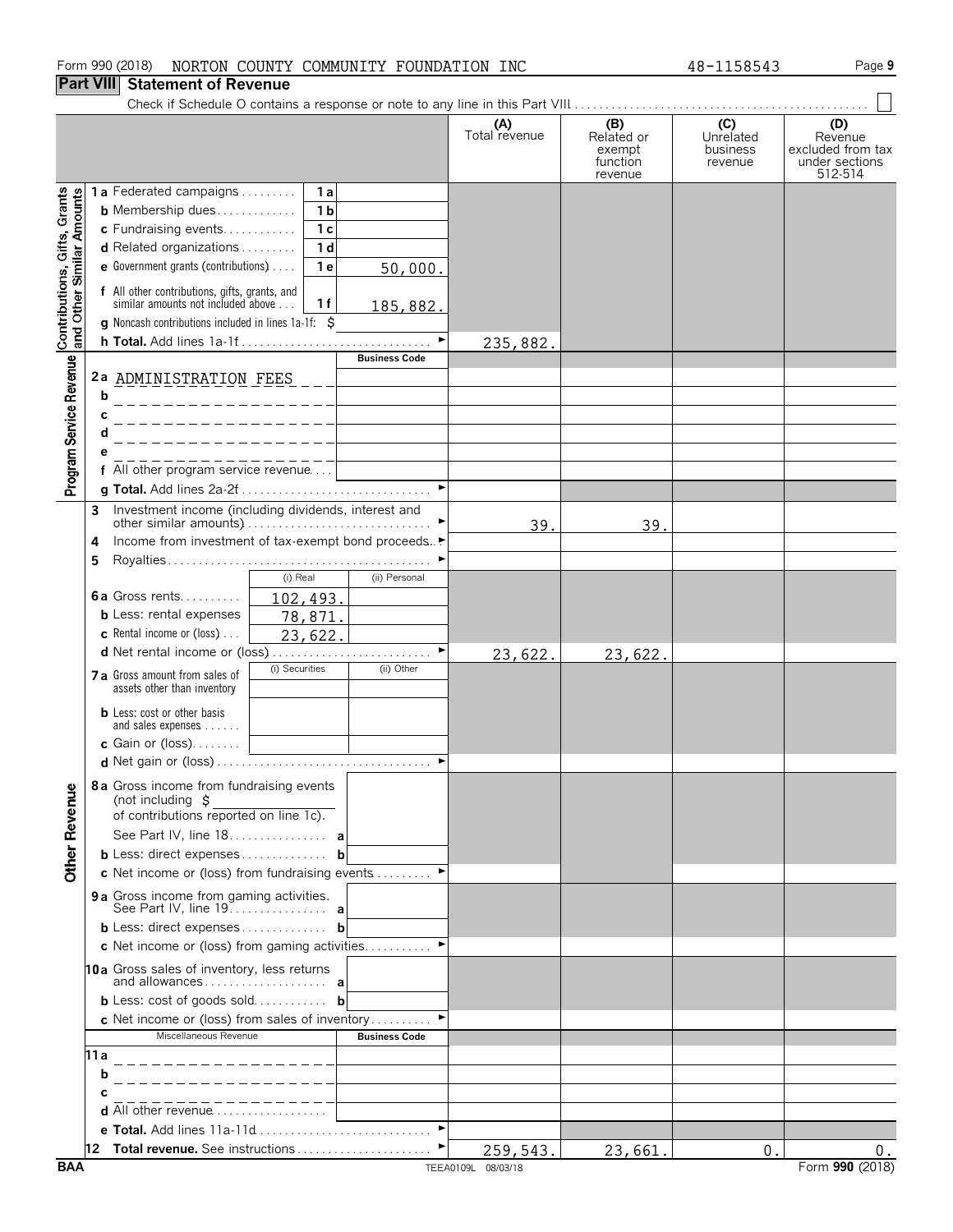#### Form 990 (2018) Page **10** NORTON COUNTY COMMUNITY FOUNDATION INC 48-1158543

### **Part IX | Statement of Functional Expenses**

| 48-1158543 | Page 1 |
|------------|--------|

| Section 501(c)(3) and 501(c)(4) organizations must complete all columns. All other organizations must complete column (A). |                                                                                                                                                                                                                                                          |                |                             |                                    |                         |  |  |  |  |
|----------------------------------------------------------------------------------------------------------------------------|----------------------------------------------------------------------------------------------------------------------------------------------------------------------------------------------------------------------------------------------------------|----------------|-----------------------------|------------------------------------|-------------------------|--|--|--|--|
|                                                                                                                            | $\overline{C}$<br>(B)<br>(D)<br>(A)                                                                                                                                                                                                                      |                |                             |                                    |                         |  |  |  |  |
|                                                                                                                            | Do not include amounts reported on lines<br>6b, 7b, 8b, 9b, and 10b of Part VIII.                                                                                                                                                                        | Total expenses | Program service<br>expenses | Management and<br>general expenses | Fundraising<br>expenses |  |  |  |  |
| 1.                                                                                                                         | Grants and other assistance to domestic                                                                                                                                                                                                                  |                |                             |                                    |                         |  |  |  |  |
|                                                                                                                            | organizations and domestic governments.                                                                                                                                                                                                                  | 116,270.       | 116,270.                    |                                    |                         |  |  |  |  |
| $\overline{2}$                                                                                                             | Grants and other assistance to domestic<br>individuals. See Part IV, line 22                                                                                                                                                                             | 2,000.         | 2,000.                      |                                    |                         |  |  |  |  |
| 3                                                                                                                          | Grants and other assistance to foreign<br>organizations, foreign governments, and for-<br>eign individuals. See Part IV, lines 15 and 16                                                                                                                 |                |                             |                                    |                         |  |  |  |  |
| 4                                                                                                                          | Benefits paid to or for members                                                                                                                                                                                                                          |                |                             |                                    |                         |  |  |  |  |
| 5                                                                                                                          | Compensation of current officers, directors,<br>trustees, and key employees                                                                                                                                                                              | 54,470.        | 18,520.                     | 17,975.                            | 17,975.                 |  |  |  |  |
| 6                                                                                                                          | Compensation not included above, to<br>disqualified persons (as defined under<br>section 4958(f)(1)) and persons described                                                                                                                               | 0.             | 0.                          | 0.                                 | 0.                      |  |  |  |  |
|                                                                                                                            | 7 Other salaries and wages                                                                                                                                                                                                                               | 16,879.        | 5,739.                      | 5,570.                             | 5,570.                  |  |  |  |  |
| <b>R</b>                                                                                                                   | Pension plan accruals and contributions<br>(include section $401(k)$ and $403(b)$                                                                                                                                                                        |                |                             |                                    |                         |  |  |  |  |
| 9                                                                                                                          | Other employee benefits                                                                                                                                                                                                                                  |                |                             |                                    |                         |  |  |  |  |
| 10                                                                                                                         |                                                                                                                                                                                                                                                          |                |                             |                                    |                         |  |  |  |  |
| 11                                                                                                                         | Fees for services (non-employees):                                                                                                                                                                                                                       |                |                             |                                    |                         |  |  |  |  |
|                                                                                                                            | a Management                                                                                                                                                                                                                                             |                |                             |                                    |                         |  |  |  |  |
|                                                                                                                            |                                                                                                                                                                                                                                                          |                |                             |                                    |                         |  |  |  |  |
|                                                                                                                            |                                                                                                                                                                                                                                                          | 269.           |                             | 269.                               |                         |  |  |  |  |
|                                                                                                                            |                                                                                                                                                                                                                                                          |                |                             |                                    |                         |  |  |  |  |
|                                                                                                                            | <b>e</b> Professional fundraising services. See Part IV, line 17                                                                                                                                                                                         |                |                             |                                    |                         |  |  |  |  |
|                                                                                                                            | f Investment management fees                                                                                                                                                                                                                             |                |                             |                                    |                         |  |  |  |  |
|                                                                                                                            | <b>g</b> Other. (If line 11q amount exceeds 10% of line 25, column<br>(A) amount, list line 11g expenses on Schedule $0.$ )                                                                                                                              |                |                             |                                    |                         |  |  |  |  |
|                                                                                                                            | 12 Advertising and promotion                                                                                                                                                                                                                             | 3,015.         | 895.                        |                                    | 2,120.                  |  |  |  |  |
| 13                                                                                                                         |                                                                                                                                                                                                                                                          | 2,567.         | 922.                        | 823.                               | 822.                    |  |  |  |  |
| 14                                                                                                                         | Information technology                                                                                                                                                                                                                                   |                |                             |                                    |                         |  |  |  |  |
| 15                                                                                                                         |                                                                                                                                                                                                                                                          |                |                             |                                    |                         |  |  |  |  |
| 16                                                                                                                         | Occupancy                                                                                                                                                                                                                                                | 450.           | 450.                        |                                    |                         |  |  |  |  |
| 17                                                                                                                         |                                                                                                                                                                                                                                                          | 4,736.         | 4,208.                      | 264.                               | 264.                    |  |  |  |  |
|                                                                                                                            | 18 Payments of travel or entertainment<br>expenses for any federal, state, or local                                                                                                                                                                      |                |                             |                                    |                         |  |  |  |  |
| 19                                                                                                                         | Conferences, conventions, and meetings                                                                                                                                                                                                                   | 154.           | 52.                         | 51.                                | 51.                     |  |  |  |  |
| 20                                                                                                                         | $Interest \dots \dots \dots \dots \dots \dots \dots \dots \dots \dots \dots \dots \dots \dots$                                                                                                                                                           |                |                             |                                    |                         |  |  |  |  |
| 21                                                                                                                         | Payments to affiliates                                                                                                                                                                                                                                   |                |                             |                                    |                         |  |  |  |  |
| 22                                                                                                                         | Depreciation, depletion, and amortization                                                                                                                                                                                                                |                |                             |                                    |                         |  |  |  |  |
| 23                                                                                                                         | Insurance                                                                                                                                                                                                                                                | 359.           | 122.                        | 119.                               | 118.                    |  |  |  |  |
|                                                                                                                            | 24 Other expenses. Itemize expenses not<br>covered above (List miscellaneous expenses<br>in line 24e. If line 24e amount exceeds 10%<br>of line 25, column (A) amount, list line 24e<br>expenses on Schedule O.                                          |                |                             |                                    |                         |  |  |  |  |
|                                                                                                                            | a SUPPLIES                                                                                                                                                                                                                                               | 9,135          | 3,250                       | 2,501                              | 3,384.                  |  |  |  |  |
|                                                                                                                            | <b>b</b> CATERING                                                                                                                                                                                                                                        | 9,040          | 3,074                       | 2,983                              | 2,983.                  |  |  |  |  |
|                                                                                                                            | c MEALS                                                                                                                                                                                                                                                  | 2,176          | 642                         |                                    | 1,534.                  |  |  |  |  |
|                                                                                                                            | d LICENSES                                                                                                                                                                                                                                               | 1,410          | 1,410                       |                                    |                         |  |  |  |  |
|                                                                                                                            |                                                                                                                                                                                                                                                          | 539.           | 184.                        | 178.                               | 177.                    |  |  |  |  |
|                                                                                                                            | 25 Total functional expenses. Add lines 1 through 24e                                                                                                                                                                                                    | 223, 469.      | 157,738.                    | 30,733.                            | 34,998.                 |  |  |  |  |
|                                                                                                                            | 26 Joint costs. Complete this line only if<br>the organization reported in column (B)<br>joint costs from a combined educational<br>campaign and fundraising solicitation.<br>Check here $\blacktriangleright$<br>if following<br>SOP 98-2 (ASC 958-720) |                |                             |                                    |                         |  |  |  |  |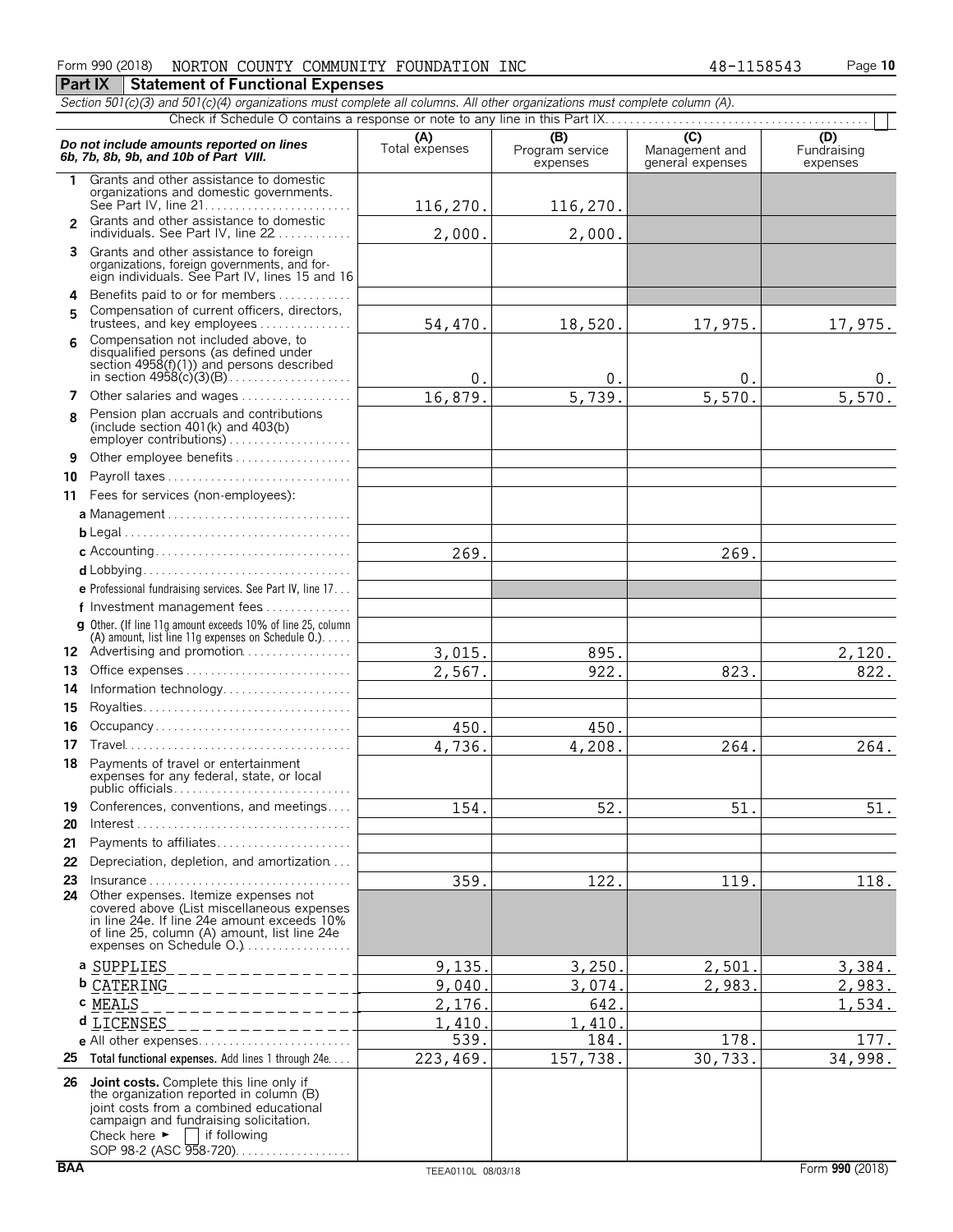#### Form 990 (2018) NORTON COUNTY COMMUNITY FOUNDATION INC 48-1158543 Page 11

|                             | <b>Part X</b> | Balance Sheet                                                                                                                                                                                                                                                                                                        |                          |                         |                    |
|-----------------------------|---------------|----------------------------------------------------------------------------------------------------------------------------------------------------------------------------------------------------------------------------------------------------------------------------------------------------------------------|--------------------------|-------------------------|--------------------|
|                             |               |                                                                                                                                                                                                                                                                                                                      |                          |                         |                    |
|                             |               |                                                                                                                                                                                                                                                                                                                      | (A)<br>Beginning of year |                         | (B)<br>End of year |
|                             | 1             |                                                                                                                                                                                                                                                                                                                      | 331,549.                 | 1                       | 342,763.           |
|                             | 2             |                                                                                                                                                                                                                                                                                                                      |                          | $\overline{2}$          |                    |
|                             | 3             |                                                                                                                                                                                                                                                                                                                      |                          | $\overline{\mathbf{3}}$ |                    |
|                             | 4             |                                                                                                                                                                                                                                                                                                                      | 1,292.                   | 4                       | 1,564.             |
|                             | 5             | Loans and other receivables from current and former officers, directors,<br>trustees, key employees, and highest compensated employees. Complete                                                                                                                                                                     |                          | 5                       |                    |
|                             | 6             | Loans and other receivables from other disqualified persons (as defined under<br>section 4958(f)(1)), persons described in section 4958(c)(3)(B), and contributing<br>employers and sponsoring organizations of section 501(c)(9) voluntary employees'<br>beneficiary organizations (see instructions). Complete Par |                          | 6                       |                    |
|                             | 7             |                                                                                                                                                                                                                                                                                                                      |                          | $\overline{7}$          |                    |
| Assets                      | 8             |                                                                                                                                                                                                                                                                                                                      |                          | 8                       |                    |
|                             | 9             |                                                                                                                                                                                                                                                                                                                      |                          | 9                       |                    |
|                             |               | 252,357.                                                                                                                                                                                                                                                                                                             |                          |                         |                    |
|                             |               | 61,777.                                                                                                                                                                                                                                                                                                              | 165,992.                 | 10c                     | 190,580.           |
|                             | 11            |                                                                                                                                                                                                                                                                                                                      |                          | 11                      |                    |
|                             | 12            |                                                                                                                                                                                                                                                                                                                      |                          | 12                      |                    |
|                             | 13            | Investments – program-related. See Part IV, line 11                                                                                                                                                                                                                                                                  |                          | 13                      |                    |
|                             | 14            |                                                                                                                                                                                                                                                                                                                      |                          | 14                      |                    |
|                             | 15            |                                                                                                                                                                                                                                                                                                                      |                          | 15                      |                    |
|                             | 16            |                                                                                                                                                                                                                                                                                                                      | 498,833.                 | 16                      | 534,907.           |
|                             | 17            |                                                                                                                                                                                                                                                                                                                      |                          | 17                      |                    |
|                             | 18            |                                                                                                                                                                                                                                                                                                                      |                          | $\overline{18}$         |                    |
|                             | 19            |                                                                                                                                                                                                                                                                                                                      |                          | $\overline{19}$         |                    |
|                             | 20            |                                                                                                                                                                                                                                                                                                                      |                          | 20                      |                    |
|                             | 21            | Escrow or custodial account liability. Complete Part IV of Schedule D.                                                                                                                                                                                                                                               |                          | 21                      |                    |
| <b>Liabilities</b>          | 22            | Loans and other payables to current and former officers, directors, trustees,                                                                                                                                                                                                                                        |                          | 22                      |                    |
|                             | 23            | Secured mortgages and notes payable to unrelated third parties                                                                                                                                                                                                                                                       |                          | 23                      |                    |
|                             | 24            | Unsecured notes and loans payable to unrelated third parties                                                                                                                                                                                                                                                         |                          | 24                      |                    |
|                             | 25            | Other liabilities (including federal income tax, payables to related third parties, and other liabilities not included on lines 17-24). Complete Part X of Schedule D.                                                                                                                                               |                          | 25                      |                    |
|                             | 26            |                                                                                                                                                                                                                                                                                                                      | 0.                       | 26                      | $0$ .              |
|                             |               | and complete<br>Organizations that follow SFAS 117 (ASC 958), check here ►<br>X<br>lines 27 through 29, and lines 33 and 34.                                                                                                                                                                                         |                          |                         |                    |
|                             | 27            |                                                                                                                                                                                                                                                                                                                      | 401,707.                 | 27                      | 365, 261.          |
|                             | 28            |                                                                                                                                                                                                                                                                                                                      |                          | 28                      |                    |
|                             | 29            |                                                                                                                                                                                                                                                                                                                      | 97,126.                  | 29                      | 169,646.           |
| Net Assets or Fund Balances |               | Organizations that do not follow SFAS 117 (ASC 958), check here ►<br>and complete lines 30 through 34.                                                                                                                                                                                                               |                          |                         |                    |
|                             | 30            |                                                                                                                                                                                                                                                                                                                      |                          | 30                      |                    |
|                             | 31            | Paid-in or capital surplus, or land, building, or equipment fund                                                                                                                                                                                                                                                     |                          | 31                      |                    |
|                             | 32            | Retained earnings, endowment, accumulated income, or other funds                                                                                                                                                                                                                                                     |                          | 32                      |                    |
|                             | 33            |                                                                                                                                                                                                                                                                                                                      | 498,833.                 | 33                      | 534,907.           |
|                             | 34            | Total liabilities and net assets/fund balances                                                                                                                                                                                                                                                                       | 498,833.                 | 34                      | 534,907.           |
| <b>BAA</b>                  |               | TEEA0111L 08/03/18                                                                                                                                                                                                                                                                                                   |                          |                         | Form 990 (2018)    |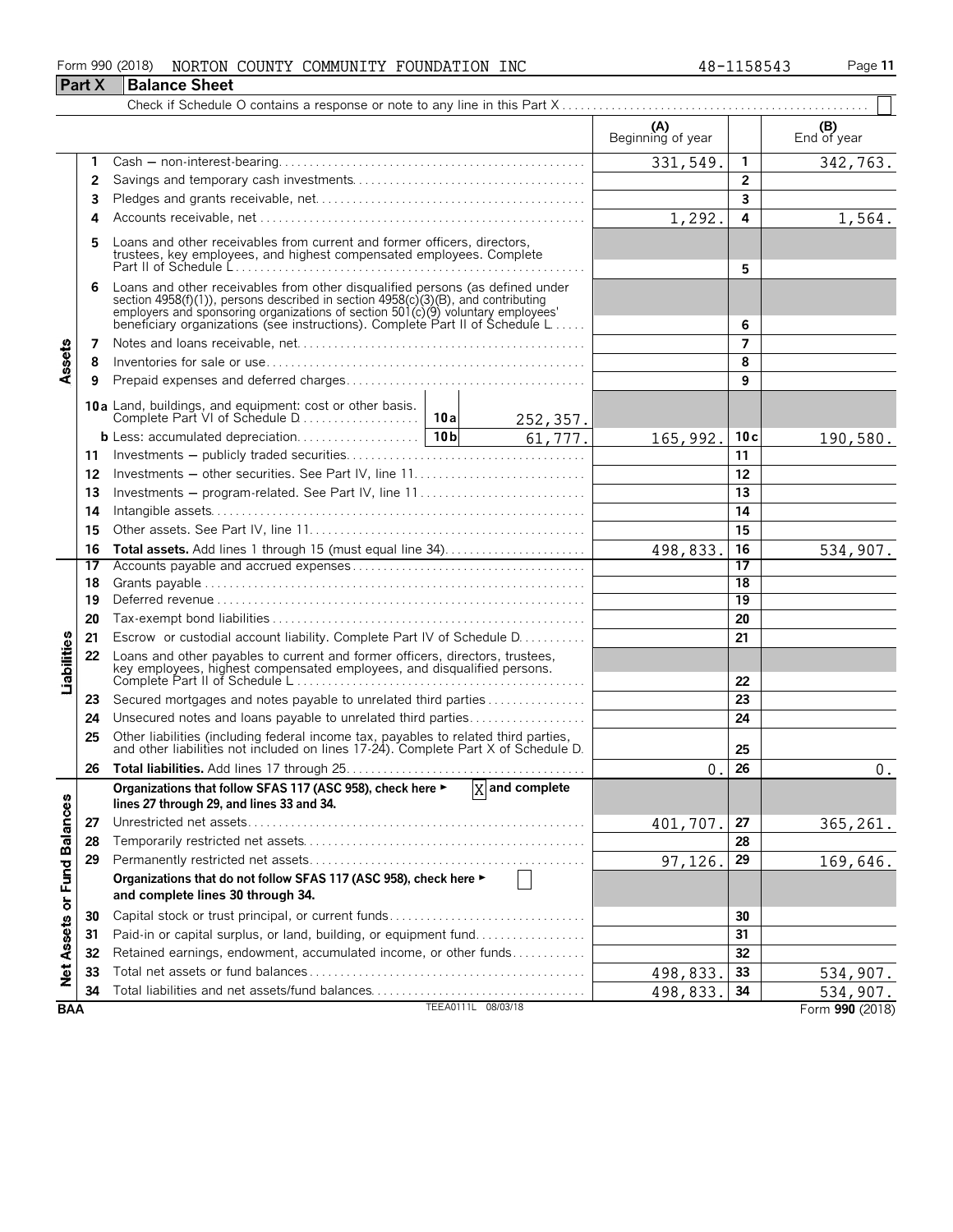|            | Form 990 (2018)<br>NORTON COUNTY COMMUNITY FOUNDATION INC                                                                                                                                                                               | 48-1158543     |                 |          | Page 12 |
|------------|-----------------------------------------------------------------------------------------------------------------------------------------------------------------------------------------------------------------------------------------|----------------|-----------------|----------|---------|
|            | <b>Part XI</b><br>Reconciliation of Net Assets                                                                                                                                                                                          |                |                 |          |         |
|            |                                                                                                                                                                                                                                         |                |                 |          |         |
| 1          |                                                                                                                                                                                                                                         | $\mathbf{1}$   |                 | 259,543. |         |
| 2          |                                                                                                                                                                                                                                         | $\overline{2}$ |                 | 223,469. |         |
| 3          |                                                                                                                                                                                                                                         | $\overline{3}$ |                 | 36,074.  |         |
| 4          | Net assets or fund balances at beginning of year (must equal Part X, line 33, column (A))                                                                                                                                               | 4              |                 | 498,833. |         |
| 5          |                                                                                                                                                                                                                                         | 5              |                 |          |         |
| 6          |                                                                                                                                                                                                                                         | 6              |                 |          |         |
| 7          |                                                                                                                                                                                                                                         | $\overline{7}$ |                 |          |         |
| 8          |                                                                                                                                                                                                                                         | 8              |                 |          |         |
| 9          |                                                                                                                                                                                                                                         | 9              |                 |          | 0.      |
| 10         | Net assets or fund balances at end of year. Combine lines 3 through 9 (must equal Part X, line 33,                                                                                                                                      |                |                 |          |         |
|            |                                                                                                                                                                                                                                         | 10             |                 | 534,907. |         |
|            | <b>Part XII Financial Statements and Reporting</b>                                                                                                                                                                                      |                |                 |          |         |
|            |                                                                                                                                                                                                                                         |                |                 |          |         |
|            |                                                                                                                                                                                                                                         |                |                 | Yes I    | No      |
|            | 1 Accounting method used to prepare the Form 990: $X$ Cash<br><b>Accrual</b><br>Other                                                                                                                                                   |                |                 |          |         |
|            | If the organization changed its method of accounting from a prior year or checked 'Other,' explain<br>in Schedule O.                                                                                                                    |                |                 |          |         |
|            | 2a Were the organization's financial statements compiled or reviewed by an independent accountant?                                                                                                                                      |                | 2a              |          | X       |
|            | If 'Yes,' check a box below to indicate whether the financial statements for the year were compiled or reviewed on a<br>separate basis, consolidated basis, or both:                                                                    |                |                 |          |         |
|            | Separate basis<br>Consolidated basis<br>Both consolidated and separate basis                                                                                                                                                            |                |                 |          |         |
|            | <b>b</b> Were the organization's financial statements audited by an independent accountant?                                                                                                                                             |                | 2 <sub>b</sub>  |          | X       |
|            | If 'Yes,' check a box below to indicate whether the financial statements for the year were audited on a separate<br>basis, consolidated basis, or both:<br>Consolidated basis<br>Separate basis<br>Both consolidated and separate basis |                |                 |          |         |
|            | c If 'Yes' to line 2a or 2b, does the organization have a committee that assumes responsibility for oversight of the audit,<br>review, or compilation of its financial statements and selection of an independent accountant?           |                | 2c              |          |         |
|            | If the organization changed either its oversight process or selection process during the tax year, explain<br>in Schedule O.                                                                                                            |                |                 |          |         |
|            | 3a As a result of a federal award, was the organization required to undergo an audit or audits as set forth in the Single                                                                                                               |                | 3a              |          | X       |
|            | <b>b</b> If 'Yes,' did the organization undergo the required audit or audits? If the organization did not undergo the required audit<br>or audits, explain why in Schedule O and describe any steps taken to undergo such audits        |                | 3 <sub>b</sub>  |          |         |
| <b>BAA</b> | TEEA0112L 08/03/18                                                                                                                                                                                                                      |                | Form 990 (2018) |          |         |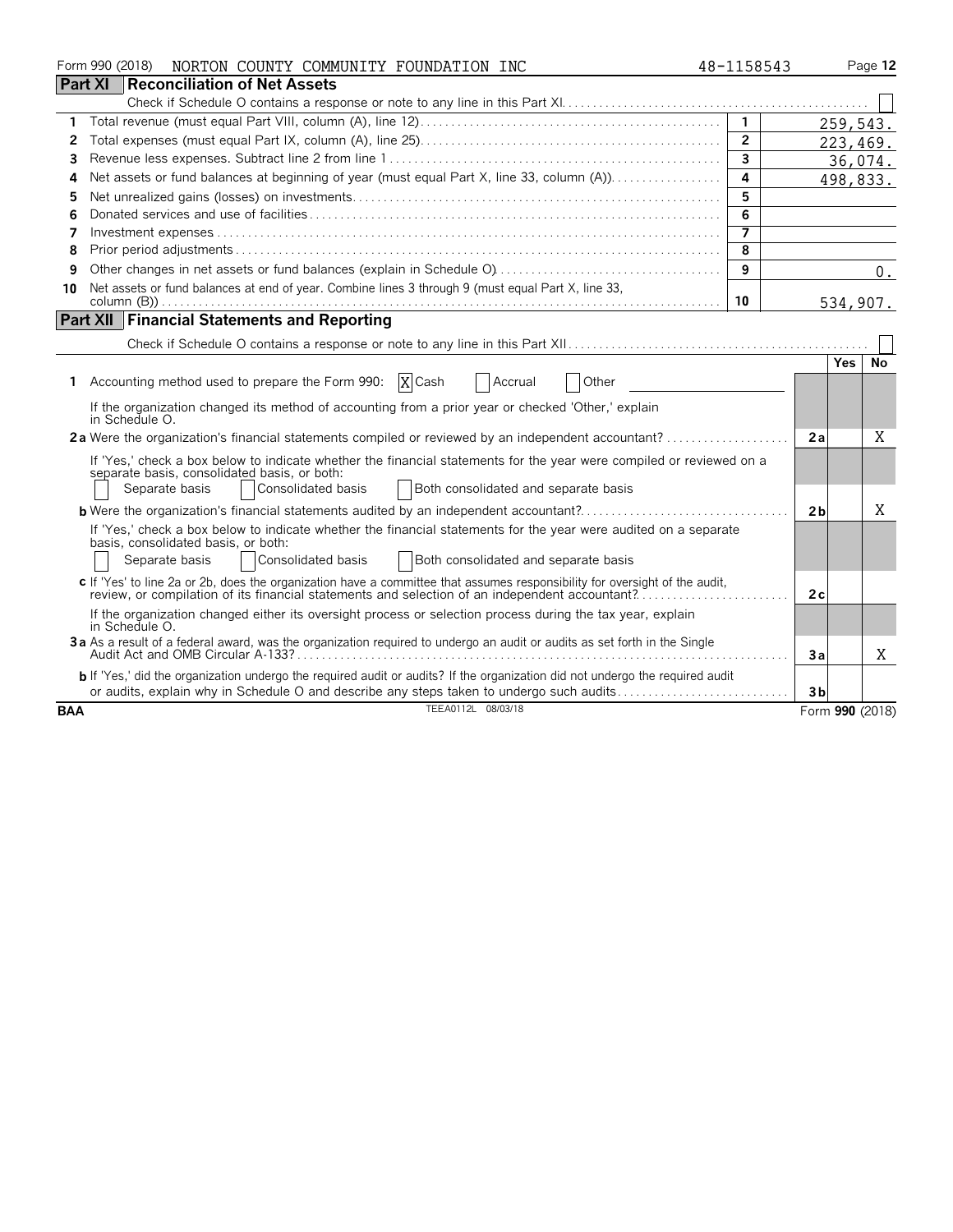| <b>SCHEDULE A</b>    |  |
|----------------------|--|
| (Form 990 or 990.FZ) |  |

# **Public Charity Status and Public Support**<br> **SUPPORT A** lete if the organization is a section 501(c)(3) organization or a section

**COMPOUTE A**<br>
(Form 990 or 990-EZ) Complete if the organization is a section 501(c)(3) organization or a section<br>
4947(a)(1) nonexempt charitable trust.

**Example 2011** Attach to Form 990 or Form 990-F7

| Department of the Treasury<br>Internal Revenue Service |   |                                                                                                                                      |                                          |                                                                          | Allach lu Fuilli 990 UI Fuilli 990-<br>► Go to www.irs.gov/Form990 for instructions and the latest information.                                                                                                                                                                                                                                                                                                    |     |                                                       |                                                      | <b>Open to Public</b><br>Inspection                |  |
|--------------------------------------------------------|---|--------------------------------------------------------------------------------------------------------------------------------------|------------------------------------------|--------------------------------------------------------------------------|--------------------------------------------------------------------------------------------------------------------------------------------------------------------------------------------------------------------------------------------------------------------------------------------------------------------------------------------------------------------------------------------------------------------|-----|-------------------------------------------------------|------------------------------------------------------|----------------------------------------------------|--|
| Name of the organization                               |   |                                                                                                                                      |                                          |                                                                          |                                                                                                                                                                                                                                                                                                                                                                                                                    |     |                                                       | <b>Employer identification number</b>                |                                                    |  |
|                                                        |   |                                                                                                                                      |                                          | NORTON COUNTY COMMUNITY FOUNDATION INC                                   |                                                                                                                                                                                                                                                                                                                                                                                                                    |     |                                                       | 48-1158543                                           |                                                    |  |
| Part I                                                 |   |                                                                                                                                      |                                          |                                                                          | <b>Reason for Public Charity Status</b> (All organizations must complete this part.) See instructions.                                                                                                                                                                                                                                                                                                             |     |                                                       |                                                      |                                                    |  |
|                                                        |   |                                                                                                                                      |                                          |                                                                          | The organization is not a private foundation because it is: (For lines 1 through 12, check only one box.)                                                                                                                                                                                                                                                                                                          |     |                                                       |                                                      |                                                    |  |
| 1                                                      |   |                                                                                                                                      |                                          |                                                                          | A church, convention of churches, or association of churches described in section 170(b)(1)(A)(i).                                                                                                                                                                                                                                                                                                                 |     |                                                       |                                                      |                                                    |  |
| 2                                                      |   |                                                                                                                                      |                                          |                                                                          | A school described in section 170(b)(1)(A)(ii). (Attach Schedule E (Form 990 or 990-EZ).)                                                                                                                                                                                                                                                                                                                          |     |                                                       |                                                      |                                                    |  |
| 3                                                      |   |                                                                                                                                      |                                          |                                                                          | A hospital or a cooperative hospital service organization described in section 170(b)(1)(A)(iii).                                                                                                                                                                                                                                                                                                                  |     |                                                       |                                                      |                                                    |  |
| 4                                                      |   | A medical research organization operated in conjunction with a hospital described in section 170(b)(1)(A)(iii). Enter the hospital's |                                          |                                                                          |                                                                                                                                                                                                                                                                                                                                                                                                                    |     |                                                       |                                                      |                                                    |  |
|                                                        |   | name, city, and state:                                                                                                               |                                          |                                                                          |                                                                                                                                                                                                                                                                                                                                                                                                                    |     |                                                       |                                                      |                                                    |  |
| 5                                                      |   |                                                                                                                                      |                                          | section 170(b)(1)(A)(iv). (Complete Part II.)                            | An organization operated for the benefit of a college or university owned or operated by a governmental unit described in                                                                                                                                                                                                                                                                                          |     |                                                       |                                                      |                                                    |  |
| 6                                                      |   |                                                                                                                                      |                                          |                                                                          | A federal, state, or local government or governmental unit described in section 170(b)(1)(A)(v).                                                                                                                                                                                                                                                                                                                   |     |                                                       |                                                      |                                                    |  |
| 7                                                      | X |                                                                                                                                      |                                          | in section 170(b)(1)(A)(vi). (Complete Part II.)                         | An organization that normally receives a substantial part of its support from a governmental unit or from the general public described                                                                                                                                                                                                                                                                             |     |                                                       |                                                      |                                                    |  |
| 8                                                      |   |                                                                                                                                      |                                          |                                                                          | A community trust described in section 170(b)(1)(A)(vi). (Complete Part II.)                                                                                                                                                                                                                                                                                                                                       |     |                                                       |                                                      |                                                    |  |
| 9                                                      |   |                                                                                                                                      |                                          |                                                                          | An agricultural research organization described in section 170(b)(1)(A)(ix) operated in conjunction with a land-grant college                                                                                                                                                                                                                                                                                      |     |                                                       |                                                      |                                                    |  |
|                                                        |   | university:                                                                                                                          |                                          |                                                                          | or university or a non-land-grant college of agriculture (see instructions). Enter the name, city, and state of the college or                                                                                                                                                                                                                                                                                     |     |                                                       |                                                      |                                                    |  |
| 10                                                     |   |                                                                                                                                      |                                          | June 30, 1975. See section 509(a)(2). (Complete Part III.)               | An organization that normally receives: (1) more than 33-1/3% of its support from contributions, membership fees, and gross receipts<br>from activities related to its exempt functions-subject to certain exceptions, and (2) no more than 33-1/3% of its support from gross<br>investment income and unrelated business taxable income (less section 511 tax) from businesses acquired by the organization after |     |                                                       |                                                      |                                                    |  |
| 11                                                     |   |                                                                                                                                      |                                          |                                                                          | An organization organized and operated exclusively to test for public safety. See section 509(a)(4).                                                                                                                                                                                                                                                                                                               |     |                                                       |                                                      |                                                    |  |
| 12                                                     |   |                                                                                                                                      |                                          |                                                                          | An organization organized and operated exclusively for the benefit of, to perform the functions of, or to carry out the purposes of one                                                                                                                                                                                                                                                                            |     |                                                       |                                                      |                                                    |  |
|                                                        |   |                                                                                                                                      |                                          |                                                                          | or more publicly supported organizations described in section 509(a)(1) or section 509(a)(2). See section 509(a)(3). Check the box in<br>lines 12a through 12d that describes the type of supporting organization and complete lines 12e, 12f, and 12g.                                                                                                                                                            |     |                                                       |                                                      |                                                    |  |
| а                                                      |   |                                                                                                                                      | complete Part IV, Sections A and B.      |                                                                          | Type I. A supporting organization operated, supervised, or controlled by its supported organization(s), typically by giving the supported<br>organization(s) the power to regularly appoint or elect a majority of the directors or trustees of the supporting organization. You must                                                                                                                              |     |                                                       |                                                      |                                                    |  |
| b                                                      |   |                                                                                                                                      | must complete Part IV, Sections A and C. |                                                                          | Type II. A supporting organization supervised or controlled in connection with its supported organization(s), by having control or<br>management of the supporting organization vested in the same persons that control or manage the supported organization(s). You                                                                                                                                               |     |                                                       |                                                      |                                                    |  |
| с                                                      |   |                                                                                                                                      |                                          |                                                                          | Type III functionally integrated. A supporting organization operated in connection with, and functionally integrated with, its supported<br>organization(s) (see instructions). You must complete Part IV, Sections A, D, and E.                                                                                                                                                                                   |     |                                                       |                                                      |                                                    |  |
| d                                                      |   |                                                                                                                                      |                                          |                                                                          | Type III non-functionally integrated. A supporting organization operated in connection with its supported organization(s) that is not<br>functionally integrated. The organization generally must satisfy a distribution requirement and an attentiveness requirement (see<br>instructions). You must complete Part IV, Sections A and D, and Part V.                                                              |     |                                                       |                                                      |                                                    |  |
| е                                                      |   |                                                                                                                                      |                                          |                                                                          | Check this box if the organization received a written determination from the IRS that it is a Type I, Type II, Type III functionally                                                                                                                                                                                                                                                                               |     |                                                       |                                                      |                                                    |  |
|                                                        |   |                                                                                                                                      |                                          |                                                                          | integrated, or Type III non-functionally integrated supporting organization.                                                                                                                                                                                                                                                                                                                                       |     |                                                       |                                                      |                                                    |  |
|                                                        |   |                                                                                                                                      |                                          | g Provide the following information about the supported organization(s). |                                                                                                                                                                                                                                                                                                                                                                                                                    |     |                                                       |                                                      |                                                    |  |
|                                                        |   | (i) Name of supported organization                                                                                                   |                                          | $(ii)$ $EIN$                                                             | (iii) Type of organization<br>described on lines 1-10                                                                                                                                                                                                                                                                                                                                                              |     | $(iv)$ is the                                         | (v) Amount of monetary<br>support (see instructions) | (vi) Amount of other<br>support (see instructions) |  |
|                                                        |   |                                                                                                                                      |                                          |                                                                          | above (see instructions))                                                                                                                                                                                                                                                                                                                                                                                          |     | organization listed<br>in your governing<br>document? |                                                      |                                                    |  |
|                                                        |   |                                                                                                                                      |                                          |                                                                          |                                                                                                                                                                                                                                                                                                                                                                                                                    | Yes | No                                                    |                                                      |                                                    |  |
|                                                        |   |                                                                                                                                      |                                          |                                                                          |                                                                                                                                                                                                                                                                                                                                                                                                                    |     |                                                       |                                                      |                                                    |  |
| (A)                                                    |   |                                                                                                                                      |                                          |                                                                          |                                                                                                                                                                                                                                                                                                                                                                                                                    |     |                                                       |                                                      |                                                    |  |
| (B)                                                    |   |                                                                                                                                      |                                          |                                                                          |                                                                                                                                                                                                                                                                                                                                                                                                                    |     |                                                       |                                                      |                                                    |  |
|                                                        |   |                                                                                                                                      |                                          |                                                                          |                                                                                                                                                                                                                                                                                                                                                                                                                    |     |                                                       |                                                      |                                                    |  |
| (C)                                                    |   |                                                                                                                                      |                                          |                                                                          |                                                                                                                                                                                                                                                                                                                                                                                                                    |     |                                                       |                                                      |                                                    |  |
| (D)                                                    |   |                                                                                                                                      |                                          |                                                                          |                                                                                                                                                                                                                                                                                                                                                                                                                    |     |                                                       |                                                      |                                                    |  |
| (E)                                                    |   |                                                                                                                                      |                                          |                                                                          |                                                                                                                                                                                                                                                                                                                                                                                                                    |     |                                                       |                                                      |                                                    |  |
| Total                                                  |   |                                                                                                                                      |                                          |                                                                          |                                                                                                                                                                                                                                                                                                                                                                                                                    |     |                                                       |                                                      |                                                    |  |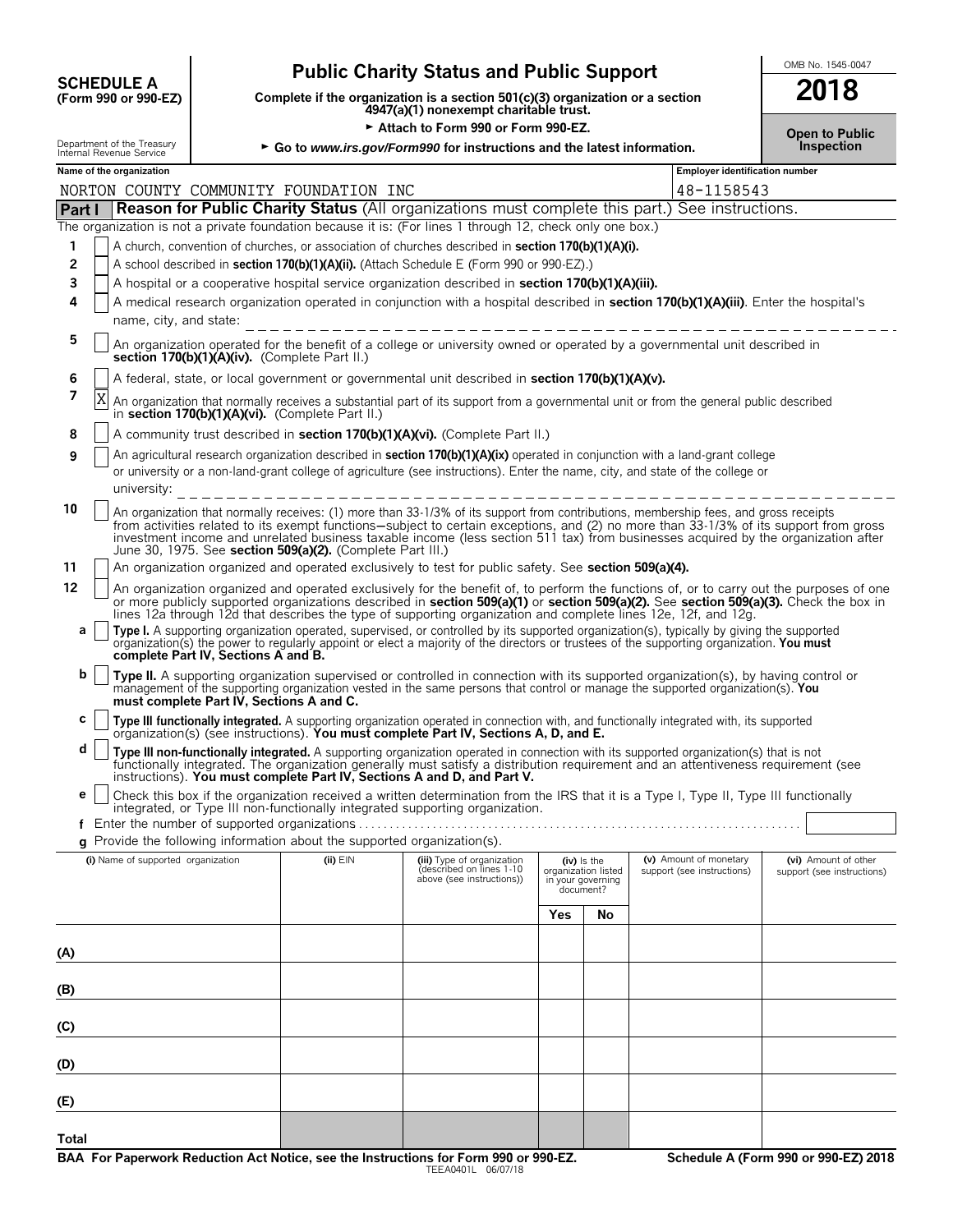### Schedule A (Form 990 or 990-EZ) 2018 NORTON COUNTY COMMUNITY FOUNDATION INC 48-1158543 Page **2**

**Part II Support Schedule for Organizations Described in Sections 170(b)(1)(A)(iv) and 170(b)(1)(A)(vi)** (Complete only if you checked the box on line 5, 7, or 8 of Part I or if the organization failed to qualify under Part III. If the organization fails to qualify under the tests listed below, please complete Part III.)

|                                                              | <b>Section A. Public Support</b>                                                                                                                                                                                                                                                                                                                                                                                                                                                                                                                   |          |            |            |                      |            |                    |
|--------------------------------------------------------------|----------------------------------------------------------------------------------------------------------------------------------------------------------------------------------------------------------------------------------------------------------------------------------------------------------------------------------------------------------------------------------------------------------------------------------------------------------------------------------------------------------------------------------------------------|----------|------------|------------|----------------------|------------|--------------------|
| Calendar year (or fiscal year<br>beginning in) $\rightarrow$ |                                                                                                                                                                                                                                                                                                                                                                                                                                                                                                                                                    | (a) 2014 | $(b)$ 2015 | $(c)$ 2016 | $(d)$ 2017           | $(e)$ 2018 | (f) Total          |
| 1.                                                           | Gifts, grants, contributions, and<br>membership fees received. (Do not<br>include any 'unusual grants.'). $\dots$                                                                                                                                                                                                                                                                                                                                                                                                                                  |          |            |            | 235,882.<br>397,796. |            | 633,678.           |
|                                                              | 2 Tax revenues levied for the<br>organization's benefit and<br>either paid to or expended                                                                                                                                                                                                                                                                                                                                                                                                                                                          |          |            |            |                      |            | $0$ .              |
| 3                                                            | The value of services or<br>facilities furnished by a<br>governmental unit to the<br>organization without charge                                                                                                                                                                                                                                                                                                                                                                                                                                   |          |            |            |                      |            | 0.                 |
| 4<br>5                                                       | Total. Add lines 1 through 3<br>The portion of total<br>contributions by each person<br>(other than a governmental<br>unit or publicly supported<br>organization) included on line 1<br>that exceeds 2% of the amount<br>shown on line 11, column (f)                                                                                                                                                                                                                                                                                              | 0.       | 0.         | 0.         | 397,796.             | 235,882.   | 633, 678.<br>$0$ . |
|                                                              | <b>Public support.</b> Subtract line 5                                                                                                                                                                                                                                                                                                                                                                                                                                                                                                             |          |            |            |                      |            | 633,678.           |
|                                                              | <b>Section B. Total Support</b>                                                                                                                                                                                                                                                                                                                                                                                                                                                                                                                    |          |            |            |                      |            |                    |
|                                                              | Calendar year (or fiscal year<br>beginning in) $\rightarrow$                                                                                                                                                                                                                                                                                                                                                                                                                                                                                       | (a) 2014 | (b) $2015$ | $(c)$ 2016 | $(d)$ 2017           | (e) $2018$ | (f) Total          |
|                                                              | <b>7</b> Amounts from line $4 \dots 1$                                                                                                                                                                                                                                                                                                                                                                                                                                                                                                             | 0.       | 0.         | 0.         | 397,796.             | 235,882.   | 633, 678.          |
| 8                                                            | Gross income from interest,<br>dividends, payments received<br>on securities loans, rents,<br>royalties, and income from<br>similar sources                                                                                                                                                                                                                                                                                                                                                                                                        |          |            |            | 9.                   | 39.        | 48.                |
| 9                                                            | Net income from unrelated<br>business activities, whether or<br>not the business is regularly<br>carried on                                                                                                                                                                                                                                                                                                                                                                                                                                        |          |            |            |                      |            | $0$ .              |
|                                                              | 10 Other income. Do not include<br>gain or loss from the sale of<br>capital assets (Explain in Fart VI.)                                                                                                                                                                                                                                                                                                                                                                                                                                           |          |            |            | 50.                  |            | 50.                |
|                                                              | 11 Total support. Add lines 7                                                                                                                                                                                                                                                                                                                                                                                                                                                                                                                      |          |            |            |                      |            | 633,776.           |
|                                                              |                                                                                                                                                                                                                                                                                                                                                                                                                                                                                                                                                    |          |            |            |                      | 12         | 17,479.            |
|                                                              | 13 First five years. If the Form 990 is for the organization's first, second, third, fourth, or fifth tax year as a section 501(c)(3)                                                                                                                                                                                                                                                                                                                                                                                                              |          |            |            |                      |            | X                  |
|                                                              | <b>Section C. Computation of Public Support Percentage</b>                                                                                                                                                                                                                                                                                                                                                                                                                                                                                         |          |            |            |                      |            |                    |
| 14                                                           |                                                                                                                                                                                                                                                                                                                                                                                                                                                                                                                                                    |          |            |            |                      |            | %                  |
| 15                                                           |                                                                                                                                                                                                                                                                                                                                                                                                                                                                                                                                                    |          |            |            |                      | 15         | %                  |
|                                                              | 16a 33-1/3% support test-2018. If the organization did not check the box on line 13, and line 14 is 33-1/3% or more, check this box                                                                                                                                                                                                                                                                                                                                                                                                                |          |            |            |                      |            |                    |
|                                                              | b 33-1/3% support test-2017. If the organization did not check a box on line 13 or 16a, and line 15 is 33-1/3% or more, check this box                                                                                                                                                                                                                                                                                                                                                                                                             |          |            |            |                      |            |                    |
|                                                              | 17a 10%-facts-and-circumstances test-2018. If the organization did not check a box on line 13, 16a, or 16b, and line 14 is 10%<br>or more, and if the organization meets the 'facts-and-circumstances' test, check this box and stop here. Explain in Part VI how<br>the organization meets the 'facts-and-circumstances' test. The organization qualifies as a publicly supported organization                                                                                                                                                    |          |            |            |                      |            |                    |
|                                                              | <b>b 10%-facts-and-circumstances test-2017.</b> If the organization did not check a box on line 13, 16a, 16b, or 17a, and line 15 is 10%<br>or more, and if the organization meets the 'facts-and-circumstances' test, check this box and stop here. Explain in Part VI how the<br>organization meets the 'facts-and-circumstances' test. The organization qualifies as a publicly supported organization<br>18 Private foundation. If the organization did not check a box on line 13, 16a, 16b, 17a, or 17b, check this box and see instructions |          |            |            |                      |            |                    |

**BAA Schedule A (Form 990 or 990-EZ) 2018**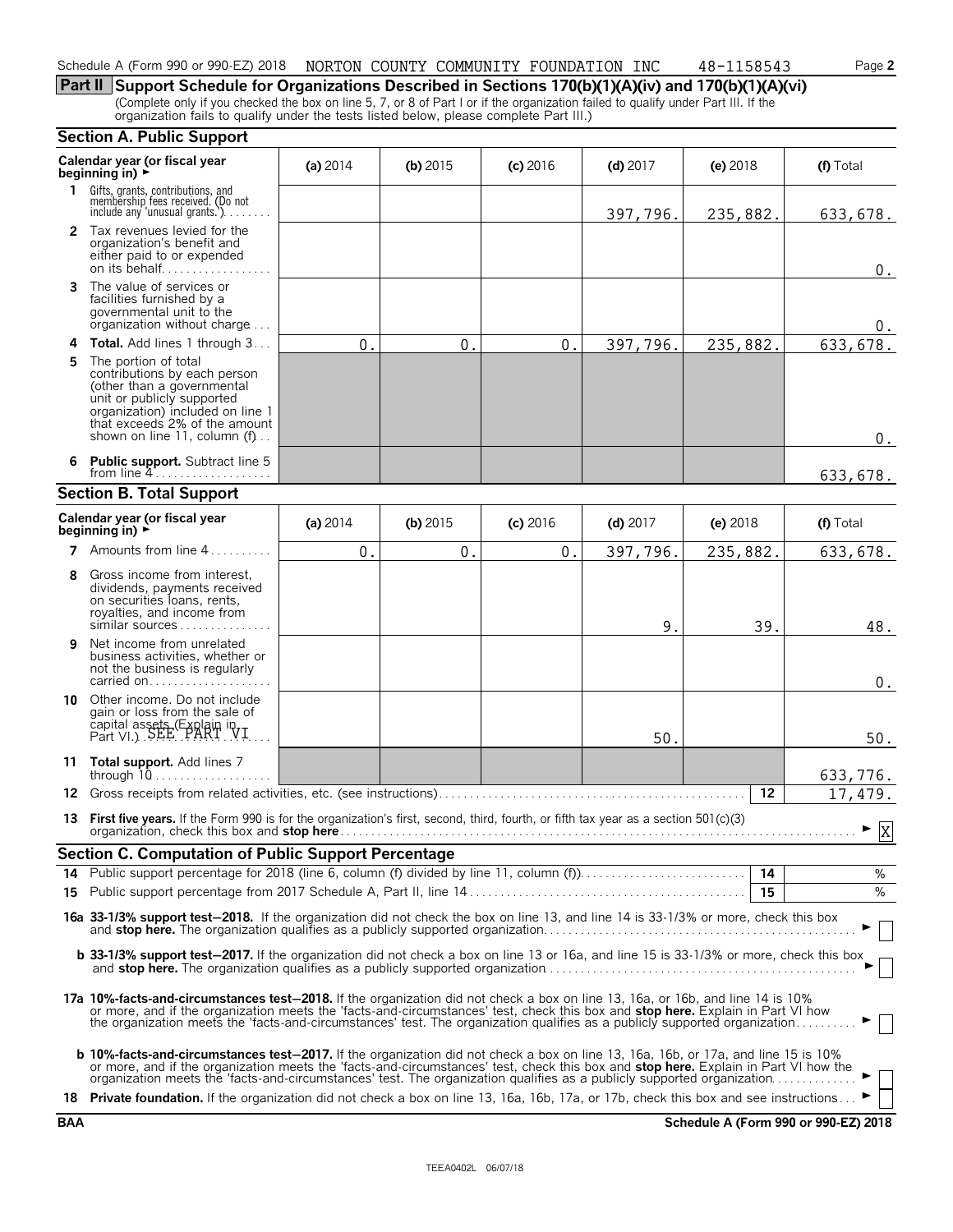### **Part III Support Schedule for Organizations Described in Section 509(a)(2)**

(Complete only if you checked the box on line 10 of Part I or if the organization failed to qualify under Part II. If the organization fails to qualify under the tests listed below, please complete Part II.)

|            | <b>Section A. Public Support</b>                                                                                                                                                                                                                                      |          |                    |            |            |          |                                      |
|------------|-----------------------------------------------------------------------------------------------------------------------------------------------------------------------------------------------------------------------------------------------------------------------|----------|--------------------|------------|------------|----------|--------------------------------------|
|            | Calendar year (or fiscal year beginning in) ►                                                                                                                                                                                                                         | (a) 2014 | (b) $2015$         | $(c)$ 2016 | (d) $2017$ | (e) 2018 | (f) Total                            |
|            | 1 Gifts, grants, contributions,<br>and membership fees<br>received. (Do not include<br>any 'unusual grants.')                                                                                                                                                         |          |                    |            |            |          |                                      |
|            | 2 Gross receipts from admissions,<br>merchandise sold or services<br>performed, or facilities<br>furnished in any activity that is<br>related to the organization's<br>$tax\text{-}exempt$ purpose                                                                    |          |                    |            |            |          |                                      |
| 3.         | Gross receipts from activities<br>that are not an unrelated trade<br>or business under section 513.                                                                                                                                                                   |          |                    |            |            |          |                                      |
| 4          | Tax revenues levied for the<br>organization's benefit and<br>either paid to or expended on                                                                                                                                                                            |          |                    |            |            |          |                                      |
| 5.         | The value of services or<br>facilities furnished by a<br>governmental unit to the<br>organization without charge                                                                                                                                                      |          |                    |            |            |          |                                      |
| 6          | <b>Total.</b> Add lines 1 through 5<br><b>7a</b> Amounts included on lines 1,<br>2, and 3 received from<br>disqualified persons                                                                                                                                       |          |                    |            |            |          |                                      |
|            | <b>b</b> Amounts included on lines 2<br>and 3 received from other than<br>disqualified persons that<br>exceed the greater of \$5,000 or<br>1% of the amount on line 13                                                                                                |          |                    |            |            |          |                                      |
|            | c Add lines $7a$ and $7b$                                                                                                                                                                                                                                             |          |                    |            |            |          |                                      |
|            | <b>Public support.</b> (Subtract line                                                                                                                                                                                                                                 |          |                    |            |            |          |                                      |
|            | <b>Section B. Total Support</b>                                                                                                                                                                                                                                       |          |                    |            |            |          |                                      |
|            | Calendar year (or fiscal year beginning in) $\blacktriangleright$                                                                                                                                                                                                     | (a) 2014 | $(b)$ 2015         | $(c)$ 2016 | $(d)$ 2017 | (e) 2018 | (f) Total                            |
| 9.         | Amounts from line 6                                                                                                                                                                                                                                                   |          |                    |            |            |          |                                      |
|            | <b>10a</b> Gross income from interest, dividends,<br>payments received on securities loans,<br>rents, royalties, and income from<br><b>b</b> Unrelated business taxable<br>income (less section 511<br>taxes) from businesses                                         |          |                    |            |            |          |                                      |
|            | acquired after June 30, 1975                                                                                                                                                                                                                                          |          |                    |            |            |          |                                      |
|            | c Add lines 10a and 10b $\dots$                                                                                                                                                                                                                                       |          |                    |            |            |          |                                      |
| 11         | Net income from unrelated business<br>activities not included in line 10b,<br>whether or not the business is<br>regularly carried on $\dots\dots\dots\dots$                                                                                                           |          |                    |            |            |          |                                      |
|            | 12 Other income. Do not include<br>gain or loss from the sale of<br>capital assets (Explain in                                                                                                                                                                        |          |                    |            |            |          |                                      |
|            | 13 Total support. (Add lines 9,<br>10c, 11, and 12. $\ldots$                                                                                                                                                                                                          |          |                    |            |            |          |                                      |
|            | 14 First five years. If the Form 990 is for the organization's first, second, third, fourth, or fifth tax year as a section 501(c)(3)<br>organization, check this box and stop here.                                                                                  |          |                    |            |            |          |                                      |
|            | <b>Section C. Computation of Public Support Percentage</b>                                                                                                                                                                                                            |          |                    |            |            |          |                                      |
|            | 15 Public support percentage for 2018 (line 8, column (f), divided by line 13, column (f)                                                                                                                                                                             |          |                    |            |            | 15       | န့                                   |
|            |                                                                                                                                                                                                                                                                       |          |                    |            |            | 16       | ०१०                                  |
|            | Section D. Computation of Investment Income Percentage                                                                                                                                                                                                                |          |                    |            |            |          |                                      |
| 17         |                                                                                                                                                                                                                                                                       |          |                    |            |            | 17       | %                                    |
| 18         |                                                                                                                                                                                                                                                                       |          |                    |            |            | 18       | ०७                                   |
|            | 19a 33-1/3% support tests-2018. If the organization did not check the box on line 14, and line 15 is more than 33-1/3%, and line 17                                                                                                                                   |          |                    |            |            |          |                                      |
|            | is not more than 33-1/3%, check this box and stop here. The organization qualifies as a publicly supported organization<br><b>b</b> 33-1/3% support tests-2017. If the organization did not check a box on line 14 or line 19a, and line 16 is more than 33-1/3%, and |          |                    |            |            |          |                                      |
|            | line 18 is not more than 33-1/3%, check this box and stop here. The organization qualifies as a publicly supported organization                                                                                                                                       |          |                    |            |            |          |                                      |
| 20         | Private foundation. If the organization did not check a box on line 14, 19a, or 19b, check this box and see instructions.                                                                                                                                             |          |                    |            |            |          |                                      |
| <b>BAA</b> |                                                                                                                                                                                                                                                                       |          | TEEA0403L 06/07/18 |            |            |          | Schedule A (Form 990 or 990-EZ) 2018 |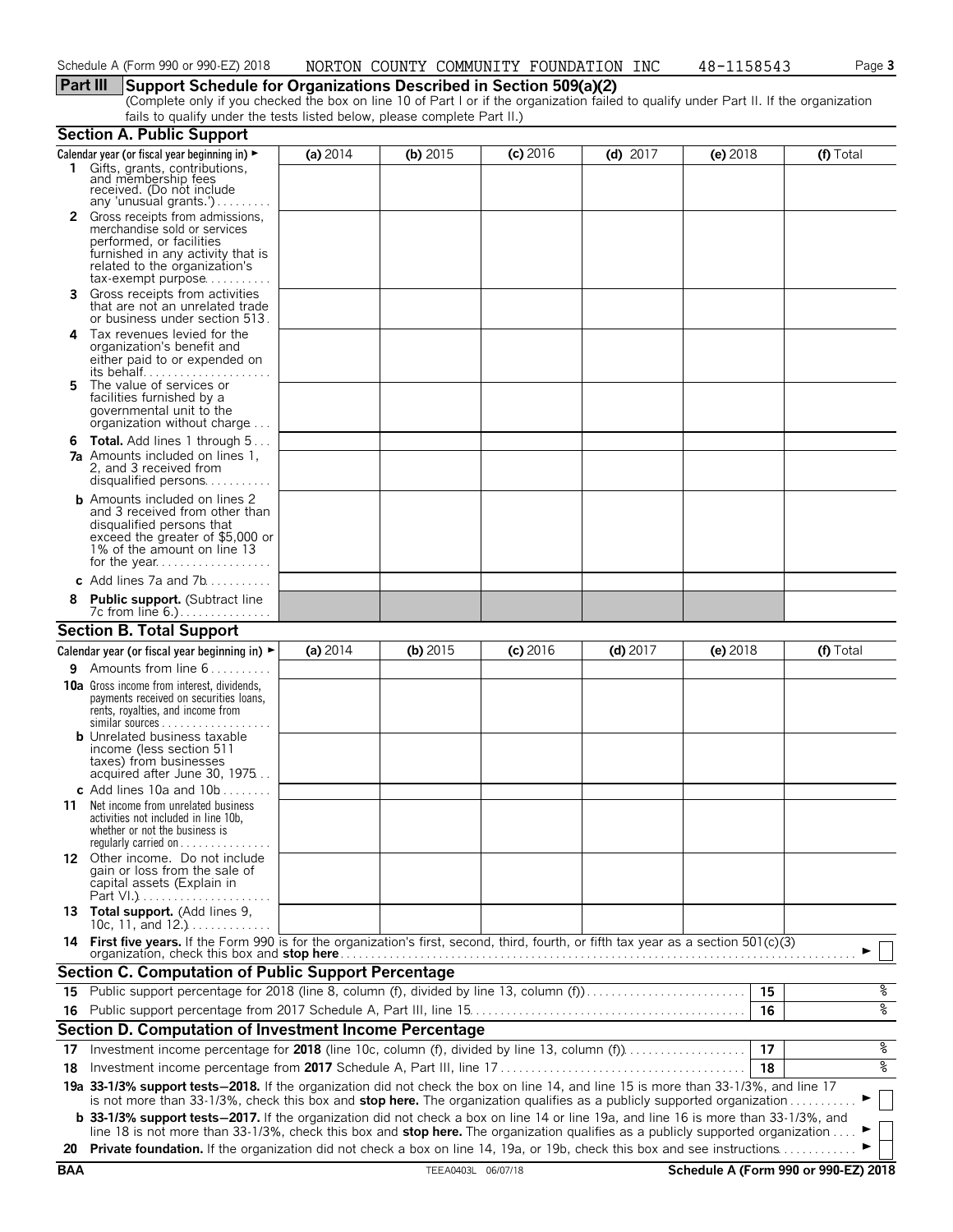#### **Part IV Supporting Organizations**

(Complete only if you checked a box in line 12 on Part I. If you checked 12a of Part I, complete Sections A and B. If you checked 12b of Part I, complete Sections A and C. If you checked 12c of Part I, complete Sections A, D, and E. If you checked 12d of Part I, complete Sections A and D, and complete Part V.)

#### **Section A. All Supporting Organizations**

**Yes No 1** Are all of the organization's supported organizations listed by name in the organization's governing documents? *If 'No,' describe in Part VI how the supported organizations are designated. If designated by class or purpose, describe the designation. If historic and continuing relationship, explain.* **1 2** Did the organization have any supported organization that does not have an IRS determination of status under section 509(a)(1) or (2)? *If 'Yes,' explain in Part VI how the organization determined that the supported organization was described in section 509(a)(1) or (2).* **2 3a** Did the organization have a supported organization described in section 501(c)(4), (5), or (6)? *If 'Yes,' answer (b) and (c) below.* **3a b** Did the organization confirm that each supported organization qualified under section 501(c)(4), (5), or (6) and satisfied the public support tests under section 509(a)(2)? *If 'Yes,' describe in Part VI when and how the organization made the determination.* **3b c** Did the organization ensure that all support to such organizations was used exclusively for section 170(c)(2)(B) purposes? *If 'Yes,' explain in Part VI what controls the organization put in place to ensure such use.*  $\begin{bmatrix} 1 & 3c \\ 2c & 3c \end{bmatrix}$  *3c* **4a** Was any supported organization not organized in the United States ('foreign supported organization')? *If 'Yes' and if you checked 12a or 12b in Part I, answer (b) and (c) below.* **4a b** Did the organization have ultimate control and discretion in deciding whether to make grants to the foreign supported organization? *If 'Yes,' describe in Part VI how the organization had such control and discretion despite being controlled or supervised by or in connection with its supported organizations.* **4b c** Did the organization support any foreign supported organization that does not have an IRS determination under sections 501(c)(3) and 509(a)(1) or (2)? *If 'Yes,' explain in Part VI what controls the organization used to ensure that all support to the foreign supported organization was used exclusively for section 170(c)(2)(B) purposes.* **4c 5a** Did the organization add, substitute, or remove any supported organizations during the tax year? *If 'Yes,' answer (b) and (c) below (if applicable). Also, provide detail in Part VI, including (i) the names and EIN numbers of the supported organizations added, substituted, or removed; (ii) the reasons for each such action; (iii) the authority under the organization's organizing document authorizing such action; and (iv) how the action was accomplished (such as by amendment to the organizing document).* **5a b Type I or Type II only.** Was any added or substituted supported organization part of a class already designated in the organization's organizing document? **5b c Substitutions only.** Was the substitution the result of an event beyond the organization's control? **5c 6** Did the organization provide support (whether in the form of grants or the provision of services or facilities) to anyone other than (i) its supported organizations, (ii) individuals that are part of the charitable class benefited by one or more of its supported organizations, or (iii) other supporting organizations that also support or benefit one or more of the filing organization's supported organizations? *If 'Yes,' provide detail in Part VI.* **6 7** Did the organization provide a grant, loan, compensation, or other similar payment to a substantial contributor (as defined in section 4958(c)(3)(C)), a family member of a substantial contributor, or a 35% controlled entity with regard to a substantial contributor? *If 'Yes,' complete Part I of Schedule L (Form 990 or 990-EZ).* **7 8** Did the organization make a loan to a disqualified person (as defined in section 4958) not described in line 7? *If 'Yes,' complete Part I of Schedule L (Form 990 or 990-EZ).* **8 9a** Was the organization controlled directly or indirectly at any time during the tax year by one or more disqualified persons as defined in section 4946 (other than foundation managers and organizations described in section 509(a)(1) or (2))? *If 'Yes,' provide detail in Part VI*. b Did one or more disqualified persons (as defined in line 9a) hold a controlling interest in any entity in which the<br>supporting organization had an interest? If 'Yes,' provide detail in Part VI. **c** Did a disqualified person (as defined in line 9a) have an ownership interest in, or derive any personal benefit from, assets in which the supporting organization also had an interest? *If 'Yes,' provide detail in Part VI*. **9c 10a** Was the organization subject to the excess business holdings rules of section 4943 because of section 4943(f) (regarding certain Type II supporting organizations, and all Type III non-functionally integrated supporting organizations)? *If 'Yes,' answer 10b below.* **10a b** Did the organization have any excess business holdings in the tax year? *(Use Schedule C, Form 4720, to determine whether the organization had excess business holdings.)* **10b**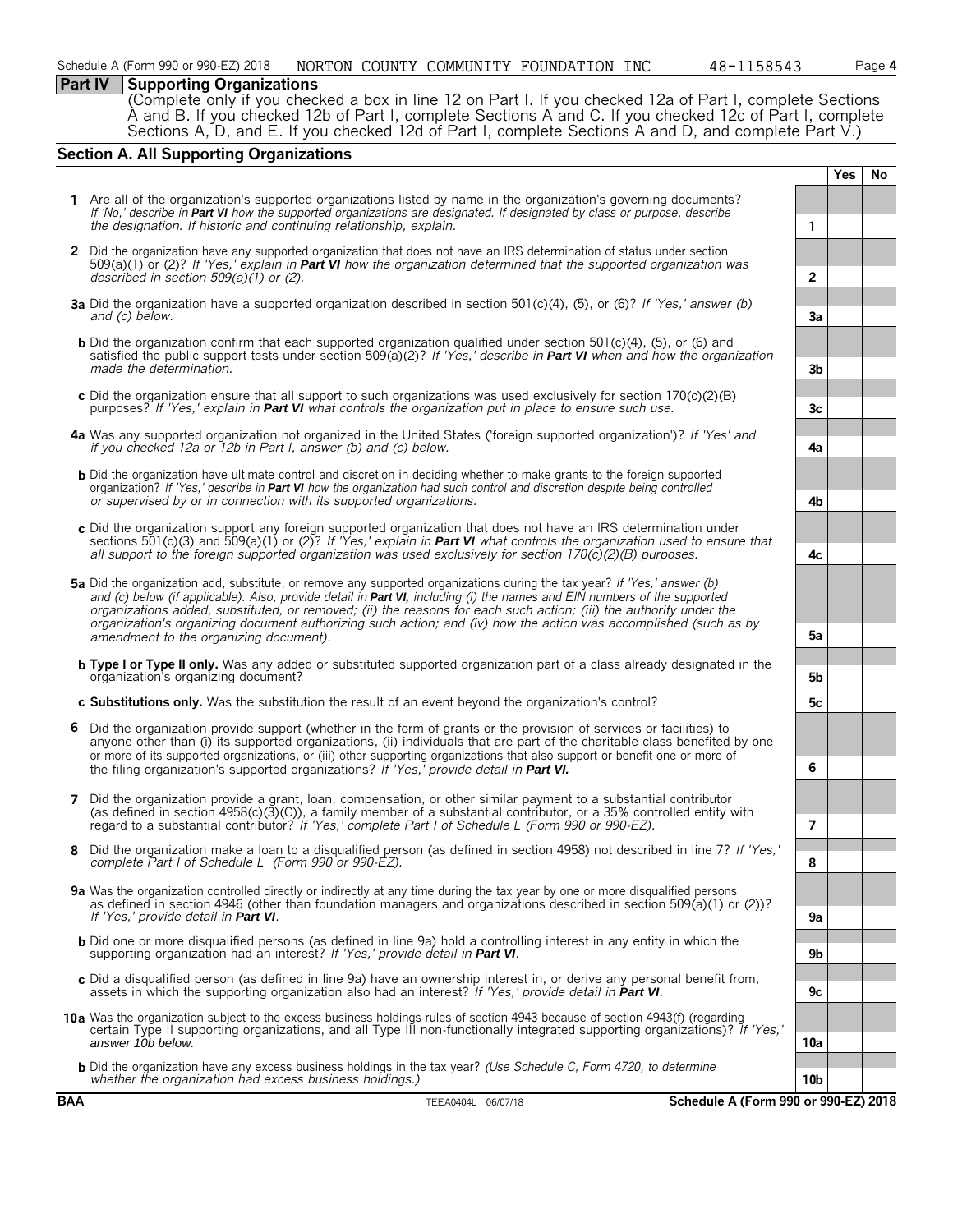#### **Section B. Type I Supporting Organizations**

- **1** Did the directors, trustees, or membership of one or more supported organizations have the power to regularly appoint or elect at least a majority of the organization's directors or trustees at all times during the tax year? *If 'No,' describe in Part VI how the supported organization(s) effectively operated, supervised, or controlled the organization's activities. If the organization had more than one supported organization, describe how the powers to appoint and/or remove directors or trustees were allocated among the supported organizations and what conditions or restrictions, if any, applied to such powers during the tax* year. **1**
- **2** Did the organization operate for the benefit of any supported organization other than the supported organization(s) that operated, supervised, or controlled the supporting organization? *If 'Yes,' explain in Part VI how providing such benefit carried out the purposes of the supported organization(s) that operated, supervised, or controlled the supporting organization.* **2**

#### **Section C. Type II Supporting Organizations**

|                                                                                                                                                                                                                                                               |  | Yes |  |
|---------------------------------------------------------------------------------------------------------------------------------------------------------------------------------------------------------------------------------------------------------------|--|-----|--|
| Were a majority of the organization's directors or trustees during the tax year also a majority of the directors or trustees<br>of each of the organization's supported organization(s)? If 'No,' describe in <b>Part VI</b> how control or management of the |  |     |  |
| supporting organization was vested in the same persons that controlled or managed the supported organization(s).                                                                                                                                              |  |     |  |

#### **Section D. All Type III Supporting Organizations**

**Yes No 1** Did the organization provide to each of its supported organizations, by the last day of the fifth month of the organization's tax year, (i) a written notice describing the type and amount of support provided during the prior tax year, (ii) a copy of the Form 990 that was most recently filed as of the date of notification, and (iii) copies of the organization's governing documents in effect on the date of notification, to the extent not previously provided? **1 2** Were any of the organization's officers, directors, or trustees either (i) appointed or elected by the supported organization(s) or (ii) serving on the governing body of a supported organization? *If 'No,' explain in Part VI how the organization maintained a close and continuous working relationship with the supported organization(s).* **2 3** By reason of the relationship described in (2), did the organization's supported organizations have a significant voice in the organization's investment policies and in directing the use of the organization's income or assets at all times during the tax year? *If 'Yes,' describe in Part VI the role the organization's supported organizations played in this regard.* **3**

#### **Section E. Type III Functionally Integrated Supporting Organizations**

- **1** *Check the box next to the method that the organization used to satisfy the Integral Part Test during the year (see instructions).*
- **a** The organization satisfied the Activities Test. *Complete line 2 below.*
- **b** The organization is the parent of each of its supported organizations. *Complete line 3 below.*
- **c** The organization supported a governmental entity. *Describe in Part VI how you supported a government entity (see instructions).*

#### **2** Activities Test. *Answer (a) and (b) below.* **Yes No**

- **a** Did substantially all of the organization's activities during the tax year directly further the exempt purposes of the supported organization(s) to which the organization was responsive? *If 'Yes,' then in Part VI identify those supported organizations and explain how these activities directly furthered their exempt purposes, how the organization was responsive to those supported organizations, and how the organization determined that these activities constituted substantially all of its activities.* **2a**
- **b** Did the activities described in (a) constitute activities that, but for the organization's involvement, one or more of the organization's supported organization(s) would have been engaged in? *If 'Yes,' explain in Part VI the reasons for the organization's position that its supported organization(s) would have engaged in these activities but for the organization's involvement.* **2b**
- **3** Parent of Supported Organizations. *Answer (a) and (b) below.*
- **a** Did the organization have the power to regularly appoint or elect a majority of the officers, directors, or trustees of each of the supported organizations? *Provide details in Part VI.* **3a**
- **b** Did the organization exercise a substantial degree of direction over the policies, programs, and activities of each of its supported organizations? *If 'Yes,' describe in Part VI the role played by the organization in this regard.* **3b**

**Yes No**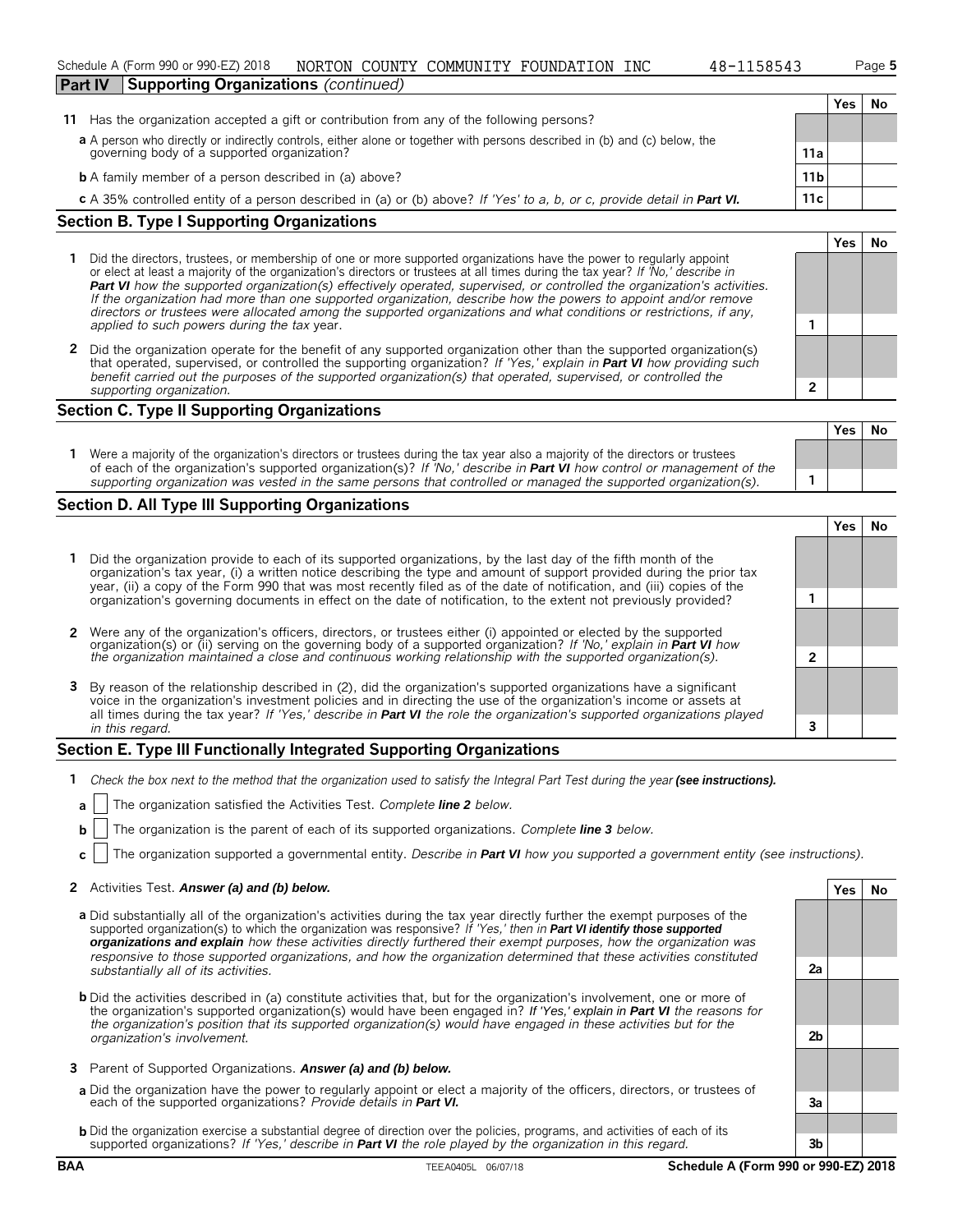### Schedule A (Form 990 or 990-EZ) 2018 NORTON COUNTY COMMUNITY FOUNDATION INC 48-1158543 Page 6

| Part V                                  | Type III Non-Functionally Integrated 509(a)(3) Supporting Organizations                                                                                                                                                        |   |                |                                |  |  |  |  |  |
|-----------------------------------------|--------------------------------------------------------------------------------------------------------------------------------------------------------------------------------------------------------------------------------|---|----------------|--------------------------------|--|--|--|--|--|
| 1                                       | Check here if the organization satisfied the Integral Part Test as a qualifying trust on Nov. 20, 1970 (explain in Part VI). See instructions. All other Type III non-functionally integrated supporting organizations must co |   |                |                                |  |  |  |  |  |
|                                         | Section A - Adjusted Net Income                                                                                                                                                                                                |   | (A) Prior Year | (B) Current Year<br>(optional) |  |  |  |  |  |
|                                         | Net short-term capital gain                                                                                                                                                                                                    | 1 |                |                                |  |  |  |  |  |
|                                         | <b>2</b> Recoveries of prior-year distributions                                                                                                                                                                                | 2 |                |                                |  |  |  |  |  |
| 3                                       | Other gross income (see instructions)                                                                                                                                                                                          | 3 |                |                                |  |  |  |  |  |
| 4                                       | Add lines 1 through 3.                                                                                                                                                                                                         | 4 |                |                                |  |  |  |  |  |
| 5.                                      | Depreciation and depletion                                                                                                                                                                                                     | 5 |                |                                |  |  |  |  |  |
| 6                                       | Portion of operating expenses paid or incurred for production or collection of gross<br>income or for management, conservation, or maintenance of property held for<br>production of income (see instructions)                 | 6 |                |                                |  |  |  |  |  |
|                                         | 7 Other expenses (see instructions)                                                                                                                                                                                            | 7 |                |                                |  |  |  |  |  |
|                                         | <b>Adjusted Net Income</b> (subtract lines 5, 6, and 7 from line 4)                                                                                                                                                            | 8 |                |                                |  |  |  |  |  |
| <b>Section B - Minimum Asset Amount</b> |                                                                                                                                                                                                                                |   | (A) Prior Year | (B) Current Year<br>(optional) |  |  |  |  |  |
|                                         | Aggregate fair market value of all non-exempt-use assets (see instructions for short<br>tax year or assets held for part of year):                                                                                             |   |                |                                |  |  |  |  |  |

|    | Aggregate fair market value of all non-exempt-use assets (see instructions for short<br>tax year or assets held for part of year): |                |                     |
|----|------------------------------------------------------------------------------------------------------------------------------------|----------------|---------------------|
|    | a Average monthly value of securities                                                                                              | 1a             |                     |
|    | <b>b</b> Average monthly cash balances                                                                                             | 1 <sub>b</sub> |                     |
|    | c Fair market value of other non-exempt-use assets                                                                                 | 1c             |                     |
|    | <b>d Total</b> (add lines 1a, 1b, and 1c)                                                                                          | 1d             |                     |
|    | e Discount claimed for blockage or other<br>factors (explain in detail in Part VI):                                                |                |                     |
|    | 2 Acquisition indebtedness applicable to non-exempt-use assets                                                                     | $\overline{2}$ |                     |
|    | Subtract line 2 from line 1d.                                                                                                      | 3              |                     |
| 4  | Cash deemed held for exempt use. Enter 1-1/2% of line 3 (for greater amount,<br>see instructions).                                 | 4              |                     |
|    | 5 Net value of non-exempt-use assets (subtract line 4 from line 3)                                                                 | 5              |                     |
|    | Multiply line 5 by .035.                                                                                                           | 6              |                     |
|    | 7 Recoveries of prior-year distributions                                                                                           | $\overline{7}$ |                     |
| 8  | <b>Minimum Asset Amount</b> (add line 7 to line 6)                                                                                 | 8              |                     |
|    | Section C - Distributable Amount                                                                                                   |                | <b>Current Year</b> |
|    | Adjusted net income for prior year (from Section A, line 8, Column A)                                                              | $\mathbf{1}$   |                     |
|    | <b>2</b> Enter 85% of line 1.                                                                                                      | $\overline{2}$ |                     |
|    | <b>3</b> Minimum asset amount for prior year (from Section B, line 8, Column A)                                                    | 3              |                     |
|    | 4 Enter greater of line 2 or line 3.                                                                                               | 4              |                     |
| 5. | Income tax imposed in prior year                                                                                                   | 5              |                     |
| 6  | <b>Distributable Amount.</b> Subtract line 5 from line 4, unless subject to emergency<br>temporary reduction (see instructions).   | 6              |                     |

**7**  $\mid$  Check here if the current year is the organization's first as a non-functionally integrated Type III supporting organization (see instructions).

**BAA Schedule A (Form 990 or 990-EZ) 2018**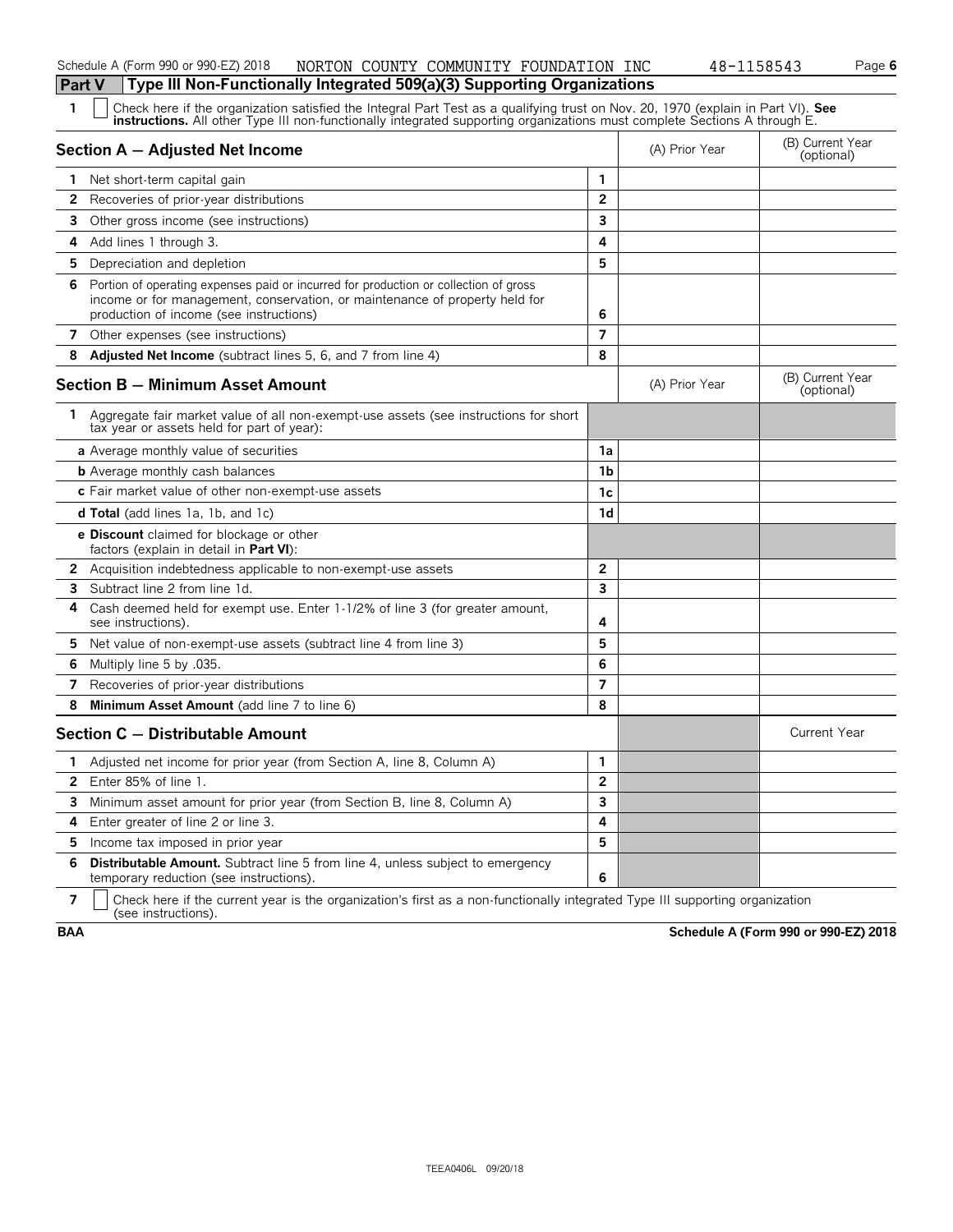### Schedule A (Form 990 or 990-EZ) 2018 NORTON COUNTY COMMUNITY FOUNDATION INC 48-1158543 Page **7**

| 58543<br>≺а |
|-------------|
|-------------|

| <b>Part V</b> | Type III Non-Functionally Integrated 509(a)(3) Supporting Organizations (continued)                                                                                           |                                              |                                               |                                                  |
|---------------|-------------------------------------------------------------------------------------------------------------------------------------------------------------------------------|----------------------------------------------|-----------------------------------------------|--------------------------------------------------|
|               | Section D - Distributions                                                                                                                                                     |                                              |                                               | <b>Current Year</b>                              |
| 1             | Amounts paid to supported organizations to accomplish exempt purposes                                                                                                         |                                              |                                               |                                                  |
| $\mathbf{2}$  | Amounts paid to perform activity that directly furthers exempt purposes of supported organizations,<br>in excess of income from activity                                      |                                              |                                               |                                                  |
| 3             | Administrative expenses paid to accomplish exempt purposes of supported organizations                                                                                         |                                              |                                               |                                                  |
| 4             | Amounts paid to acquire exempt-use assets                                                                                                                                     |                                              |                                               |                                                  |
| 5.            | Qualified set-aside amounts (prior IRS approval required)                                                                                                                     |                                              |                                               |                                                  |
| 6             | Other distributions (describe in Part VI). See instructions.                                                                                                                  |                                              |                                               |                                                  |
|               | 7 Total annual distributions. Add lines 1 through 6.                                                                                                                          |                                              |                                               |                                                  |
| 8             | Distributions to attentive supported organizations to which the organization is responsive (provide details<br>in Part VI). See instructions.                                 |                                              |                                               |                                                  |
| 9             | Distributable amount for 2018 from Section C, line 6                                                                                                                          |                                              |                                               |                                                  |
|               | 10 Line 8 amount divided by line 9 amount                                                                                                                                     |                                              |                                               |                                                  |
|               | Section E - Distribution Allocations (see instructions)                                                                                                                       | (i)<br><b>Excess</b><br><b>Distributions</b> | (ii)<br><b>Underdistributions</b><br>Pre-2018 | (iii)<br><b>Distributable</b><br>Amount for 2018 |
| 1.            | Distributable amount for 2018 from Section C, line 6                                                                                                                          |                                              |                                               |                                                  |
|               | 2 Underdistributions, if any, for years prior to 2018 (reasonable<br>cause required - explain in Part VI). See instructions.                                                  |                                              |                                               |                                                  |
| 3             | Excess distributions carryover, if any, to 2018                                                                                                                               |                                              |                                               |                                                  |
|               | a From 2013                                                                                                                                                                   |                                              |                                               |                                                  |
|               | <b>b</b> From 2014                                                                                                                                                            |                                              |                                               |                                                  |
|               | c From 2015                                                                                                                                                                   |                                              |                                               |                                                  |
|               | $d$ From 2016                                                                                                                                                                 |                                              |                                               |                                                  |
|               | e From 2017                                                                                                                                                                   |                                              |                                               |                                                  |
|               | f Total of lines 3a through e                                                                                                                                                 |                                              |                                               |                                                  |
|               | g Applied to underdistributions of prior years                                                                                                                                |                                              |                                               |                                                  |
|               | h Applied to 2018 distributable amount                                                                                                                                        |                                              |                                               |                                                  |
|               | i Carryover from 2013 not applied (see instructions)                                                                                                                          |                                              |                                               |                                                  |
|               | j Remainder. Subtract lines 3g, 3h, and 3i from 3f.                                                                                                                           |                                              |                                               |                                                  |
| 4             | Distributions for 2018 from Section D.<br>\$<br>line $7:$                                                                                                                     |                                              |                                               |                                                  |
|               | a Applied to underdistributions of prior years                                                                                                                                |                                              |                                               |                                                  |
|               | <b>b</b> Applied to 2018 distributable amount                                                                                                                                 |                                              |                                               |                                                  |
|               | c Remainder. Subtract lines 4a and 4b from 4.                                                                                                                                 |                                              |                                               |                                                  |
| 5.            | Remaining underdistributions for years prior to 2018, if any.<br>Subtract lines 3g and 4a from line 2. For result greater than<br>zero, explain in Part VI. See instructions. |                                              |                                               |                                                  |
|               | 6 Remaining underdistributions for 2018. Subtract lines 3h and 4b<br>from line 1. For result greater than zero, explain in Part VI. See<br>instructions.                      |                                              |                                               |                                                  |
|               | 7 Excess distributions carryover to 2019. Add lines 3j and 4c.                                                                                                                |                                              |                                               |                                                  |
|               | 8 Breakdown of line 7:                                                                                                                                                        |                                              |                                               |                                                  |
|               | <b>a</b> Excess from $2014$                                                                                                                                                   |                                              |                                               |                                                  |
|               | <b>b</b> Excess from 2015                                                                                                                                                     |                                              |                                               |                                                  |
|               | <b>c</b> Excess from 2016                                                                                                                                                     |                                              |                                               |                                                  |
|               | $d$ Excess from 2017.                                                                                                                                                         |                                              |                                               |                                                  |
|               | e Excess from $2018$                                                                                                                                                          |                                              |                                               |                                                  |

**BAA Schedule A (Form 990 or 990-EZ) 2018**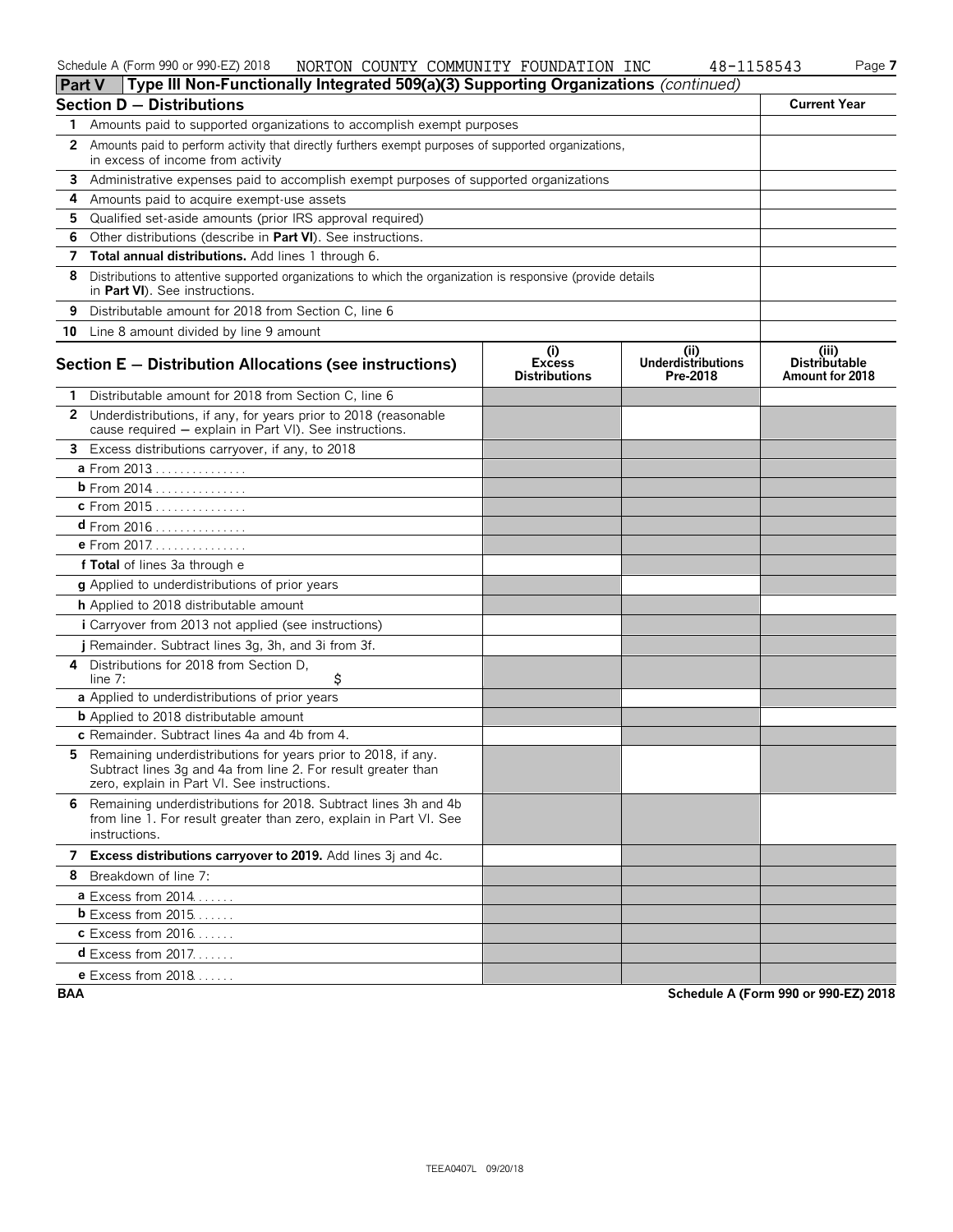**Part VI** Supplemental Information. Provide the explanations required by Part II, line 10; Part II, line 17a or 17b; Part III, line 12; Part IV, Section A, lines 1, 2, 3b, 3c, 4b, 4c, 5a, 6, 9a, 9b, 9c, 11a, 11b, and 11c; Part IV, Section B, lines 1 and 2; Part IV, Section C, line 1; Part IV, Section D, lines 2 and 3; Part IV, Section E, lines 1c, 2a, 2b, 3a, and 3b; Part V, line 1; Part V, Section B, line 1e; Part V, Section D, lines 5, 6, and 8; and Part V, Section E, lines 2, 5, and 6. Also complete this part for any additional information. (See instructions.)

#### **PART II, LINE 10 - OTHER INCOME**

| AND<br>SOURCE<br>NATURE                | ΔU |  | $\sim$ $\sim$ $\sim$<br>ZUI | 0.01 | ZUI. | つハ・<br>$\leftrightarrow$ $\leftrightarrow$ $\pm$ |
|----------------------------------------|----|--|-----------------------------|------|------|--------------------------------------------------|
| FEES<br>ווחדים בידי<br>ADMTNT<br>TOTAL |    |  | ں ر<br>∽<br>ັບ              |      |      |                                                  |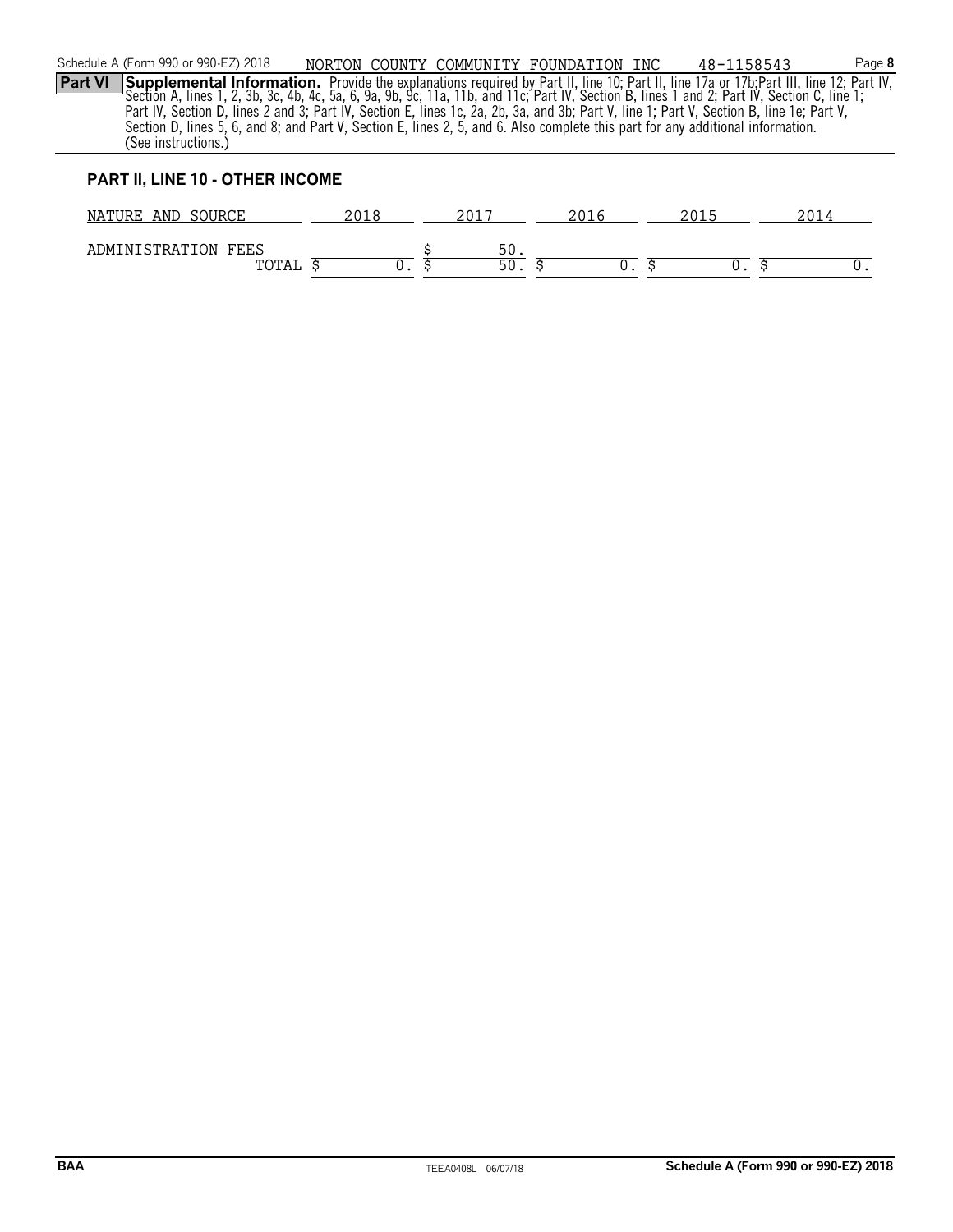<sup>G</sup>**Attach to Form 990, Form 990-EZ, or Form 990-PF. 2018** ▶ Go to *www.irs.gov/Form990* for the latest information.

Department of the Treasury<br>Internal Revenue Service

**Name of the organization Employer identification number**

| 48-1158543 |  |  |
|------------|--|--|

| <b>Organization type</b> (check one): |                                                                                   |
|---------------------------------------|-----------------------------------------------------------------------------------|
| Filers of:                            | Section:                                                                          |
| Form 990 or 990-EZ                    | $ X $ 501(c)( 3) (enter number) organization                                      |
|                                       | $\vert$ 4947(a)(1) nonexempt charitable trust not treated as a private foundation |
|                                       | 527 political organization                                                        |
| Form 990-PF                           | $\frac{1}{10}$ 501(c)(3) exempt private foundation                                |
|                                       | $4947(a)(1)$ nonexempt charitable trust treated as a private foundation           |
|                                       | $\frac{1}{1}$ 501(c)(3) taxable private foundation                                |

Check if your organization is covered by the **General Rule** or a **Special Rule.**

NORTON COUNTY COMMUNITY FOUNDATION INC

**Note:** Only a section 501(c)(7), (8), or (10) organization can check boxes for both the General Rule and a Special Rule. See instructions.

#### **General Rule**

For an organization filing Form 990, 990-EZ, or 990-PF that received, during the year, contributions totaling \$5,000 or more (in money or Xproperty) from any one contributor. Complete Parts I and II. See instructions for determining a contributor's total contributions.

#### **Special Rules**

For an organization described in section 501(c)(3) filing Form 990 or 990-EZ that met the 33-1/3% support test of the regulations<br>under sections 509(a)(1) and 170(b)(1)(A)(vi), that checked Schedule A (Form 990 or 990-EZ), Form 990, Part VIII, line 1h; or (ii) Form 990-EZ, line 1. Complete Parts I and II.

For an organization described in section 501(c)(7), (8), or (10) filing Form 990 or 990-EZ that received from any one contributor, during the year, total contributions of more than \$1,000 *exclusively* for religious, charitable, scientific, literary, or educational<br>purposes, or for the prevention of cruelty to children or animals. Complete Parts I (en contributor name and address), II, and III.

For an organization described in section 501(c)(7), (8), or (10) filing Form 990 or 990-EZ that received from any one contributor, during the year, contributions *exclusively* for religious, charitable, etc., purposes, but no such contributions totaled more than \$1,000. If this box is checked, enter here the total contributions that were received during the year for an *exclusively* religious, charitable, etc., purpose. Don't complete any of the parts unless the **General Rule** applies to this organization because it received *nonexclusively* religious, charitable, etc., contributions totaling \$5,000 or more during the year . . . . . .  $\blacktriangleright$ 

**Caution:** An organization that isn't covered by the General Rule and/or the Special Rules doesn't file Schedule B (Form 990, 990-EZ, or 990-PF), but it **must** answer 'No' on Part IV, line 2, of its Form 990; or check the box on line H of its Form 990-EZ or on its Form 990-PF, Part I, line 2, to certify that it doesn't meet the filing requirements of Schedule B (Form 990, 990-EZ, or 990-PF).

**BAA For Paperwork Reduction Act Notice, see the instructions for Form 990, 990-EZ, or 990-PF. Schedule B (Form 990, 990-EZ, or 990-PF) (2018)**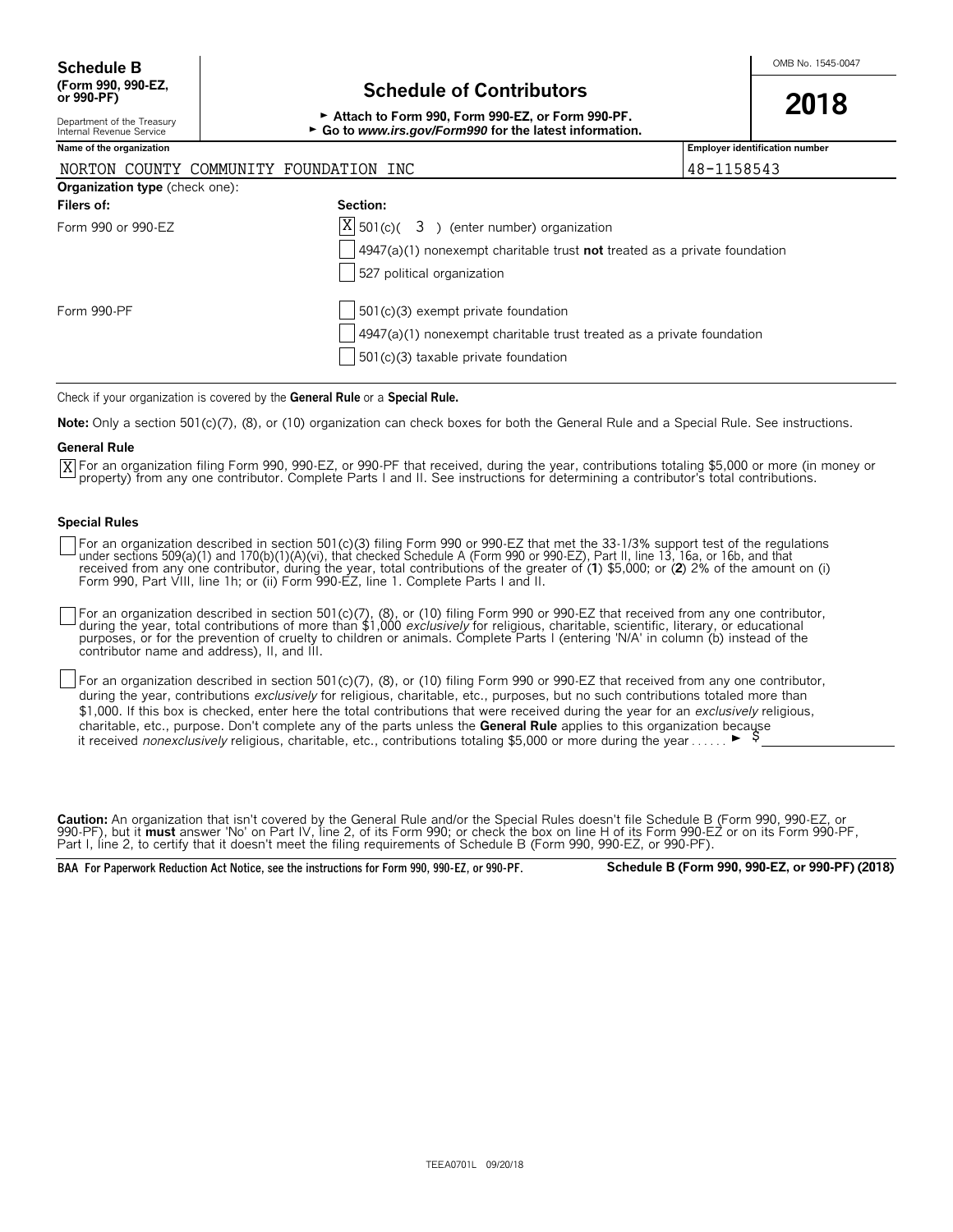| Schedule B (Form 990, 990-EZ, or 990-PF) (2018)                                                              |                                       | Page 2 |
|--------------------------------------------------------------------------------------------------------------|---------------------------------------|--------|
| Name of organization                                                                                         | <b>Employer identification number</b> |        |
| NORTON COUNTY COMMUNITY FOUNDATION INC                                                                       | 48-1158543                            |        |
| <b>Part I</b> Contributors (see instructions). Use duplicate copies of Part I if additional space is needed. |                                       |        |

| (a)<br><b>Number</b> | (b)<br>Name, address, and ZIP + 4            |      | (c)<br>Total<br>contributions        | (d)<br>Type of contribution                           |
|----------------------|----------------------------------------------|------|--------------------------------------|-------------------------------------------------------|
| 1                    | RICHARD RISEWICK<br>13131 PRAIRIE RIDGE ROAD | \$   | 5,509.                               | $\overline{\text{X}}$<br>Person<br>Payroll<br>Noncash |
|                      | NORTON, KS 67654<br>-----------------------  |      |                                      | (Complete Part II for<br>noncash contributions.)      |
| (a)<br><b>Number</b> | (b)<br>Name, address, and ZIP + 4            |      | (c)<br>Total<br>contributions        | (d)<br>Type of contribution                           |
| $\frac{2}{2}$        | MICK MILLER                                  |      |                                      | X<br>Person<br>Payroll                                |
|                      | 13078 PDRA ROAD<br>__________________        | I\$. | 9,375.                               | Noncash                                               |
|                      | NORTON, KS 67654<br>________________________ |      |                                      | (Complete Part II for<br>noncash contributions.)      |
| (a)<br><b>Number</b> | (b)<br>Name, address, and ZIP + 4            |      | (c)<br>Total<br>contributions        | (d)<br>Type of contribution                           |
| $\frac{3}{2}$ – –    | CITY OF NORTON                               |      |                                      | X<br>Person<br>Payroll                                |
|                      | P.O. BOX 160<br>_________________            | I\$. | 10,000.                              | Noncash                                               |
|                      | NORTON, KS 67654<br>_______________________  |      |                                      | (Complete Part II for<br>noncash contributions.)      |
|                      |                                              |      |                                      |                                                       |
| (a)<br><b>Number</b> | (b)<br>Name, address, and ZIP + 4            |      | (c)<br>Total<br>contributions        | (d)<br>Type of contribution                           |
| $\frac{4}{1}$        | RINGNECK CLASSIC, INC.                       |      |                                      | X<br>Person                                           |
|                      | 3083 US HWY 83<br>_______________________    | I\$  | 25,000.                              | Payroll<br>Noncash                                    |
|                      | OAKLEY, KS 67748                             |      |                                      | (Complete Part II for<br>noncash contributions.)      |
| (a)<br><b>Number</b> | (b)<br>Name, address, and ZIP + 4            |      | (c)<br><b>Total</b><br>contributions | (d)<br>Type of contribution                           |
| $\overline{5}$       | NORTON TRAVEL & TOURISM                      |      |                                      | Person<br>X                                           |
|                      | 104 S STATE ST<br>$- - - - - - - - - -$      | \$   | 14,000.                              | Payroll<br>Noncash                                    |
|                      | NORTON, KS 67654                             |      |                                      | (Complete Part II for<br>noncash contributions.)      |
| (a)<br>Number        | (b)<br>Name, address, and ZIP + 4            |      | (c)<br>Total<br>contributions        | (d)<br>Type of contribution                           |
| $6 \overline{6}$     | N-5 ENTERPRISES                              |      |                                      | $\overline{\text{X}}$<br>Person                       |
|                      | 32878 ROUTE D<br>_________________           | \$   | 9,855.                               | Payroll<br>Noncash                                    |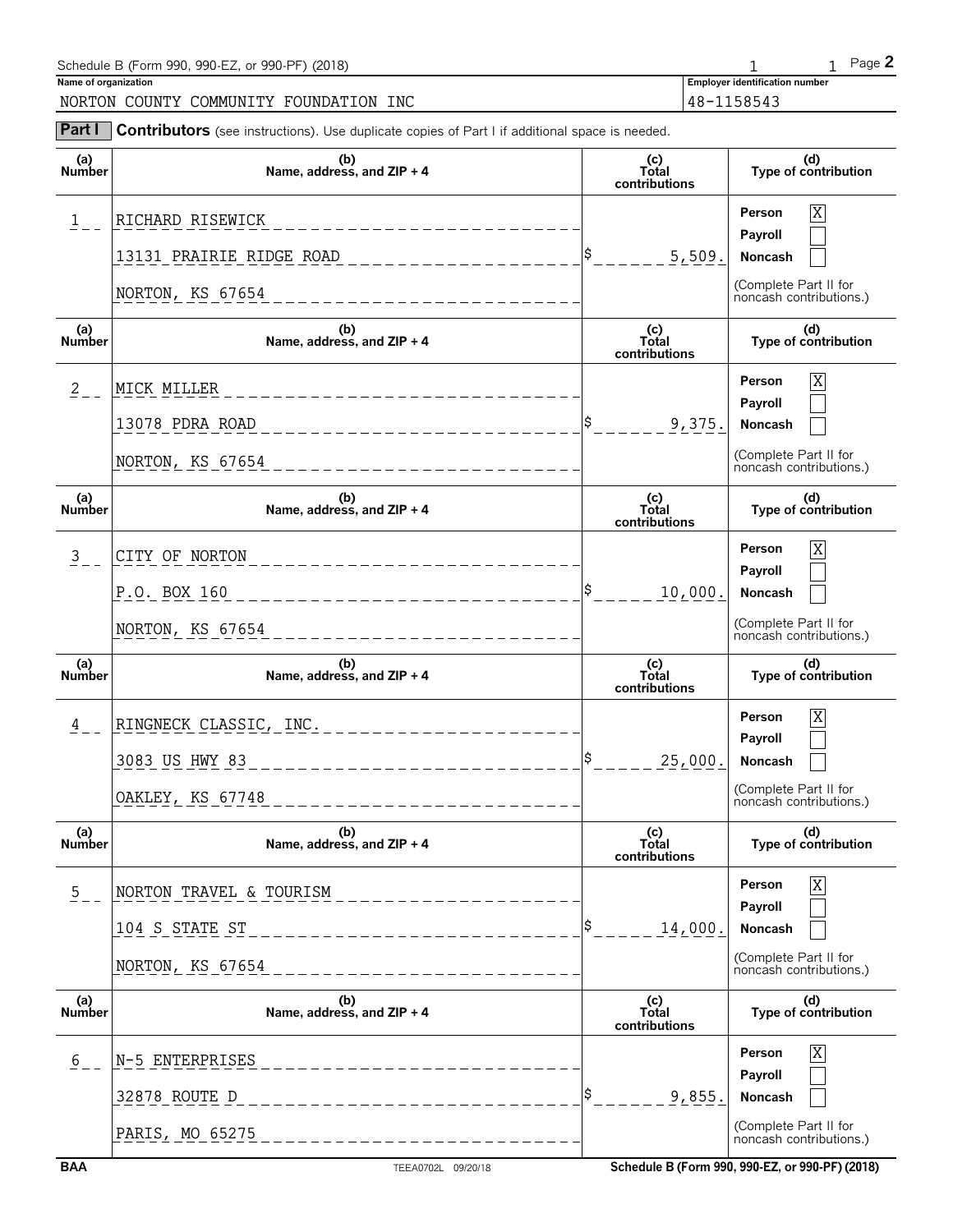| Schedule B (Form 990, 990-EZ, or 990-PF) (2018) |            |                                | Page 3 |
|-------------------------------------------------|------------|--------------------------------|--------|
| Name of organization                            |            | Employer identification number |        |
| NORTON COUNTY COMMUNITY FOUNDATION INC          | 48-1158543 |                                |        |

**Part II** Noncash Property (see instructions). Use duplicate copies of Part II if additional space is needed.

| (a) No.<br>from<br>Part I   | (b)<br>Description of noncash property given | (c)<br>FMV (or estimate)<br>(See instructions.) | (d)<br>Date received |
|-----------------------------|----------------------------------------------|-------------------------------------------------|----------------------|
|                             | N/A                                          |                                                 |                      |
|                             |                                              | \$                                              |                      |
| (a) No.<br>from<br>Part I   | (b)<br>Description of noncash property given | (c)<br>FMV (or estimate)<br>(See instructions.) | (d)<br>Date received |
|                             |                                              |                                                 |                      |
|                             |                                              | \$                                              |                      |
| (a) No.<br>from<br>Part I   | (b)<br>Description of noncash property given | (c)<br>FMV (or estimate)<br>(See instructions.) | (d)<br>Date received |
|                             |                                              |                                                 |                      |
|                             |                                              | \$                                              |                      |
| (a) No.<br>from<br>Part I   | (b)<br>Description of noncash property given | (c)<br>FMV (or estimate)<br>(See instructions.) | (d)<br>Date received |
|                             |                                              |                                                 |                      |
|                             |                                              | \$                                              |                      |
| (a) No.<br>$from$<br>Part I | (b)<br>Description of noncash property given | (c)<br>FMV (or estimate)<br>(See instructions.) | (d)<br>Date received |
|                             |                                              |                                                 |                      |
|                             |                                              | \$                                              |                      |
| (a) No.<br>from<br>Part I   | (b)<br>Description of noncash property given | (c)<br>FMV (or estimate)<br>(See instructions.) | (d)<br>Date received |
|                             |                                              |                                                 |                      |
|                             |                                              | \$                                              |                      |
| <b>BAA</b>                  |                                              | Schedule B (Form 990, 990-EZ, or 990-PF) (2018) |                      |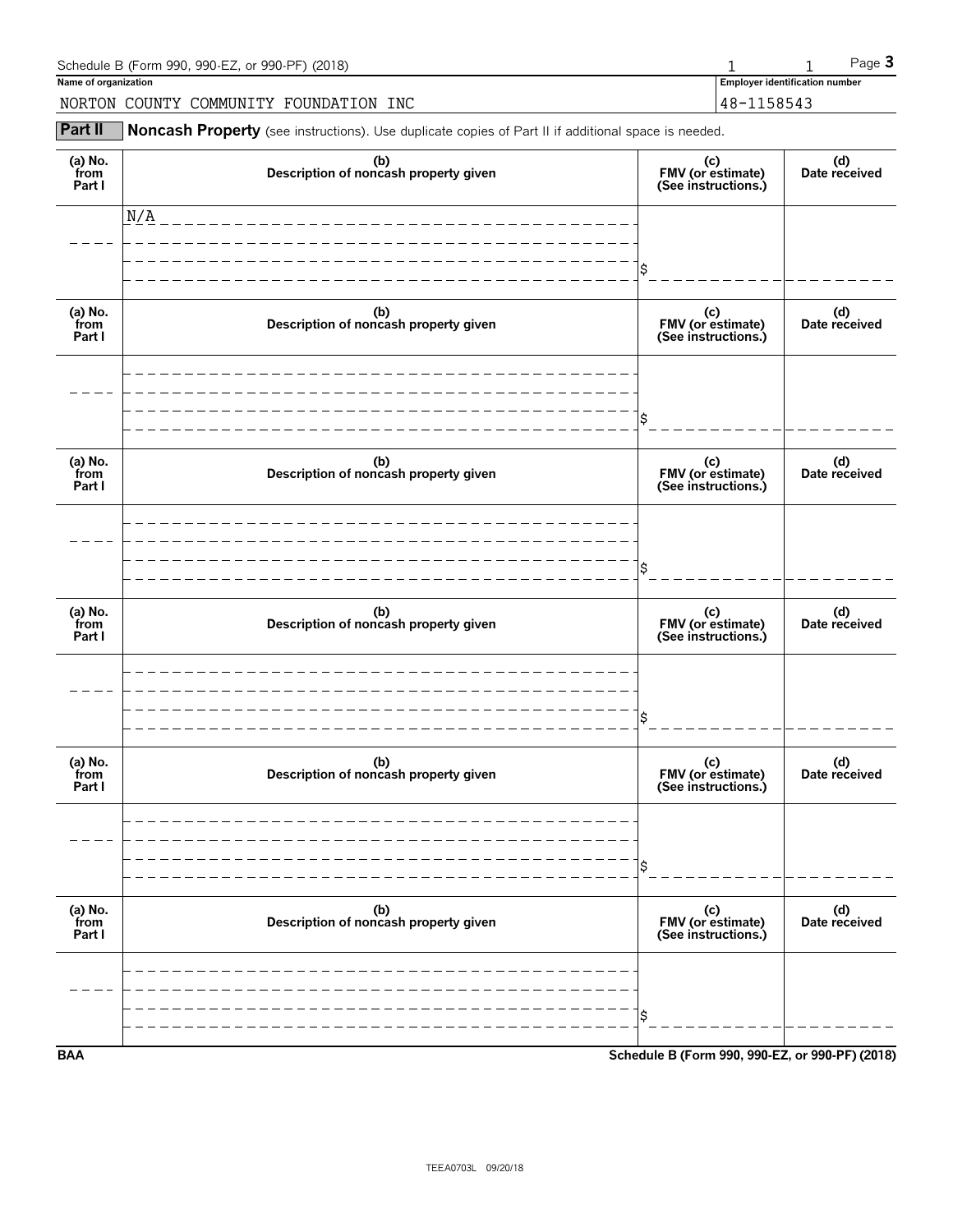|                           | Schedule B (Form 990, 990-EZ, or 990-PF) (2018)                                                                                                                                                                                                                                                                                                                                                                                                                                                                                                                     |                                          |  | Page 4<br>1                                         |  |  |  |
|---------------------------|---------------------------------------------------------------------------------------------------------------------------------------------------------------------------------------------------------------------------------------------------------------------------------------------------------------------------------------------------------------------------------------------------------------------------------------------------------------------------------------------------------------------------------------------------------------------|------------------------------------------|--|-----------------------------------------------------|--|--|--|
| Name of organization      | NORTON COUNTY COMMUNITY FOUNDATION INC                                                                                                                                                                                                                                                                                                                                                                                                                                                                                                                              |                                          |  | <b>Employer identification number</b><br>48-1158543 |  |  |  |
|                           | Part III Exclusively religious, charitable, etc., contributions to organizations described in section 501(c)(7), (8),<br>or (10) that total more than \$1,000 for the year from any one contributor. Complete columns (a) through (e) and<br>the following line entry. For organizations completing Part III, enter the total of exclusively religious, charitable, etc.,<br>contributions of \$1,000 or less for the year. (Enter this information once. See instructions.) $\triangleright$ \$<br>Use duplicate copies of Part III if additional space is needed. |                                          |  |                                                     |  |  |  |
| (a)<br>No. from<br>Part I | (b)<br>Purpose of gift                                                                                                                                                                                                                                                                                                                                                                                                                                                                                                                                              | (c)<br>Use of gift                       |  | (d)<br>Description of how gift is held              |  |  |  |
|                           |                                                                                                                                                                                                                                                                                                                                                                                                                                                                                                                                                                     |                                          |  |                                                     |  |  |  |
|                           |                                                                                                                                                                                                                                                                                                                                                                                                                                                                                                                                                                     |                                          |  |                                                     |  |  |  |
|                           | Transferee's name, address, and ZIP + 4                                                                                                                                                                                                                                                                                                                                                                                                                                                                                                                             | (e)<br>Transfer of gift                  |  | Relationship of transferor to transferee            |  |  |  |
| (a)<br>No. from           | (b)<br>Purpose of gift                                                                                                                                                                                                                                                                                                                                                                                                                                                                                                                                              | (c)<br>Use of gift                       |  | (d)<br>Description of how gift is held              |  |  |  |
| Part I                    |                                                                                                                                                                                                                                                                                                                                                                                                                                                                                                                                                                     |                                          |  |                                                     |  |  |  |
|                           |                                                                                                                                                                                                                                                                                                                                                                                                                                                                                                                                                                     |                                          |  |                                                     |  |  |  |
|                           | Transferee's name, address, and ZIP + 4                                                                                                                                                                                                                                                                                                                                                                                                                                                                                                                             | (e)<br>Transfer of gift                  |  | Relationship of transferor to transferee            |  |  |  |
|                           |                                                                                                                                                                                                                                                                                                                                                                                                                                                                                                                                                                     |                                          |  |                                                     |  |  |  |
| (a)<br>No. from<br>Part I | (b)<br>Purpose of gift                                                                                                                                                                                                                                                                                                                                                                                                                                                                                                                                              | (c)<br>Use of gift                       |  | (d)<br>Description of how gift is held              |  |  |  |
|                           |                                                                                                                                                                                                                                                                                                                                                                                                                                                                                                                                                                     |                                          |  |                                                     |  |  |  |
|                           | Transferee's name, address, and ZIP + 4                                                                                                                                                                                                                                                                                                                                                                                                                                                                                                                             | Relationship of transferor to transferee |  |                                                     |  |  |  |
|                           |                                                                                                                                                                                                                                                                                                                                                                                                                                                                                                                                                                     |                                          |  |                                                     |  |  |  |
|                           |                                                                                                                                                                                                                                                                                                                                                                                                                                                                                                                                                                     |                                          |  |                                                     |  |  |  |
| (a)<br>No. from<br>Part I | (b)<br>Purpose of gift                                                                                                                                                                                                                                                                                                                                                                                                                                                                                                                                              | (c)<br>Use of gift                       |  | (d)<br>Description of how gift is held              |  |  |  |
|                           |                                                                                                                                                                                                                                                                                                                                                                                                                                                                                                                                                                     |                                          |  |                                                     |  |  |  |
|                           |                                                                                                                                                                                                                                                                                                                                                                                                                                                                                                                                                                     |                                          |  |                                                     |  |  |  |
|                           | (e)<br>Transfer of gift<br>Transferee's name, address, and ZIP + 4                                                                                                                                                                                                                                                                                                                                                                                                                                                                                                  |                                          |  | Relationship of transferor to transferee            |  |  |  |
|                           |                                                                                                                                                                                                                                                                                                                                                                                                                                                                                                                                                                     |                                          |  |                                                     |  |  |  |
|                           |                                                                                                                                                                                                                                                                                                                                                                                                                                                                                                                                                                     |                                          |  |                                                     |  |  |  |
| <b>BAA</b>                |                                                                                                                                                                                                                                                                                                                                                                                                                                                                                                                                                                     |                                          |  | Schedule B (Form 990, 990-EZ, or 990-PF) (2018)     |  |  |  |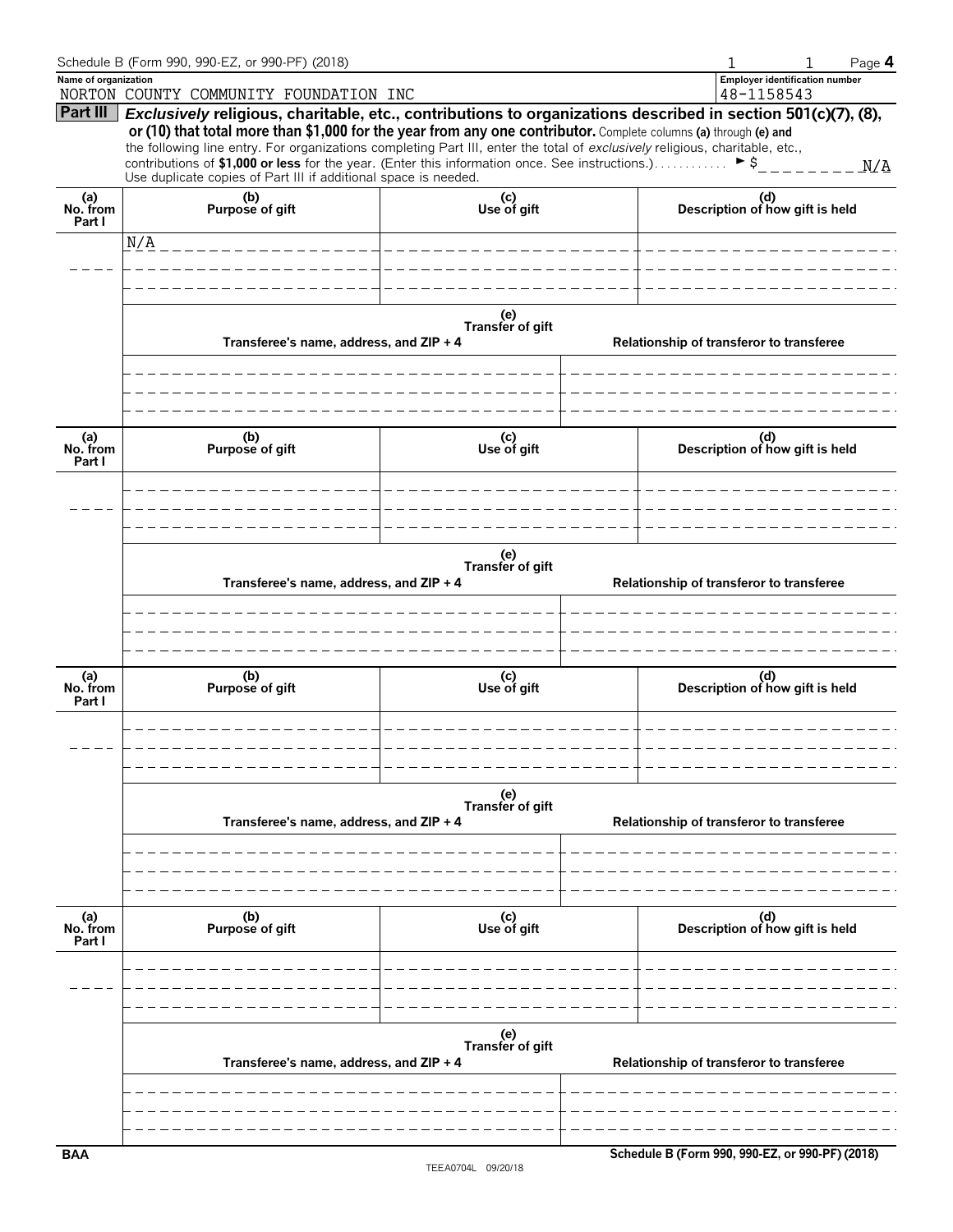|                                                                                                                                                      | <b>SCHEDULE D</b>                                      |                                                                     | <b>Supplemental Financial Statements</b>                                                                                                                                                                                                                                                                                                                                                        |                                                    |                |                     | OMB No. 1545-0047                          |    |
|------------------------------------------------------------------------------------------------------------------------------------------------------|--------------------------------------------------------|---------------------------------------------------------------------|-------------------------------------------------------------------------------------------------------------------------------------------------------------------------------------------------------------------------------------------------------------------------------------------------------------------------------------------------------------------------------------------------|----------------------------------------------------|----------------|---------------------|--------------------------------------------|----|
| (Form 990)<br>► Complete if the organization answered 'Yes' on Form 990,<br>Part IV, line 6, 7, 8, 9, 10, 11a, 11b, 11c, 11d, 11e, 11f, 12a, or 12b. |                                                        |                                                                     |                                                                                                                                                                                                                                                                                                                                                                                                 |                                                    |                |                     | 2018                                       |    |
|                                                                                                                                                      | Department of the Treasury<br>Internal Revenue Service |                                                                     | Attach to Form 990.<br>► Go to www.irs.gov/Form990 for instructions and the latest information.                                                                                                                                                                                                                                                                                                 |                                                    |                |                     | <b>Open to Public</b><br><b>Inspection</b> |    |
|                                                                                                                                                      | Name of the organization                               |                                                                     |                                                                                                                                                                                                                                                                                                                                                                                                 |                                                    |                |                     |                                            |    |
|                                                                                                                                                      |                                                        |                                                                     |                                                                                                                                                                                                                                                                                                                                                                                                 |                                                    |                |                     |                                            |    |
|                                                                                                                                                      |                                                        | NORTON COUNTY COMMUNITY FOUNDATION INC                              |                                                                                                                                                                                                                                                                                                                                                                                                 |                                                    |                | 48-1158543          |                                            |    |
| Part I                                                                                                                                               |                                                        |                                                                     | Organizations Maintaining Donor Advised Funds or Other Similar Funds or Accounts.<br>Complete if the organization answered 'Yes' on Form 990, Part IV, line 6.                                                                                                                                                                                                                                  |                                                    |                |                     |                                            |    |
|                                                                                                                                                      |                                                        |                                                                     | (a) Donor advised funds                                                                                                                                                                                                                                                                                                                                                                         |                                                    |                |                     | (b) Funds and other accounts               |    |
| 1                                                                                                                                                    |                                                        | Total number at end of year                                         |                                                                                                                                                                                                                                                                                                                                                                                                 |                                                    |                |                     |                                            |    |
| 2                                                                                                                                                    |                                                        | Aggregate value of contributions to (during year).                  |                                                                                                                                                                                                                                                                                                                                                                                                 |                                                    |                |                     |                                            |    |
| 3                                                                                                                                                    |                                                        | Aggregate value of grants from (during year)                        |                                                                                                                                                                                                                                                                                                                                                                                                 |                                                    |                |                     |                                            |    |
| 4                                                                                                                                                    |                                                        | Aggregate value at end of year                                      |                                                                                                                                                                                                                                                                                                                                                                                                 |                                                    |                |                     |                                            |    |
| 5                                                                                                                                                    |                                                        |                                                                     | Did the organization inform all donors and donor advisors in writing that the assets held in donor advised funds<br>are the organization's property, subject to the organization's exclusive legal control?                                                                                                                                                                                     |                                                    |                |                     | ∣Yes                                       | No |
| 6                                                                                                                                                    |                                                        |                                                                     | Did the organization inform all grantees, donors, and donor advisors in writing that grant funds can be used only<br>for charitable purposes and not for the benefit of the donor or donor advisor, or for any other purpose conferring                                                                                                                                                         |                                                    |                |                     | Yes                                        | No |
| <b>Part II</b>                                                                                                                                       |                                                        | <b>Conservation Easements.</b>                                      |                                                                                                                                                                                                                                                                                                                                                                                                 |                                                    |                |                     |                                            |    |
|                                                                                                                                                      |                                                        |                                                                     | Complete if the organization answered 'Yes' on Form 990, Part IV, line 7.                                                                                                                                                                                                                                                                                                                       |                                                    |                |                     |                                            |    |
| 1                                                                                                                                                    |                                                        |                                                                     | Purpose(s) of conservation easements held by the organization (check all that apply).                                                                                                                                                                                                                                                                                                           |                                                    |                |                     |                                            |    |
|                                                                                                                                                      |                                                        | Preservation of land for public use (e.g., recreation or education) |                                                                                                                                                                                                                                                                                                                                                                                                 | Preservation of a historically important land area |                |                     |                                            |    |
|                                                                                                                                                      |                                                        | Protection of natural habitat                                       |                                                                                                                                                                                                                                                                                                                                                                                                 | Preservation of a certified historic structure     |                |                     |                                            |    |
|                                                                                                                                                      |                                                        | Preservation of open space                                          |                                                                                                                                                                                                                                                                                                                                                                                                 |                                                    |                |                     |                                            |    |
| 2                                                                                                                                                    | last day of the tax year.                              |                                                                     | Complete lines 2a through 2d if the organization held a qualified conservation contribution in the form of a conservation easement on the                                                                                                                                                                                                                                                       |                                                    |                |                     | Held at the End of the Tax Year            |    |
|                                                                                                                                                      |                                                        |                                                                     |                                                                                                                                                                                                                                                                                                                                                                                                 |                                                    | 2a             |                     |                                            |    |
|                                                                                                                                                      |                                                        |                                                                     |                                                                                                                                                                                                                                                                                                                                                                                                 |                                                    | 2 <sub>b</sub> |                     |                                            |    |
|                                                                                                                                                      |                                                        |                                                                     | <b>c</b> Number of conservation easements on a certified historic structure included in (a)                                                                                                                                                                                                                                                                                                     |                                                    | 2c             |                     |                                            |    |
|                                                                                                                                                      |                                                        |                                                                     | d Number of conservation easements included in (c) acquired after 7/25/06, and not on a historic                                                                                                                                                                                                                                                                                                |                                                    | 2d             |                     |                                            |    |
| 3.                                                                                                                                                   | tax year $\blacktriangleright$                         |                                                                     | Number of conservation easements modified, transferred, released, extinguished, or terminated by the organization during the                                                                                                                                                                                                                                                                    |                                                    |                |                     |                                            |    |
|                                                                                                                                                      |                                                        |                                                                     | Number of states where property subject to conservation easement is located ►                                                                                                                                                                                                                                                                                                                   |                                                    |                |                     |                                            |    |
|                                                                                                                                                      |                                                        |                                                                     | Does the organization have a written policy regarding the periodic monitoring, inspection, handling of violations,                                                                                                                                                                                                                                                                              |                                                    |                |                     | Yes                                        | No |
| 6                                                                                                                                                    |                                                        |                                                                     | Staff and volunteer hours devoted to monitoring, inspecting, handling of violations, and enforcing conservation easements during the year                                                                                                                                                                                                                                                       |                                                    |                |                     |                                            |    |
| 7                                                                                                                                                    | ►\$                                                    |                                                                     | Amount of expenses incurred in monitoring, inspecting, handling of violations, and enforcing conservation easements during the year                                                                                                                                                                                                                                                             |                                                    |                |                     |                                            |    |
| 8                                                                                                                                                    |                                                        |                                                                     | Does each conservation easement reported on line 2(d) above satisfy the requirements of section 170(h)(4)(B)(i)                                                                                                                                                                                                                                                                                 |                                                    |                |                     | Yes                                        | No |
| 9                                                                                                                                                    | conservation easements.                                |                                                                     | In Part XIII, describe how the organization reports conservation easements in its revenue and expense statement, and balance sheet, and<br>include, if applicable, the text of the footnote to the organization's financial statements that describes the organization's accounting for                                                                                                         |                                                    |                |                     |                                            |    |
|                                                                                                                                                      |                                                        |                                                                     | Part III   Organizations Maintaining Collections of Art, Historical Treasures, or Other Similar Assets.<br>Complete if the organization answered 'Yes' on Form 990, Part IV, line 8.                                                                                                                                                                                                            |                                                    |                |                     |                                            |    |
|                                                                                                                                                      |                                                        |                                                                     | 1 a If the organization elected, as permitted under SFAS 116 (ASC 958), not to report in its revenue statement and balance sheet works of<br>art, historical treasures, or other similar assets held for public exhibition, education, or research in furtherance of public service, provide,<br>in Part XIII, the text of the footnote to its financial statements that describes these items. |                                                    |                |                     |                                            |    |
|                                                                                                                                                      |                                                        | following amounts relating to these items:                          | b If the organization elected, as permitted under SFAS 116 (ASC 958), to report in its revenue statement and balance sheet works of art,<br>historical treasures, or other similar assets held for public exhibition, education, or research in furtherance of public service, provide the                                                                                                      |                                                    |                |                     |                                            |    |
|                                                                                                                                                      |                                                        |                                                                     |                                                                                                                                                                                                                                                                                                                                                                                                 |                                                    |                | $\triangleright$ \$ |                                            |    |
|                                                                                                                                                      |                                                        |                                                                     |                                                                                                                                                                                                                                                                                                                                                                                                 |                                                    |                |                     |                                            |    |
| $\mathbf{z}$                                                                                                                                         |                                                        |                                                                     | If the organization received or held works of art, historical treasures, or other similar assets for financial gain, provide the following<br>amounts required to be reported under SFAS 116 (ASC 958) relating to these items:                                                                                                                                                                 |                                                    |                | ► \$                |                                            |    |
|                                                                                                                                                      |                                                        |                                                                     |                                                                                                                                                                                                                                                                                                                                                                                                 |                                                    |                | ► \$                |                                            |    |
|                                                                                                                                                      |                                                        |                                                                     | BAA For Paperwork Reduction Act Notice, see the Instructions for Form 990. TEEA3301L 10/10/18                                                                                                                                                                                                                                                                                                   |                                                    |                |                     | Schedule D (Form 990) 2018                 |    |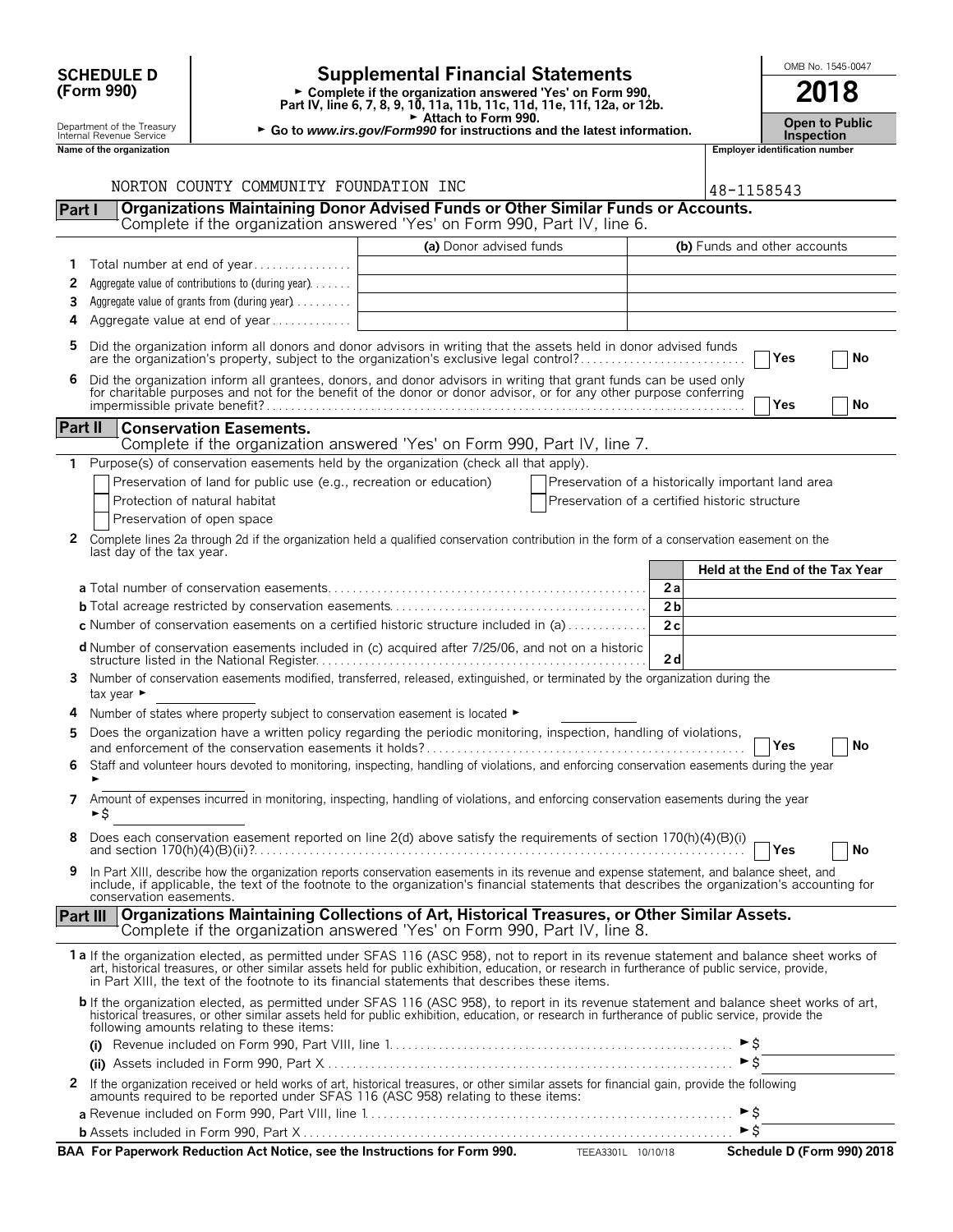| Schedule D (Form 990) 2018  NORTON COUNTY COMMUNITY FOUNDATION INC                                                                                                                                                        |                  |                                         |                |                                    | 48-1158543                      |                            | Page 2   |
|---------------------------------------------------------------------------------------------------------------------------------------------------------------------------------------------------------------------------|------------------|-----------------------------------------|----------------|------------------------------------|---------------------------------|----------------------------|----------|
| Organizations Maintaining Collections of Art, Historical Treasures, or Other Similar Assets (continued)<br>Part III                                                                                                       |                  |                                         |                |                                    |                                 |                            |          |
| Using the organization's acquisition, accession, and other records, check any of the following that are a significant use of its collection<br>3<br>items (check all that apply):                                         |                  |                                         |                |                                    |                                 |                            |          |
| Public exhibition<br>a                                                                                                                                                                                                    |                  | d                                       |                | Loan or exchange programs          |                                 |                            |          |
| Scholarly research<br>b                                                                                                                                                                                                   |                  | е                                       | Other          |                                    |                                 |                            |          |
| Preservation for future generations<br>С                                                                                                                                                                                  |                  |                                         |                |                                    |                                 |                            |          |
| Provide a description of the organization's collections and explain how they further the organization's exempt purpose in<br>4<br>Part XIII.                                                                              |                  |                                         |                |                                    |                                 |                            |          |
| During the year, did the organization solicit or receive donations of art, historical treasures, or other similar assets to be sold to raise funds rather than to be maintained as part of the organization's collection? |                  |                                         |                |                                    |                                 | Yes                        | No       |
| Part IV Escrow and Custodial Arrangements. Complete if the organization answered 'Yes' on Form 990, Part IV,<br>line 9, or reported an amount on Form 990, Part X, line 21.                                               |                  |                                         |                |                                    |                                 |                            |          |
| 1a Is the organization an agent, trustee, custodian or other intermediary for contributions or other assets not included                                                                                                  |                  |                                         |                |                                    |                                 | Yes                        | No       |
| <b>b</b> If 'Yes,' explain the arrangement in Part XIII and complete the following table:                                                                                                                                 |                  |                                         |                |                                    |                                 |                            |          |
|                                                                                                                                                                                                                           |                  |                                         |                |                                    |                                 | Amount                     |          |
|                                                                                                                                                                                                                           |                  |                                         |                |                                    | 1 с                             |                            |          |
|                                                                                                                                                                                                                           |                  |                                         |                |                                    | 1 d                             |                            |          |
|                                                                                                                                                                                                                           |                  |                                         |                |                                    | 1е                              |                            |          |
|                                                                                                                                                                                                                           |                  |                                         |                |                                    | 1f                              |                            |          |
| 2a Did the organization include an amount on Form 990, Part X, line 21, for escrow or custodial account liability?                                                                                                        |                  |                                         |                |                                    |                                 | Yes                        | No       |
|                                                                                                                                                                                                                           |                  |                                         |                |                                    |                                 |                            |          |
|                                                                                                                                                                                                                           |                  |                                         |                |                                    |                                 |                            |          |
| <b>Part V</b><br>Endowment Funds. Complete if the organization answered 'Yes' on Form 990, Part IV, line 10.                                                                                                              |                  |                                         |                |                                    |                                 |                            |          |
|                                                                                                                                                                                                                           | (a) Current year |                                         | (b) Prior year | (c) Two years back                 | (d) Three years back            | (e) Four years back        |          |
| <b>1 a</b> Beginning of year balance<br><b>b</b> Contributions                                                                                                                                                            |                  |                                         |                |                                    |                                 |                            |          |
|                                                                                                                                                                                                                           |                  |                                         |                |                                    |                                 |                            |          |
| c Net investment earnings, gains,<br>and losses                                                                                                                                                                           |                  |                                         |                |                                    |                                 |                            |          |
| <b>d</b> Grants or scholarships $\ldots$                                                                                                                                                                                  |                  |                                         |                |                                    |                                 |                            |          |
| <b>e</b> Other expenditures for facilities<br>and programs                                                                                                                                                                |                  |                                         |                |                                    |                                 |                            |          |
| f Administrative expenses                                                                                                                                                                                                 |                  |                                         |                |                                    |                                 |                            |          |
| <b>g</b> End of year balance $\dots\dots\dots\dots$                                                                                                                                                                       |                  |                                         |                |                                    |                                 |                            |          |
| 2 Provide the estimated percentage of the current year end balance (line 1g, column (a)) held as:                                                                                                                         |                  |                                         |                |                                    |                                 |                            |          |
| a Board designated or quasi-endowment $\blacktriangleright$                                                                                                                                                               |                  |                                         |                |                                    |                                 |                            |          |
| <b>b</b> Permanent endowment ►                                                                                                                                                                                            | နွ               |                                         |                |                                    |                                 |                            |          |
| $c$ Temporarily restricted endowment $\blacktriangleright$                                                                                                                                                                |                  | ٥                                       |                |                                    |                                 |                            |          |
| The percentages on lines 2a, 2b, and 2c should equal 100%.                                                                                                                                                                |                  |                                         |                |                                    |                                 |                            |          |
| 3a Are there endowment funds not in the possession of the organization that are held and administered for the                                                                                                             |                  |                                         |                |                                    |                                 |                            |          |
| organization by:                                                                                                                                                                                                          |                  |                                         |                |                                    |                                 | <b>Yes</b>                 | No       |
|                                                                                                                                                                                                                           |                  |                                         |                |                                    |                                 | 3a(i)                      |          |
|                                                                                                                                                                                                                           |                  |                                         |                |                                    |                                 | 3a(ii)                     |          |
|                                                                                                                                                                                                                           |                  |                                         |                |                                    |                                 | 3 <sub>b</sub>             |          |
| 4 Describe in Part XIII the intended uses of the organization's endowment funds.                                                                                                                                          |                  |                                         |                |                                    |                                 |                            |          |
| <b>Part VI</b> Land, Buildings, and Equipment.                                                                                                                                                                            |                  |                                         |                |                                    |                                 |                            |          |
| Complete if the organization answered 'Yes' on Form 990, Part IV, line 11a. See Form 990, Part X, line 10.                                                                                                                |                  |                                         |                |                                    |                                 |                            |          |
| Description of property                                                                                                                                                                                                   |                  | (a) Cost or other basis<br>(investment) |                | (b) Cost or other<br>basis (other) | (c) Accumulated<br>depreciation | (d) Book value             |          |
|                                                                                                                                                                                                                           |                  |                                         |                |                                    |                                 |                            |          |
|                                                                                                                                                                                                                           |                  |                                         |                | 219,898.                           | 61,236.                         |                            | 158,662. |
| c Leasehold improvements                                                                                                                                                                                                  |                  |                                         |                | 32,459.                            | 541                             |                            | 31,918.  |
|                                                                                                                                                                                                                           |                  |                                         |                |                                    |                                 |                            |          |
|                                                                                                                                                                                                                           |                  |                                         |                |                                    |                                 |                            |          |
| Total. Add lines 1a through 1e. (Column (d) must equal Form 990, Part X, column (B), line 10c.)                                                                                                                           |                  |                                         |                |                                    | ▶                               |                            | 190,580. |
| <b>BAA</b>                                                                                                                                                                                                                |                  |                                         |                |                                    |                                 | Schedule D (Form 990) 2018 |          |

TEEA3302L 10/10/18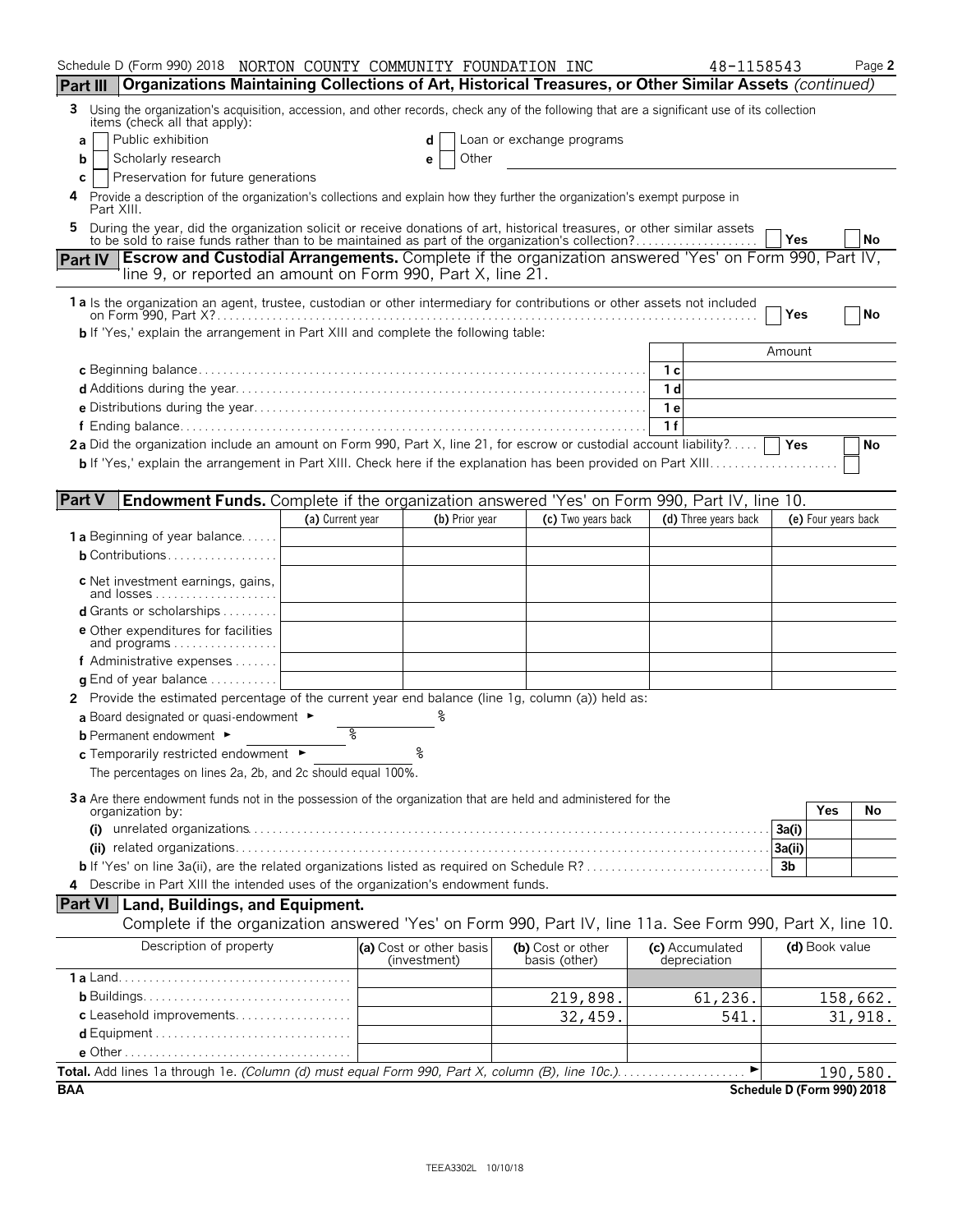|                             | Schedule D (Form 990) 2018 NORTON COUNTY COMMUNITY FOUNDATION INC                                                                                                                                                                                                                          |                 |     | 48-1158543                                                | Page 3 |
|-----------------------------|--------------------------------------------------------------------------------------------------------------------------------------------------------------------------------------------------------------------------------------------------------------------------------------------|-----------------|-----|-----------------------------------------------------------|--------|
|                             | <b>Part VII Investments - Other Securities.</b>                                                                                                                                                                                                                                            |                 | N/A |                                                           |        |
|                             | Complete if the organization answered 'Yes' on Form 990, Part IV, line 11b. See Form 990, Part X, line 12.                                                                                                                                                                                 |                 |     |                                                           |        |
|                             | (a) Description of security or category (including name of security)                                                                                                                                                                                                                       | (b) Book value  |     | (c) Method of valuation: Cost or end-of-year market value |        |
|                             |                                                                                                                                                                                                                                                                                            |                 |     |                                                           |        |
| (3) Other                   |                                                                                                                                                                                                                                                                                            |                 |     |                                                           |        |
| (A)                         | _________________                                                                                                                                                                                                                                                                          |                 |     |                                                           |        |
| $\overline{(\mathsf{B})}$   |                                                                                                                                                                                                                                                                                            |                 |     |                                                           |        |
| (C)                         |                                                                                                                                                                                                                                                                                            |                 |     |                                                           |        |
| (D)                         |                                                                                                                                                                                                                                                                                            |                 |     |                                                           |        |
| $\overline{E}$              |                                                                                                                                                                                                                                                                                            |                 |     |                                                           |        |
| (F)                         |                                                                                                                                                                                                                                                                                            |                 |     |                                                           |        |
| (G)                         |                                                                                                                                                                                                                                                                                            |                 |     |                                                           |        |
| (H)                         |                                                                                                                                                                                                                                                                                            |                 |     |                                                           |        |
| $($ l $)$                   |                                                                                                                                                                                                                                                                                            |                 |     |                                                           |        |
|                             | Total. (Column (b) must equal Form 990, Part X, column (B) line 12.). $\Box$                                                                                                                                                                                                               |                 |     |                                                           |        |
|                             | Part VIII Investments - Program Related.<br>Complete if the organization answered 'Yes' on Form 990, Part IV, line 11c. See Form 990, Part X, line 13.                                                                                                                                     |                 | N/A |                                                           |        |
|                             | (a) Description of investment                                                                                                                                                                                                                                                              | (b) Book value  |     | (c) Method of valuation: Cost or end-of-year market value |        |
| (1)                         |                                                                                                                                                                                                                                                                                            |                 |     |                                                           |        |
| (2)                         |                                                                                                                                                                                                                                                                                            |                 |     |                                                           |        |
| (3)                         |                                                                                                                                                                                                                                                                                            |                 |     |                                                           |        |
| (4)                         |                                                                                                                                                                                                                                                                                            |                 |     |                                                           |        |
| (5)                         |                                                                                                                                                                                                                                                                                            |                 |     |                                                           |        |
| (6)                         |                                                                                                                                                                                                                                                                                            |                 |     |                                                           |        |
| (7)                         |                                                                                                                                                                                                                                                                                            |                 |     |                                                           |        |
| (8)<br>(9)                  |                                                                                                                                                                                                                                                                                            |                 |     |                                                           |        |
| (10)                        |                                                                                                                                                                                                                                                                                            |                 |     |                                                           |        |
|                             | Total. (Column (b) must equal Form 990, Part X, column (B) line 13.) $\Box$                                                                                                                                                                                                                |                 |     |                                                           |        |
| Part IX                     | <b>Other Assets.</b>                                                                                                                                                                                                                                                                       | N/A             |     |                                                           |        |
|                             | Complete if the organization answered 'Yes' on Form 990, Part IV, line 11d. See Form 990, Part X, line 15.                                                                                                                                                                                 | (a) Description |     | (b) Book value                                            |        |
| (1)                         |                                                                                                                                                                                                                                                                                            |                 |     |                                                           |        |
| (2)                         |                                                                                                                                                                                                                                                                                            |                 |     |                                                           |        |
| (3)                         |                                                                                                                                                                                                                                                                                            |                 |     |                                                           |        |
| (4)                         |                                                                                                                                                                                                                                                                                            |                 |     |                                                           |        |
| (5)<br>(6)                  |                                                                                                                                                                                                                                                                                            |                 |     |                                                           |        |
| (7)                         |                                                                                                                                                                                                                                                                                            |                 |     |                                                           |        |
| (8)                         |                                                                                                                                                                                                                                                                                            |                 |     |                                                           |        |
| (9)                         |                                                                                                                                                                                                                                                                                            |                 |     |                                                           |        |
| (10)                        |                                                                                                                                                                                                                                                                                            |                 |     |                                                           |        |
|                             |                                                                                                                                                                                                                                                                                            |                 |     | ▶                                                         |        |
| Part X                      | <b>Other Liabilities.</b><br>Complete if the organization answered 'Yes' on Form 990, Part IV, line 11e or 11f. See Form 990, Part X, line 25.                                                                                                                                             |                 |     |                                                           |        |
|                             | (a) Description of liability                                                                                                                                                                                                                                                               | (b) Book value  |     |                                                           |        |
| (1)                         | Federal income taxes                                                                                                                                                                                                                                                                       |                 |     |                                                           |        |
| (2)                         |                                                                                                                                                                                                                                                                                            |                 |     |                                                           |        |
| (3)                         |                                                                                                                                                                                                                                                                                            |                 |     |                                                           |        |
| (4)<br>(5)                  |                                                                                                                                                                                                                                                                                            |                 |     |                                                           |        |
| (6)                         |                                                                                                                                                                                                                                                                                            |                 |     |                                                           |        |
| $\overline{(\overline{7})}$ |                                                                                                                                                                                                                                                                                            |                 |     |                                                           |        |
| (8)                         |                                                                                                                                                                                                                                                                                            |                 |     |                                                           |        |
| (9)                         |                                                                                                                                                                                                                                                                                            |                 |     |                                                           |        |
| (10)                        |                                                                                                                                                                                                                                                                                            |                 |     |                                                           |        |
| (11)                        |                                                                                                                                                                                                                                                                                            |                 |     |                                                           |        |
|                             | Total. (Column (b) must equal Form 990, Part X, column (B) line 25.). $\blacktriangleright$<br>2. Liability for uncertain tax positions. In Part XIII, provide the text of the footnote to the organization's financial statements that reports the organization's liability for uncertain |                 |     |                                                           |        |
|                             |                                                                                                                                                                                                                                                                                            |                 |     |                                                           |        |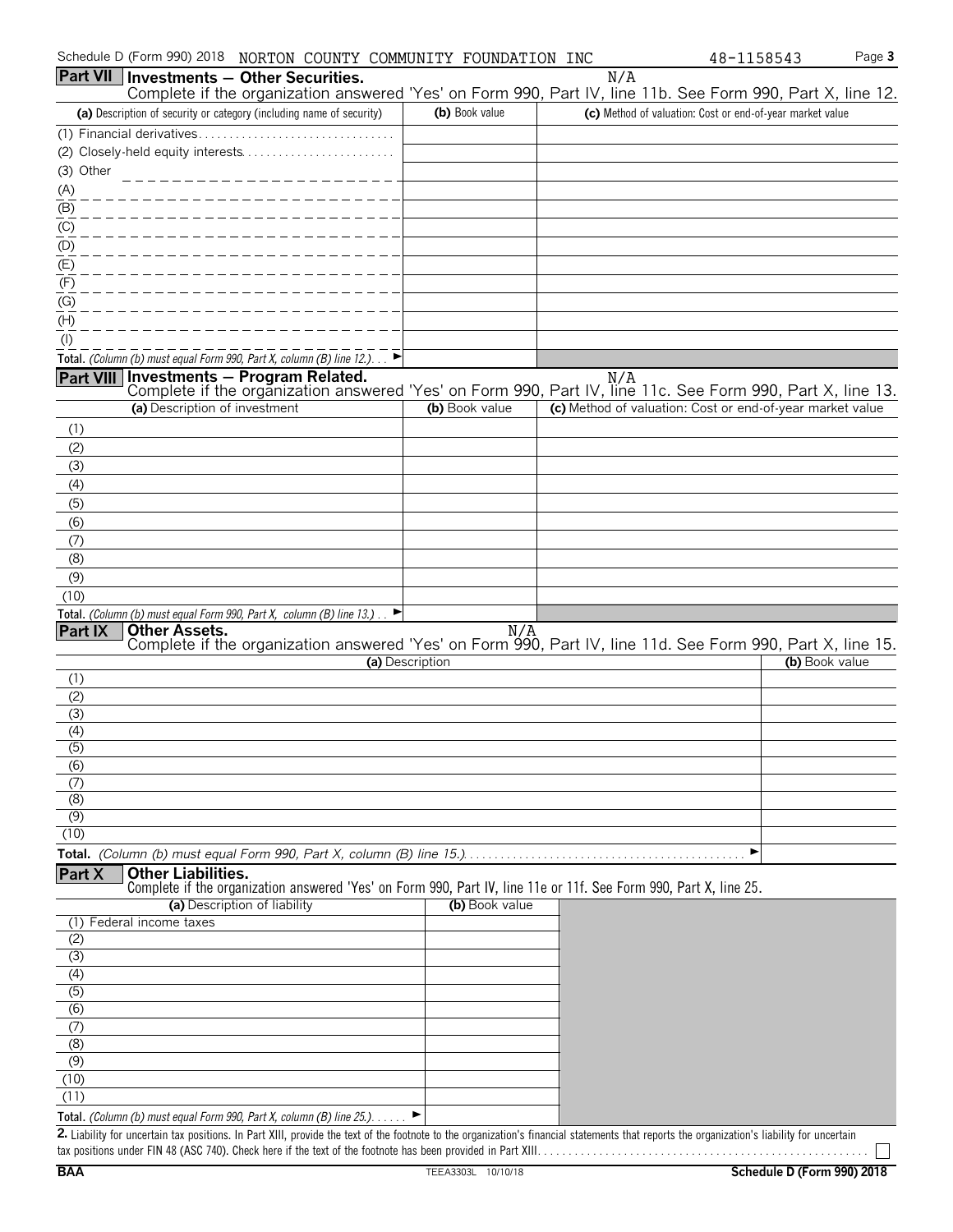| Schedule D (Form 990) 2018 NORTON COUNTY COMMUNITY FOUNDATION INC                                        | 48-1158543     | Page 4 |
|----------------------------------------------------------------------------------------------------------|----------------|--------|
| <b>Part XI</b> Reconciliation of Revenue per Audited Financial Statements With Revenue per Return. $N/A$ |                |        |
| Complete if the organization answered 'Yes' on Form 990, Part IV, line 12a.                              |                |        |
| 1 Total revenue, gains, and other support per audited financial statements                               | $\mathbf{1}$   |        |
| Amounts included on line 1 but not on Form 990, Part VIII, line 12:<br>2                                 |                |        |
|                                                                                                          |                |        |
| 2 <sub>b</sub>                                                                                           |                |        |
|                                                                                                          |                |        |
|                                                                                                          |                |        |
|                                                                                                          | 2e             |        |
| 3.                                                                                                       | $\overline{3}$ |        |
| Amounts included on Form 990, Part VIII, line 12, but not on line 1:<br>4                                |                |        |
|                                                                                                          |                |        |
|                                                                                                          |                |        |
|                                                                                                          | 4 c            |        |
| 5 Total revenue. Add lines 3 and 4c. (This must equal Form 990, Part I, line 12.)                        | 5              |        |
| Part XII   Reconciliation of Expenses per Audited Financial Statements With Expenses per Return. N/A     |                |        |
| Complete if the organization answered 'Yes' on Form 990, Part IV, line 12a.                              |                |        |
|                                                                                                          | -1             |        |
| 2 Amounts included on line 1 but not on Form 990, Part IX, line 25:                                      |                |        |
|                                                                                                          |                |        |
| 2 <sub>h</sub>                                                                                           |                |        |
|                                                                                                          |                |        |
|                                                                                                          |                |        |
|                                                                                                          | 2e             |        |
| 3.                                                                                                       | 3              |        |
| Amounts included on Form 990, Part IX, line 25, but not on line 1:<br>4                                  |                |        |
| <b>a</b> Investment expenses not included on Form 990, Part VIII, line 7b. 4a                            |                |        |
|                                                                                                          |                |        |
|                                                                                                          | 4 c            |        |
| 5 Total expenses. Add lines 3 and 4c. (This must equal Form 990, Part I, line 18.)                       | $\overline{5}$ |        |
| Part XIII Supplemental Information.                                                                      |                |        |

Provide the descriptions required for Part II, lines 3, 5, and 9; Part III, lines 1a and 4; Part IV, lines 1b and 2b; Part V,

line 4; Part X, line 2; Part XI, lines 2d and 4b; and Part XII, lines 2d and 4b. Also complete this part to provide any additional information.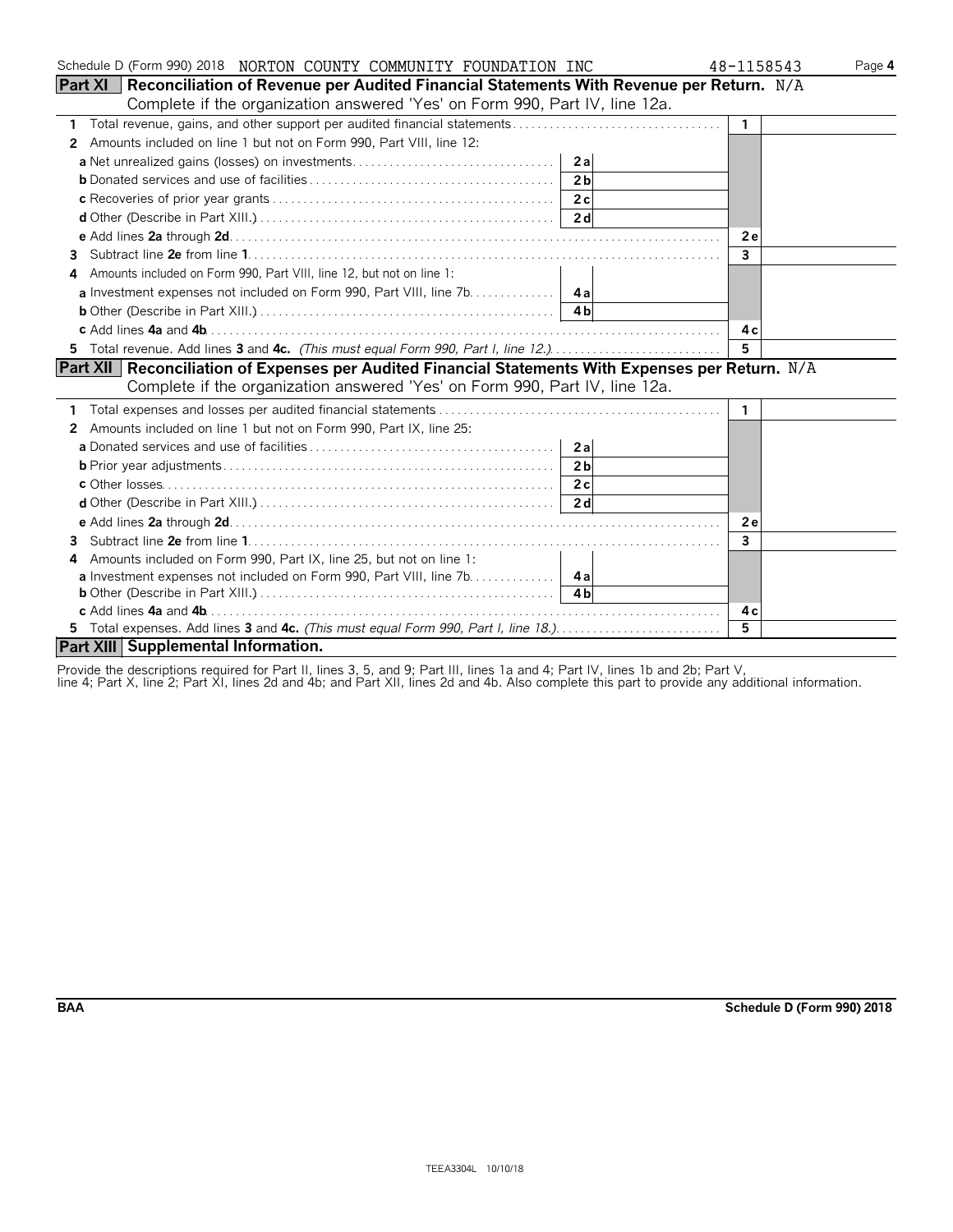| <b>SCHEDULE I</b>                                                                                                                                                                                                                                    |                                                                                                         |                                                        |                                    |                                                                                                                 | <b>Grants and Other Assistance to Organizations,</b>                                                                                    |                                                             |                                          | OMB No. 1545-0047                     |  |  |  |
|------------------------------------------------------------------------------------------------------------------------------------------------------------------------------------------------------------------------------------------------------|---------------------------------------------------------------------------------------------------------|--------------------------------------------------------|------------------------------------|-----------------------------------------------------------------------------------------------------------------|-----------------------------------------------------------------------------------------------------------------------------------------|-------------------------------------------------------------|------------------------------------------|---------------------------------------|--|--|--|
| (Form 990)                                                                                                                                                                                                                                           | Governments, and Individuals in the United States                                                       |                                                        |                                    |                                                                                                                 |                                                                                                                                         |                                                             |                                          |                                       |  |  |  |
|                                                                                                                                                                                                                                                      | Complete if the organization answered 'Yes' on Form 990, Part IV, line 21 or 22.<br>Attach to Form 990. |                                                        |                                    |                                                                                                                 |                                                                                                                                         |                                                             |                                          |                                       |  |  |  |
| Department of the Treasury<br>Internal Revenue Service                                                                                                                                                                                               |                                                                                                         | ► Go to www.irs.gov/Form990 for the latest information |                                    |                                                                                                                 |                                                                                                                                         |                                                             |                                          |                                       |  |  |  |
| Name of the organization<br>Employer identification number<br>NORTON COUNTY COMMUNITY FOUNDATION INC                                                                                                                                                 |                                                                                                         |                                                        |                                    |                                                                                                                 |                                                                                                                                         |                                                             |                                          |                                       |  |  |  |
|                                                                                                                                                                                                                                                      |                                                                                                         |                                                        |                                    |                                                                                                                 |                                                                                                                                         |                                                             | 48-1158543                               |                                       |  |  |  |
| ∣Part I                                                                                                                                                                                                                                              |                                                                                                         | <b>General Information on Grants and Assistance</b>    |                                    |                                                                                                                 |                                                                                                                                         |                                                             |                                          |                                       |  |  |  |
| Does the organization maintain records to substantiate the amount of the grants or assistance, the grantees' eligibility for the grants or assistance, and<br>X No<br>the selection criteria used to award the grants or assistance?.<br><b>PYes</b> |                                                                                                         |                                                        |                                    |                                                                                                                 |                                                                                                                                         |                                                             |                                          |                                       |  |  |  |
|                                                                                                                                                                                                                                                      |                                                                                                         |                                                        |                                    | 2 Describe in Part IV the organization's procedures for monitoring the use of grant funds in the United States. |                                                                                                                                         |                                                             |                                          |                                       |  |  |  |
| <b>Part II Grants and Other Assistance to Domestic Organizations and Domestic Governments.</b> Complete if the organization answered 'Yes' on                                                                                                        |                                                                                                         |                                                        |                                    |                                                                                                                 |                                                                                                                                         |                                                             |                                          |                                       |  |  |  |
|                                                                                                                                                                                                                                                      |                                                                                                         |                                                        |                                    |                                                                                                                 | Form 990, Part IV, line 21, for any recipient that received more than \$5,000. Part II can be duplicated if additional space is needed. |                                                             |                                          |                                       |  |  |  |
| (a) Name and address of organization<br>or government                                                                                                                                                                                                |                                                                                                         | $(b)$ EIN                                              | (c) IRC section<br>(if applicable) | (d) Amount of cash grant                                                                                        | (e) Amount of non-cash<br>assistance                                                                                                    | (f) Method of valuation<br>(book, FMV, appraisal,<br>other) | (g) Description of<br>noncash assistance | (h) Purpose of grant<br>or assistance |  |  |  |
| (1) ALMENA IRRIGATION DISTRICT                                                                                                                                                                                                                       |                                                                                                         |                                                        |                                    |                                                                                                                 |                                                                                                                                         |                                                             |                                          |                                       |  |  |  |
| 622 MAIN STREET                                                                                                                                                                                                                                      |                                                                                                         |                                                        |                                    |                                                                                                                 |                                                                                                                                         |                                                             |                                          |                                       |  |  |  |
| ALMENA, KS 67622                                                                                                                                                                                                                                     |                                                                                                         |                                                        |                                    | 100,000.                                                                                                        | 0                                                                                                                                       |                                                             |                                          |                                       |  |  |  |

**2** Enter total number of section 501(c)(3) and government organizations listed in the line 1 table. . . . . . . . . . . . . . . . . . . . . . . . . . . . . . . . . . . . . . . . . . . . . . . . . . . . . . . . . . . . . . . . G **3** Enter total number of other organizations listed in the line 1 table. . . . . . . . . . . . . . . . . . . . . . . . . . . . . . . . . . . . . . . . . . . . . . . . . . . . . . . . . . . . . . . . . . . . . . . . . . . . . . . . . . . . . . . . . . . G

 $NORTON, KS 67654$  0.

**BAA For Paperwork Reduction Act Notice, see the Instructions for Form 990.** TEEA3901L 07/13/18 Schedule I (Form 990) (2018)

 $\Omega$ 2

**(2)** NORTON CITY/COUNTY ECONOMIC D

205 S STATE STREET

**(3)**

**(4)**

**(5)**

**(6)**

**(7)**

**(8)**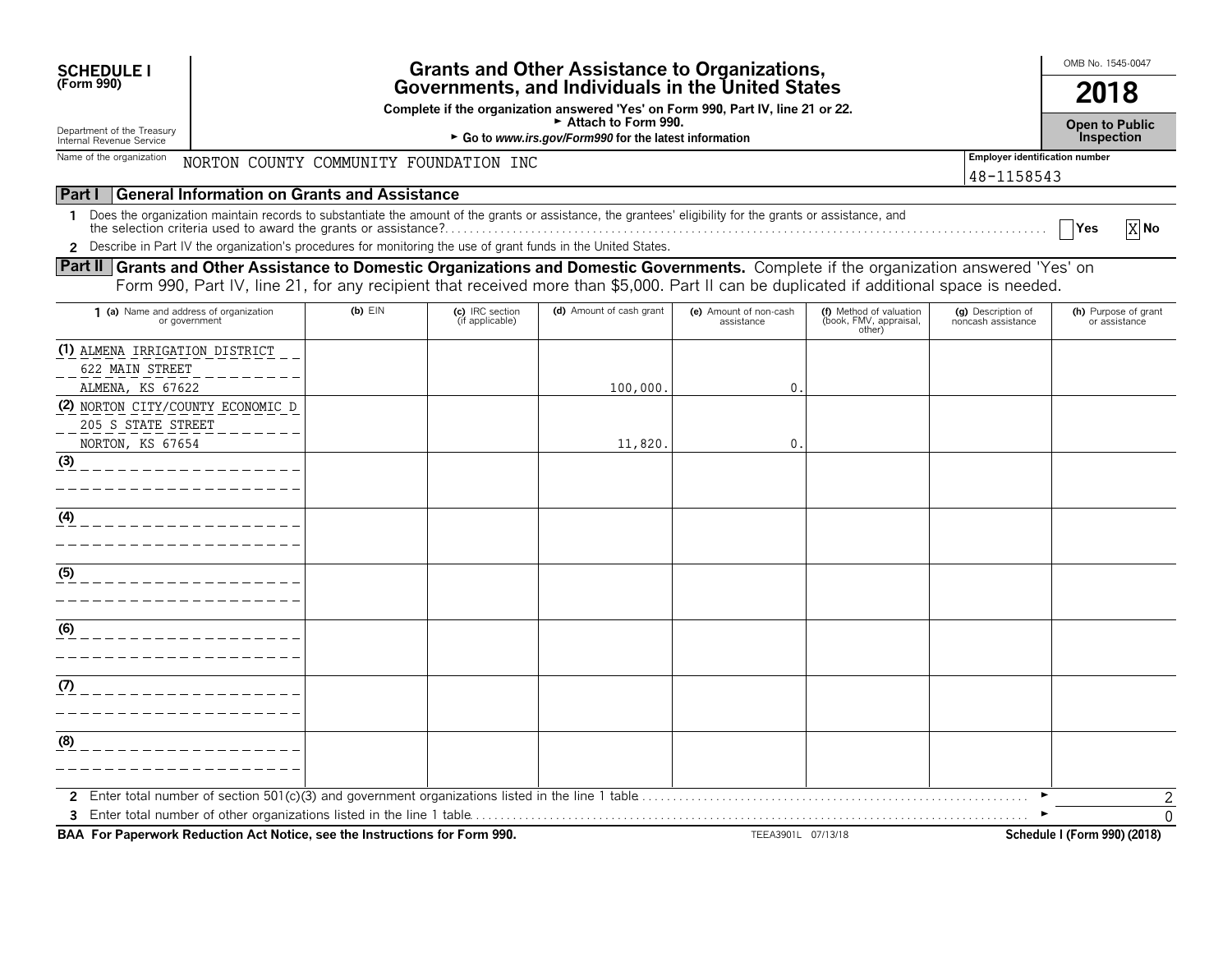#### Schedule I (Form 990) (2018) Page **2** NORTON COUNTY COMMUNITY FOUNDATION INC 48-1158543

**Part III Grants and Other Assistance to Domestic Individuals.** Complete if the organization answered 'Yes' on Form 990, Part IV, line 22. Part III can be duplicated if additional space is needed.

| (a) Type of grant or assistance                                                                                                                             | (b) Number of<br>recipients | (c) Amount of<br>cash grant | (d) Amount of<br>noncash assistance | (e) Method of valuation (book,<br>FMV, appraisal, other) | (f) Description of noncash assistance |  |  |  |  |
|-------------------------------------------------------------------------------------------------------------------------------------------------------------|-----------------------------|-----------------------------|-------------------------------------|----------------------------------------------------------|---------------------------------------|--|--|--|--|
|                                                                                                                                                             |                             |                             |                                     |                                                          |                                       |  |  |  |  |
|                                                                                                                                                             |                             |                             |                                     |                                                          |                                       |  |  |  |  |
|                                                                                                                                                             |                             |                             |                                     |                                                          |                                       |  |  |  |  |
|                                                                                                                                                             |                             |                             |                                     |                                                          |                                       |  |  |  |  |
|                                                                                                                                                             |                             |                             |                                     |                                                          |                                       |  |  |  |  |
|                                                                                                                                                             |                             |                             |                                     |                                                          |                                       |  |  |  |  |
|                                                                                                                                                             |                             |                             |                                     |                                                          |                                       |  |  |  |  |
| <b>Part IV</b><br>Supplemental Information. Provide the information required in Part I, line 2; Part III, column (b); and any other additional information. |                             |                             |                                     |                                                          |                                       |  |  |  |  |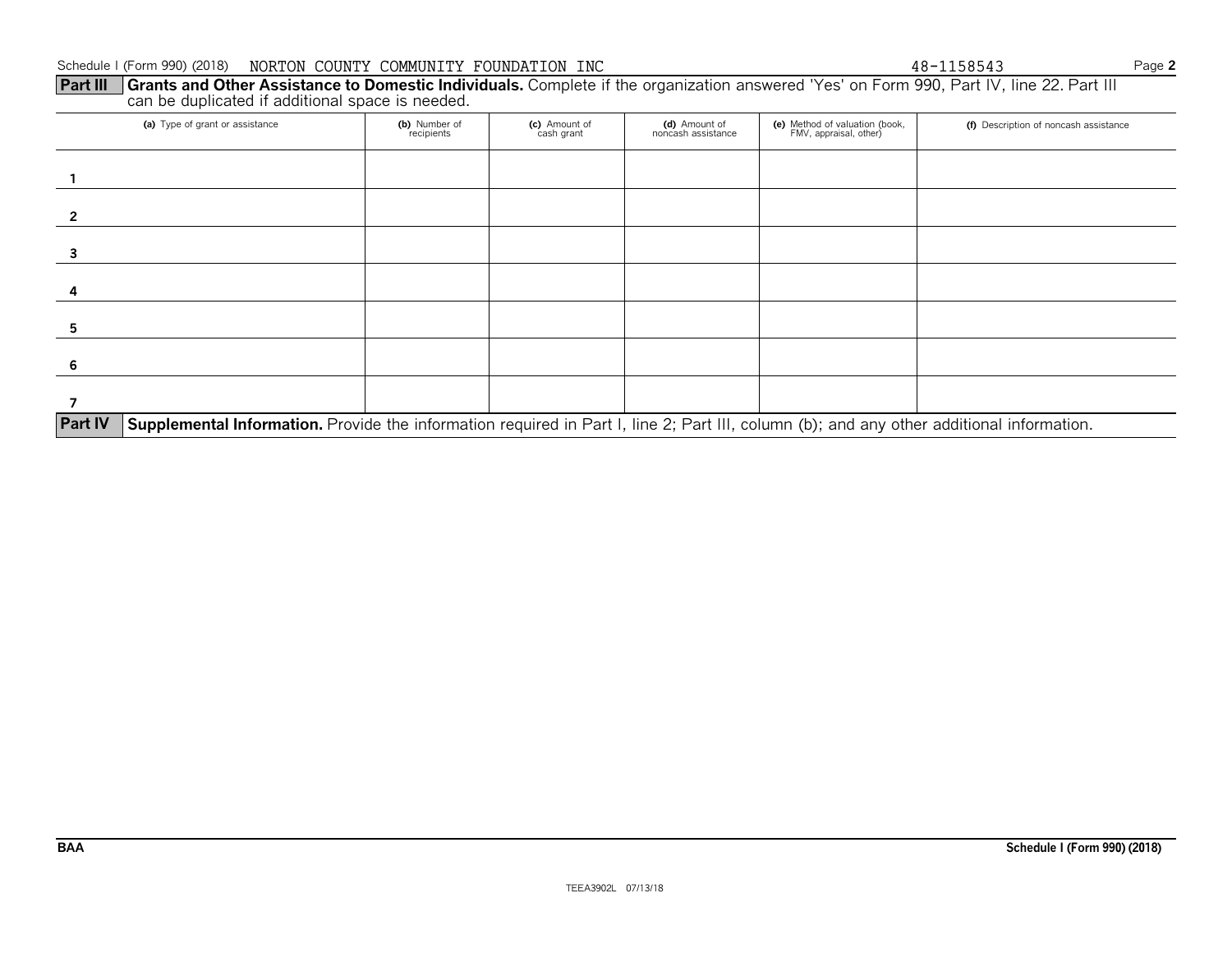### **SCHEDULE O**  Supplemental Information to Form 990 or 990-EZ Allows No. 1545-0047

**(Form 990 or 990-EZ) Complete to provide information for responses to specific questions on Form 990 or 990-EZ or to provide any additional information. 2018** Attach to Form 990 or 990-EZ.

Department of the Treasury **Constant Comment of the Collam Constant Constant Constant Comment Constant Constant<br>Internal Revenue Service <b>Inspection** 

Name of the organization **Employer identification number Employer identification number Employer identification number** 

NORTON COUNTY COMMUNITY FOUNDATION INC 48-1158543

#### **FORM 990, PART VI, LINE 11B - FORM 990 REVIEW PROCESS**

NO REVIEW WAS OR WILL BE CONDUCTED.

#### **FORM 990, PART VI, LINE 19 - OTHER ORGANIZATION DOCUMENTS PUBLICLY AVAILABLE**

NO OTHER DOCUMENTS AVAILABLE TO THE PUBLIC.